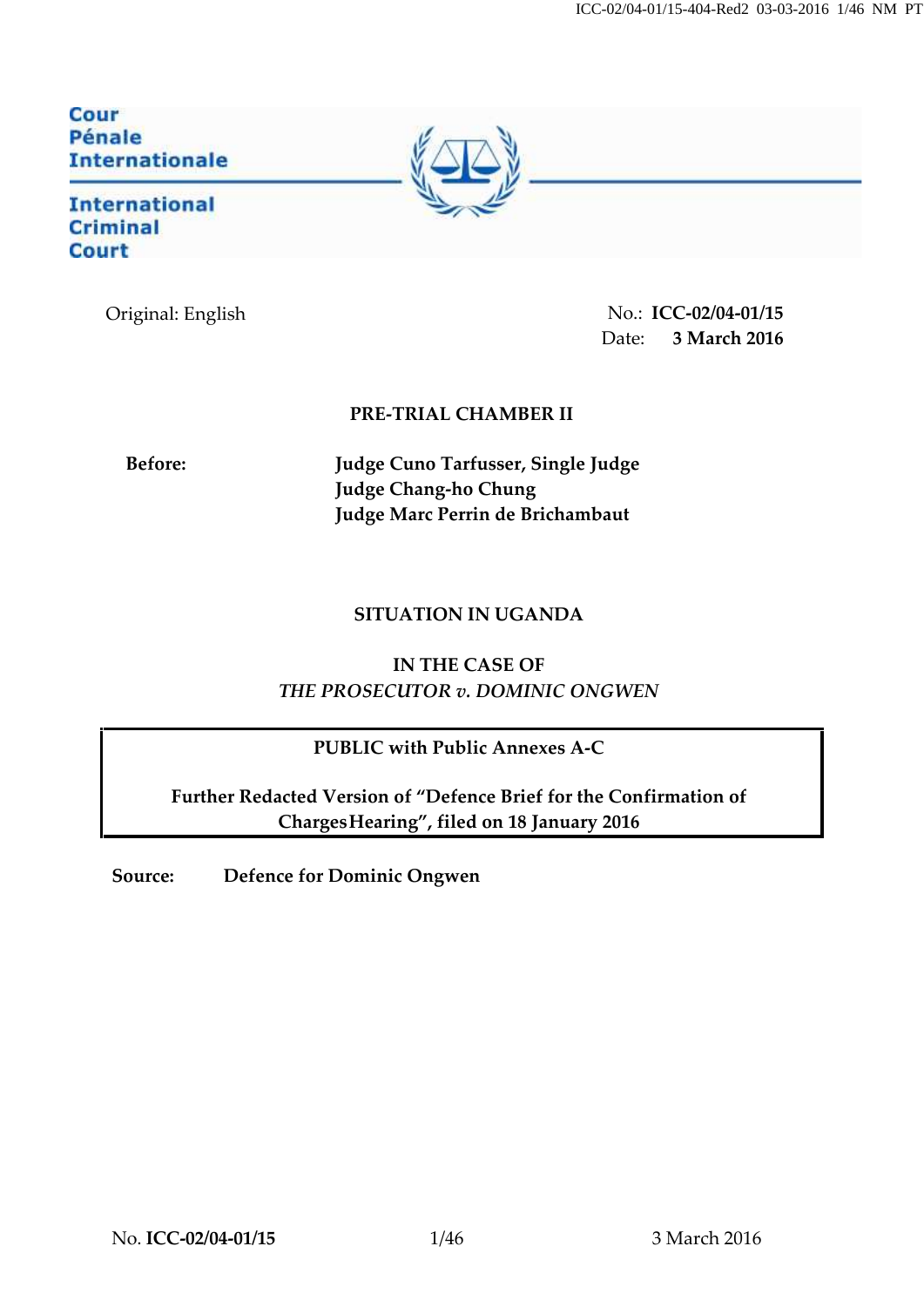**Document to be notified in accordance with regulation 31 of the** *Regulations of the Court* **to:**

| The Office of the Prosecutor                | <b>Counsel for the Defence</b>                                        |
|---------------------------------------------|-----------------------------------------------------------------------|
| Fatou Bensouda, Prosecutor                  | Krispus Ayena Odongo                                                  |
| <b>James Stewart, Deputy Prosecutor</b>     |                                                                       |
| Benjamin Gumpert, QC                        |                                                                       |
| Adesola Adeboyejo                           |                                                                       |
| <b>Legal Representatives of the Victims</b> | <b>Legal Representatives of the Applicants</b>                        |
| Joseph Akwenyu Manoba                       |                                                                       |
| Francisco Cox                               |                                                                       |
| Paolina Massidda                            |                                                                       |
|                                             | The Office of Public Counsel for The Office of Public Counsel for the |
| <b>Victims</b>                              | Defence                                                               |
| Paolina Massidda                            | Xavier-Jean Keïta                                                     |
| <b>States' Representatives</b>              | <b>Amicus Curiae</b>                                                  |
|                                             |                                                                       |
| <b>REGISTRY</b>                             |                                                                       |

**Registrar** Herman Von Hebel **Counsel Support Section**

**Victims and Witnesses Unit** Nigel Verrill

**Detention Section**

**Victims Participation and Reparations Other Section**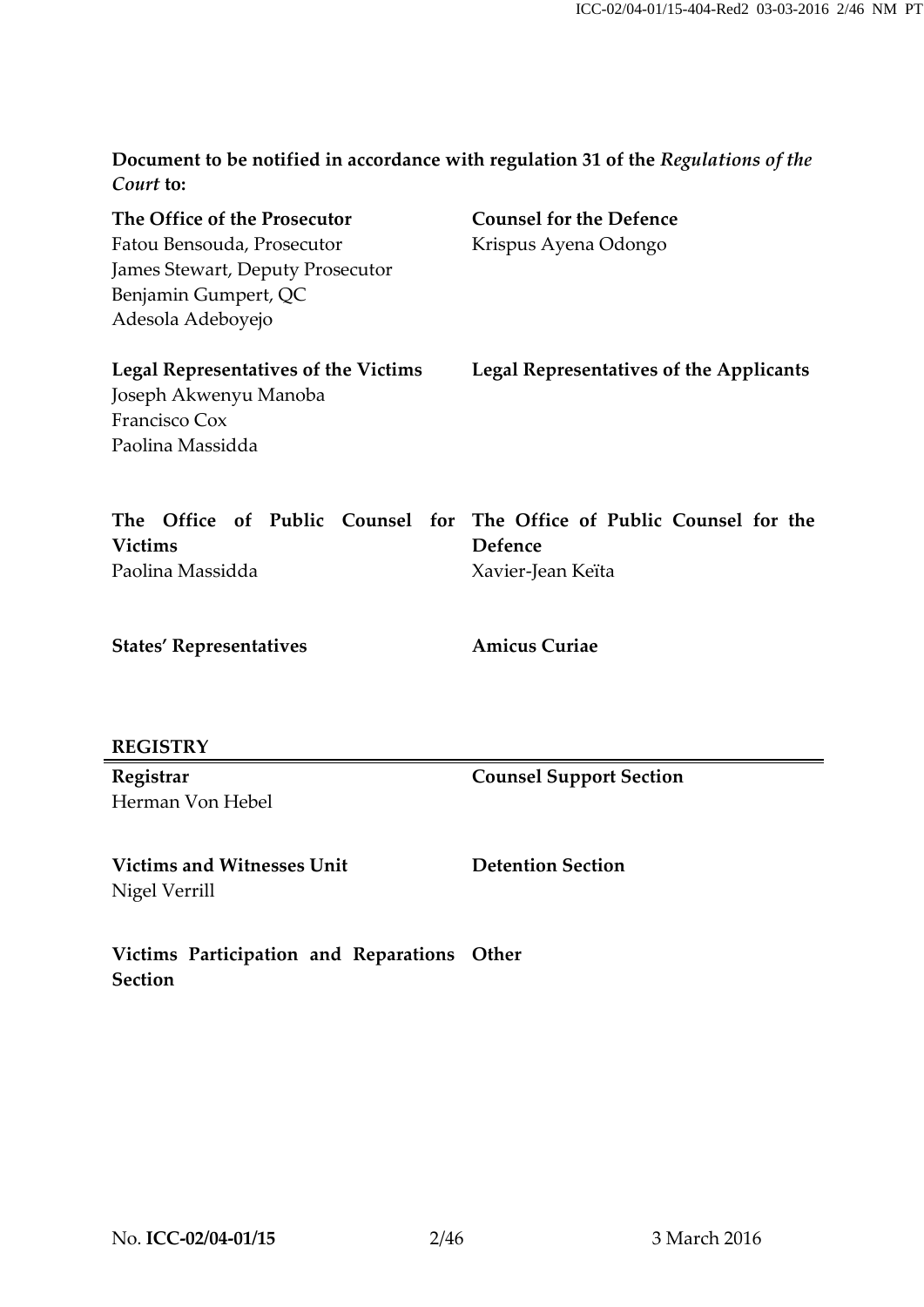### **I. INTRODUCTION**

- 1. International humanitarian law protects children from recruitment into armed forces and their use in armed conflicts. Abducted by the Lord's Resistance Army ("LRA") in 1987, at the young age of 9.5 years old, Ongwen Dominic enjoyed no such protection.<sup>1</sup>
- 2. Dominic was abducted while he was on his way to school along with <sup>2</sup> On the same day of Dominic's abduction, his mother was allegedly killed by LRA forces who shot her as she searched for him. Dominic's father was never seen again, but he was said to have been killed by the National Resistance Army (modern day UPDF) because they believed him to be a rebel fighter.<sup>3</sup>
- 3. Stolen from his family and community, Dominic was taken to a make-shift training area. Along the way, the LRA rebels beat, tortured and subjected him to constant acts of violence and forced him to perform the same.<sup>4</sup> Dominic was forced to witness acts that no person, let alone child, should have to witness. His indoctrination into the LRA was made under threats of imminent violence and death and, like other children stolen by the Rebels,<sup>5</sup> he was made to believe at a young age that Joseph Kony had supernatural and spiritual powers, and was above reproach and question.

<sup>&</sup>lt;sup>1</sup> Dominic's recruiment in the armed forces can never be considered as voluntary (Schauer, Elizabeth, "The Psychological Impact of Child Soldiering", Vivo, as found in ICC-01/04-01/06-1729-Anx1, pp. 7-8

 $\frac{3}{1}$  D26-0007, UGA-D26-0010-0263, paras 1-4.<br> $\frac{3}{1}$  D26-0008, UGA-D26-0010-0307, para. 7.<br> $\frac{4}{1}$  *See* Prosecution Brief, para. 635 referring to OTP-0252, UGA-OTP-0243-0428-R01 at 0442, where the Prosecution st

<sup>&</sup>lt;sup>5</sup> Children, like Dominic, are often used by armed groups as they do not have the capacity to appreciate whether or not they are committing a moral act. Acts therefore become instinctive reactions to their lawless environment (D26-0022, UGA-D26-0010-0600 at 0600; Schauer, pp. 6-7.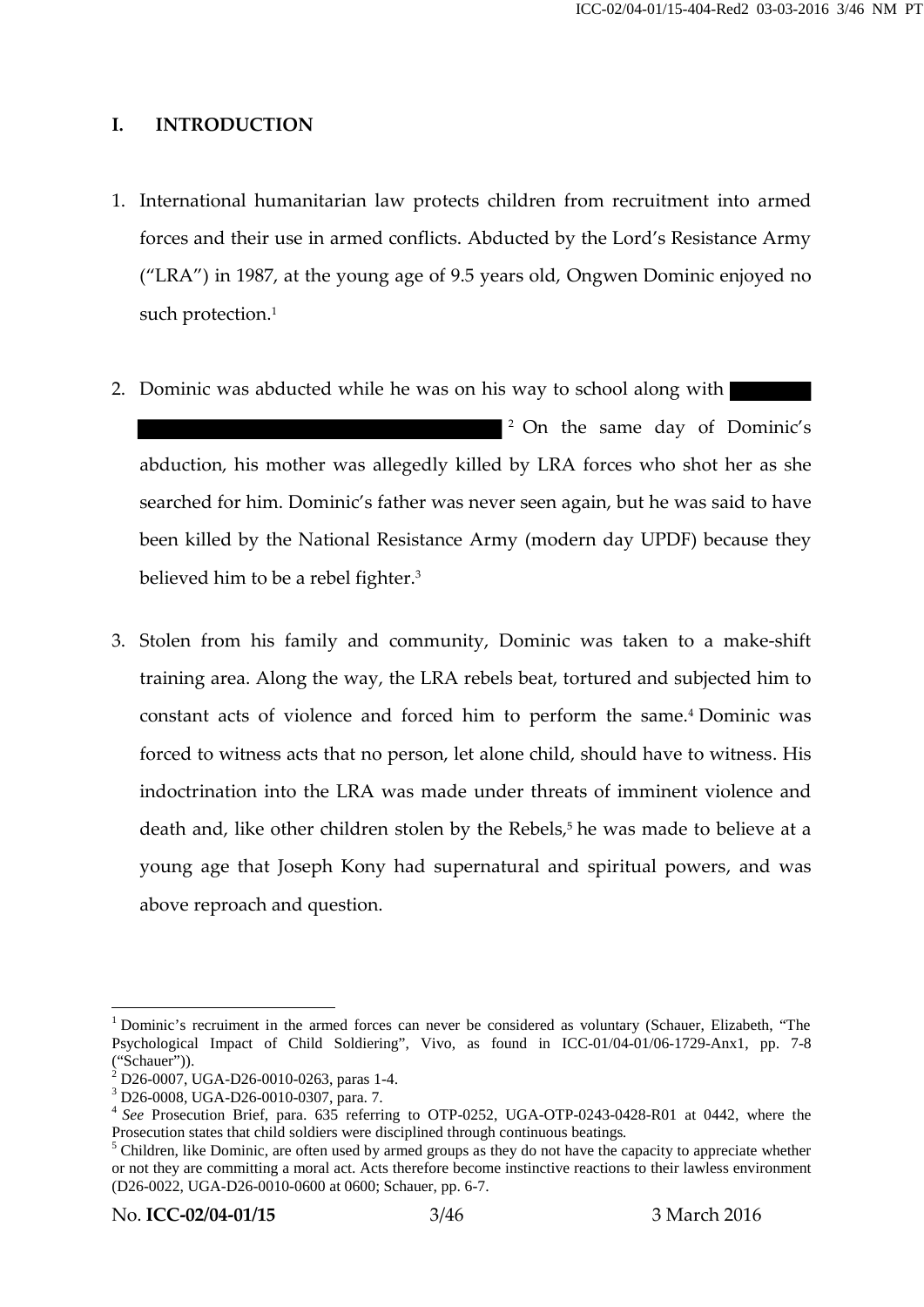- 4. Dominic has lived most of his life under duress (*i.e.* from the age of 9.5 years old).<sup>6</sup> The all-knowing and all-seeing Joseph Kony instilled an institutional ethos that required compliance and discipline.<sup>7</sup> Throughout the rest of his life and until surrendering to US Special Forces, he remained under the apprehension of fear of imminent death, especially if he were to flee. The environment of duress never dissipated as Dominic remained in the rebel group.<sup>8</sup> His so-called rank was demonstrative of one thing: that he was surviving better than others while under duress.
- 5. If the laws of war were meant to protect children like Dominic from being forcibly recruited into the LRA and forced to engage in hostilities, it is inapposite to suggest that individual criminal liability can then be imposed upon those like him who were to be protected, but ended up *enslaved* by Joseph Kony.

### **II. OVERVIEW OF RESPONSE BRIEF**

- 6. This brief will raise a number of factual and legal issues pertinent to the adjudication of this matter. First, section IV of this brief will discuss Dominic's age, the relevance of Dominic's background as a child soldier and of the contextual circumstances of Joseph Kony. Second, section V will outline the Defence's submissions and in doing so will address matters pertaining to Dominic's alleged criminal liability and the crimes for which he has been charged.
- 7. In relation to factual matters, the Defence has consistently raised the issue of its inability to properly review the evidence disclosed by the Prosecution. As such, and in the interest of our client, the Defence is not in a position to respond to all

<sup>6</sup> *See* D26-0002, UGA-D26-0010-0602, at 0602. <sup>7</sup> See section concerning Joseph Kony, *infra,* paras 11-26. <sup>8</sup> *See* D26-0002, UGA-D26-0010-0602, at 0602.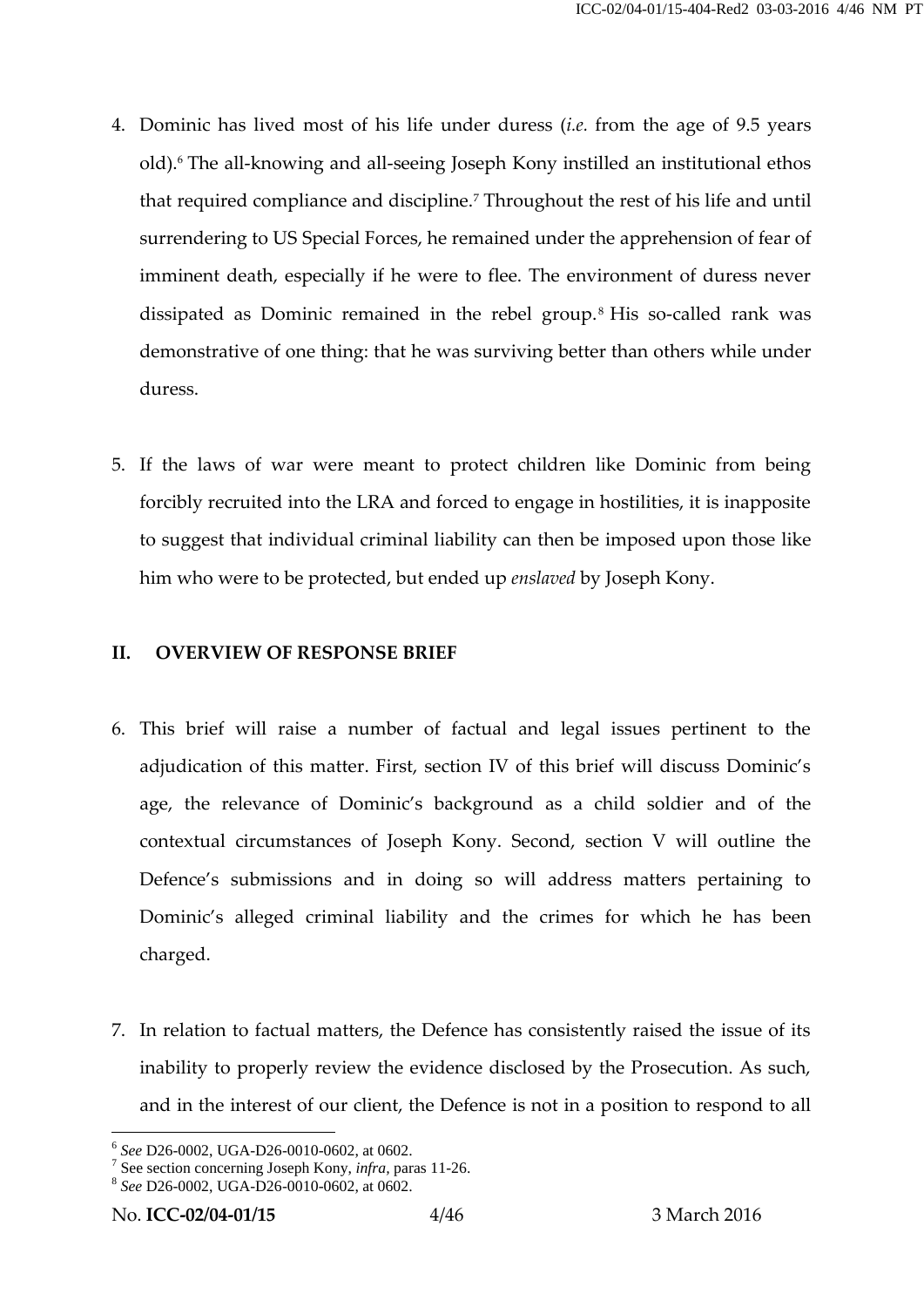of the factual matters at this stage.<sup>9</sup> While the Defence reiterates its position that this has resulted in unfairness and prejudice to Dominic, the Defence nonetheless provides its preliminary observations in relation to the attacks on IDP. In light of the circumstances, the Defence further reserves its right to amend any factual characterisation made after confirmation should this case proceed.

- 8. The Defence respectfully submits that the Pre-Trial Chamber should deny all of the charges against Dominic. It is submitted that: (i) the burden cannot be revered on child soldiers who remained in rebel groups; (ii) criminal liability should be excluded on the basis of duress pursuant to Article 31 of the Statute; (iii) eleventh-hour evidence should be excluded pursuant to Rule 76(3) of the Rules of Procedure and Evidence; (iv) the Chamber should refrain from confirming charges in the interest of fairness where such charges are based on the same facts; (iv) Indirect Co-perpetration should not be regarded as a mode of liability since it is not included in the Statute; (v) Dominic did not order the alleged crimes; (vi) Dominic did not aid, abet or otherwise assist in the commission of the crimes charged; (vii) the subjective elements pursuant to Article 30 of the Statute have not been met; (viii) Dominic is not responsible pursuant to Article 28(a) of the Statute; (ix) the crime of forced marriage is subsumed by the crime of sexual slavery and cannot therefore be charged; and Article 30 of the Statute have not been met; (viii) Dominic<br>pursuant to Article 28(a) of the Statute; (ix) the crime of a<br>subsumed by the crime of sexual slavery and cannot therefor<br>(x) Dominic did not possess the requisit
- 9. Based on the foregoing, the Defence respectfully requests that the Chamber refrain from confirming the charges.

 $9<sup>9</sup>$  The Defence recognises that the purpose of the Confirmation Hearing is not to conduct a trial.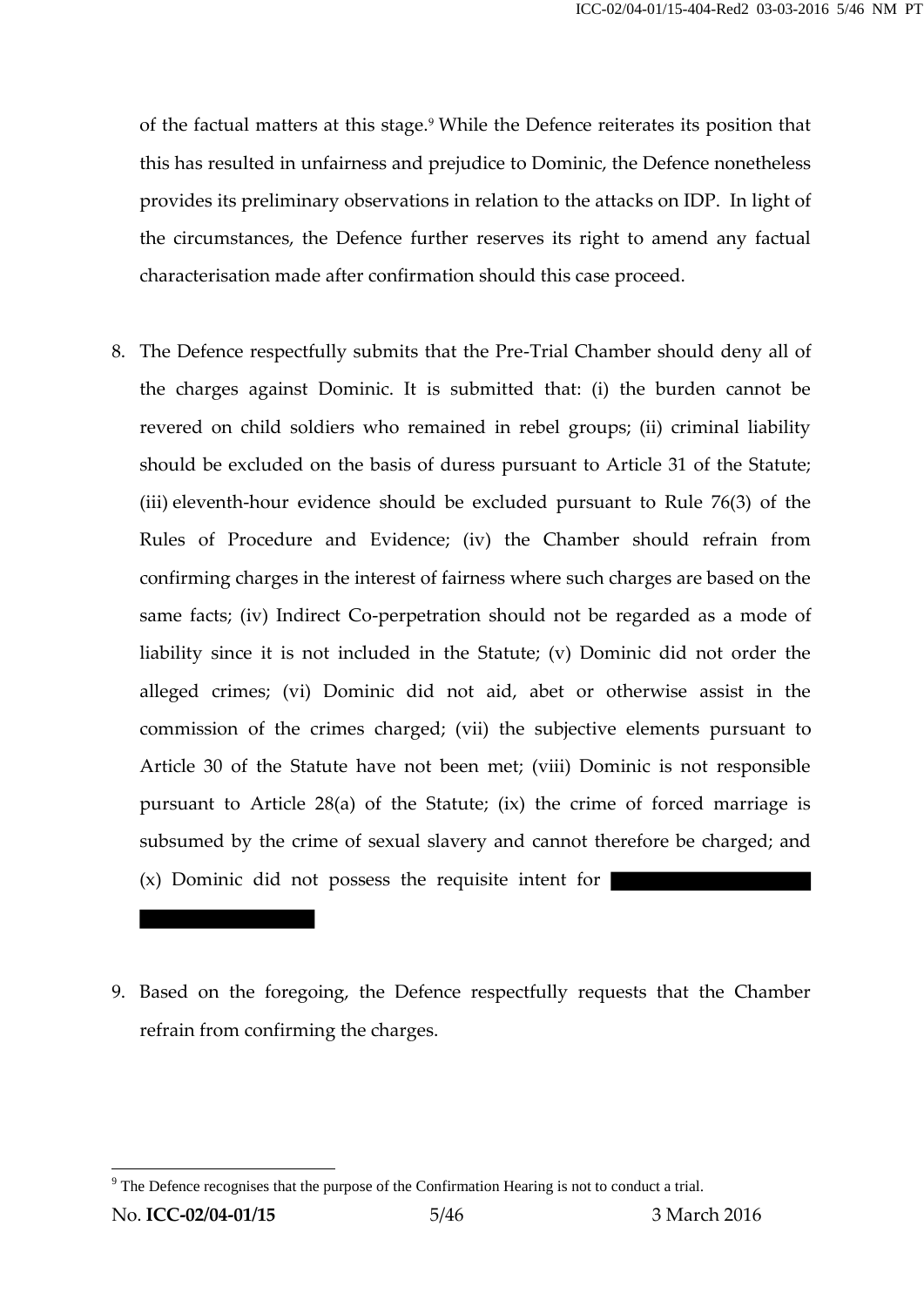#### **III. CONFIDENTIALITY**

10. Pursuant to Regulation 23*bis*(1) of the Regulations of the Court, this filing is classified as confidential as it refers to information disclosed as such. The Defence will file a public redacted version.

# **IV. BACKGROUND CONCERNING DOMINIC, JOSEPH KONY AND THE LRA**

### **A. Dominic is thirty-seven years old and not forty as alleged by the Prosecutor**

- 11. The Defence submits that, contrary to the Prosecution's assertion, Dominic is approximately 37 years-old. Although the Prosecution claims that Dominic is 40 years old, being born in May of 1975, it wrongfully bases this claim from when he was questioned, without an attorney present, by the Central African Republic authorities<sup>10</sup> and during Dominic's initial appearance.<sup>11</sup>
- 12. After investing years investigating the case from 2004 through 2010, the Office of the Prosecutor determined that Dominic was born in May 1978. The Prosecution talked to his family and asked about birth records. They know that the records no longer exist.<sup>12</sup> It is disingenuous to now say that his birth was in 1975.<sup>13</sup>
- 13. The two people best positioned to testify to Dominic's age (*i.e.* his mother and father) were murdered by the warring factions just after Dominic was abducted.<sup>14</sup> The next best persons would be

No. **ICC-02/04-01/15** 6/46 3 March 2016

<sup>&</sup>lt;sup>10</sup> ICC-02/04-01/15-189-Conf-Exp-Anx1, p. 2.<br><sup>11</sup> ICC-02/04-01/15-T-4-ENG, p. 4, lns 6-9.<br><sup>12</sup> *See* OTP-0103, UGA-OTP-0165-0091-R01, paras 7-19 and OTP-0100, UGA-OTP-0165-0069-R01, paras 21-

<sup>&</sup>lt;sup>13</sup> The Defence notes that the material available before 6 January 2015 are no longer available, but it was commonly know that his birth was in 1978.<br><sup>14</sup> D26-0008, UGA-D26-0010-0307 at para. 7.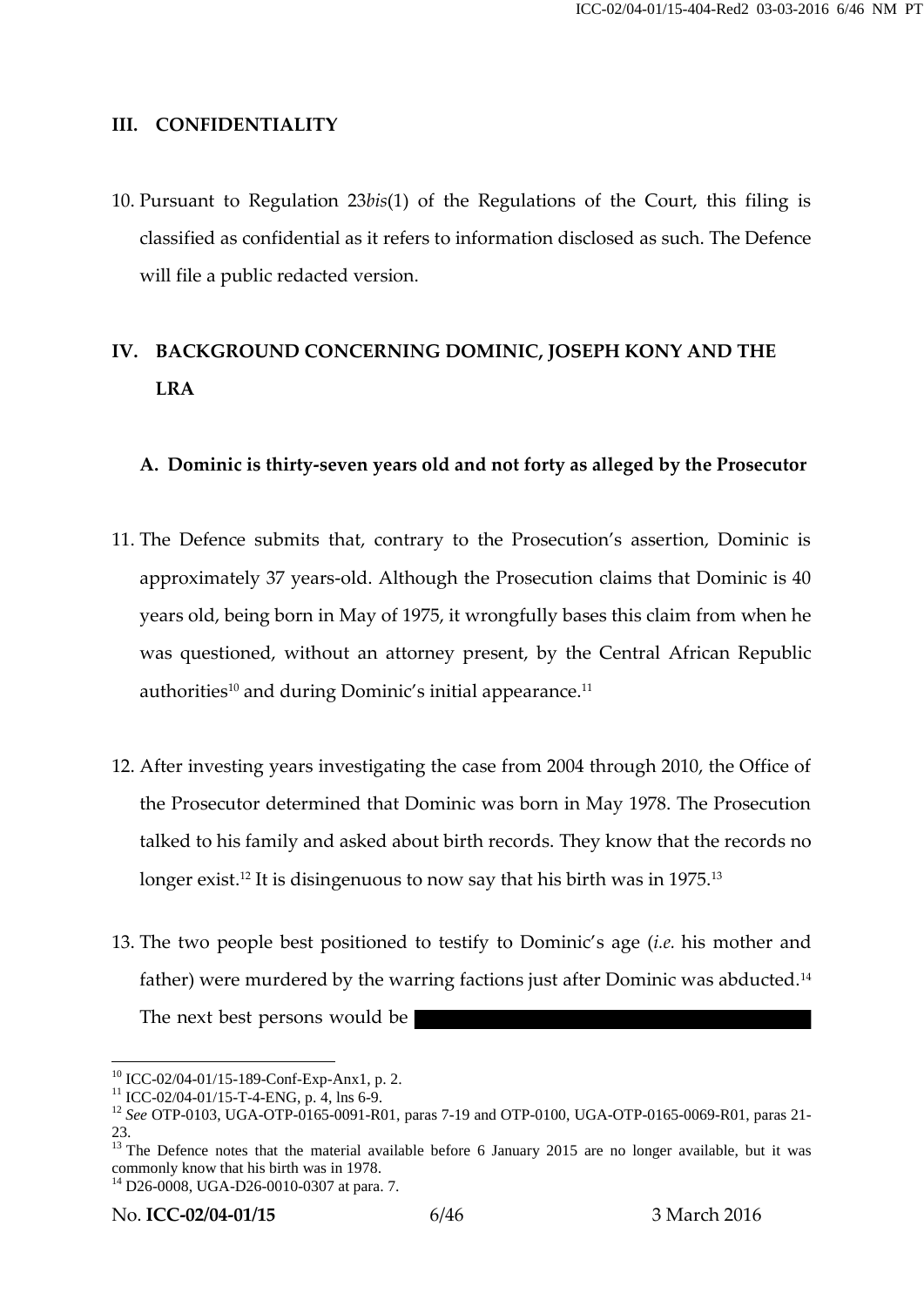.<sup>15</sup> D26-0008 states that Dominic was born in May 1978 and around 9 to 10 years old when he was abducted in November 1987.<sup>16</sup>

- 14. The Defence submits that in a culture where birthdays are not significant, it is easy for one not to know their own birthdate. Dominic himself does not know an exact date.
- 15. The Prosecution's evidence also supports the proposition that many people who returned from the bush did not know their true age or birthdate. For instance, OTP-0309 gives three different birthdates in three different years in the same interview.<sup>17</sup> As the witness does not have a birth certificate, he states that he knows his birthdate because his mother told him.<sup>18</sup> The same can be said for

 $19$  and  $120$ 

16. It is submitted that as a result, the most reliable confirmation of Dominic's birthdate being in May 1978 comes from D26-0008,



### **B. Joseph Kony was Believed to have Spiritual and Supernatural Powers**

17. Joseph Kony has been described as an all-seeing and all-knowing individual, making it unthinkable for a recruit/abductee to escape.<sup>23</sup> Many believed that he could talk to the Holy Spirit ("Spirits"), sometimes referred to as *Lakwena*. Many

<sup>15</sup> *See* D26-0007, UGA-D26-0010-0263; D26-0008, UGA-D26-0010-0307; and D26-0012, UGA-D26-0010- 0336.<br><sup>16</sup> D26-0008, UGA-D26-0010-0307 at paras 1-2.<br><sup>17</sup> UGA-OTP-0249-0472-R01 at para. 13.<br><sup>18</sup> *Ibid.*<br><sup>20</sup> UGA-OTP-0240-0003-R01 at para. 11.<br><sup>20</sup> P-0236 at para. 14.<br><sup>21</sup> D26-0008, UGA-D26-0010-0307 at paras 1-2<br><sup>22</sup>

<sup>&</sup>lt;sup>23</sup> See D26-0022, UGA-D26-0010-0600, at 0600. In addition, it is noted that "children are only forming their identity during the years that the children are being used in armed groups. D26-0022 contends that this is an important factor since group mentality is important and how this affects ability to break away from the group and impact on identity when moving into adulthood" (*ibid.*).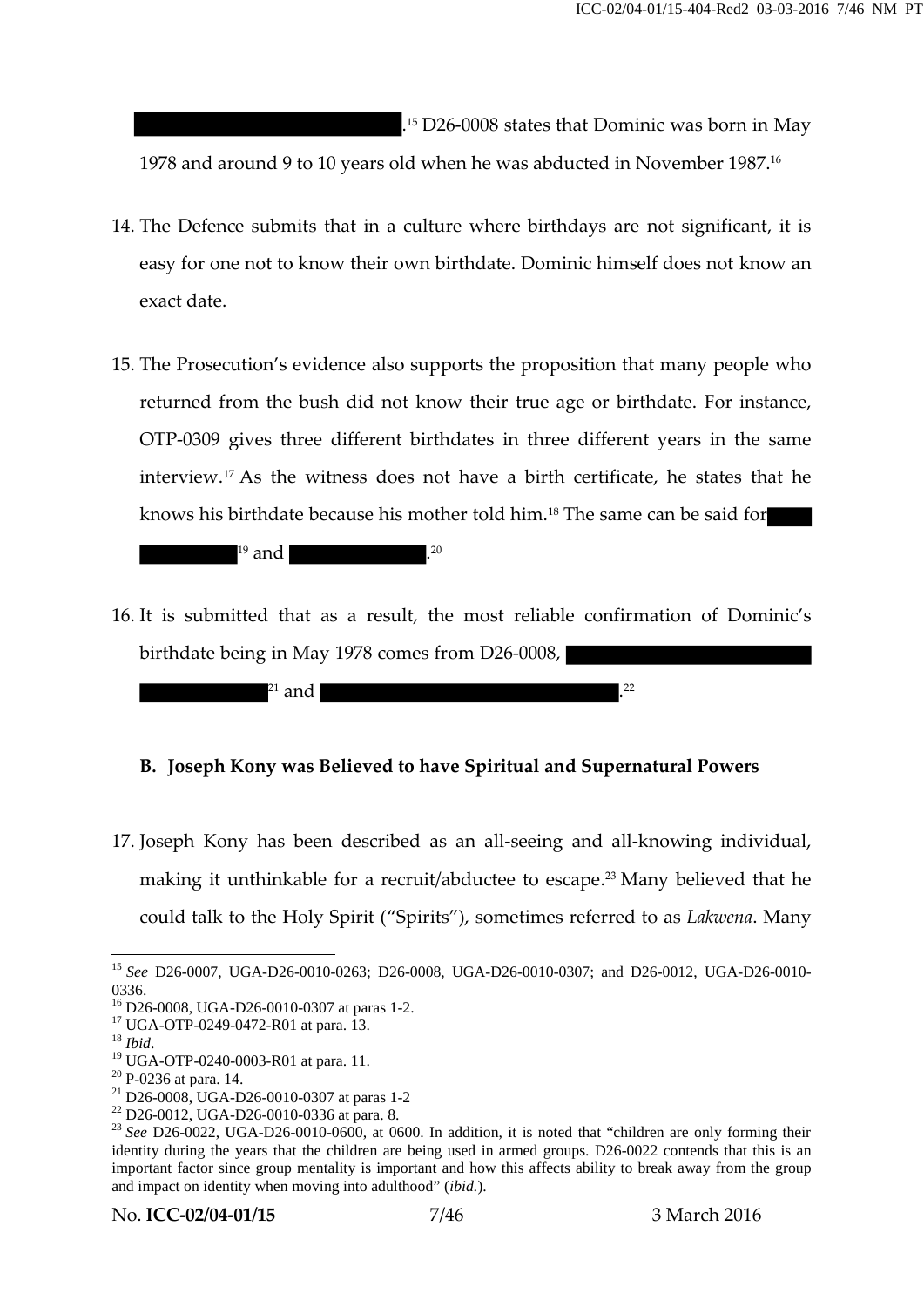believed that Kony talked to the Holy Spirit ("Spirits"), and that Kony was only a messenger (*Lakwena)* of the Spirits. These spirits introduced rules into the LRA, which had to be strictly followed. Failure to follow the rules meant punishment (usually death in the battlefield) by the spirits that always knew who was breaking which rules. Absolute obedience to the spiritual rules was therefore the only way to survive life with the LRA.<sup>24</sup>

18. This type of indoctrination was not without consequence. This was a powerful tool in Kony's arsenal and in his ability to control people from children to adults who were trained to believe that he was a prophet and in the vengeance of the Spirits. This is not insignificant given that many of the children in the LRA came from societies where spiritual beliefs are important.<sup>25</sup> From this indoctrination, Kony ruled with complete and unfettered power. His orders were final and meant to be followed. Disobeying orders of the prophet resulted in torture, death or even worse.

#### i. Joseph Kony and his spiritual powers

19. Joseph Kony is believed to have been endowed with the Spirits since the beginning of the LRA. The legend ranges from him quickly rising to power amongst the disjointed rebel factions<sup>26</sup> to being drawn to a sacred rock one night to pray for 14 days, eventually having the Spirits guide him.<sup>27</sup> No matter how he ascended to lead the LRA, the end product remained the same; Kony was perceived by the LRA as having prophetic powers.

<sup>&</sup>lt;sup>24</sup> There is wealth of anthropological literature that supports this assertion, for instance; K Titeca 'The Spiritual Order of the LRA' in 'The Lord's Resistance Army: Myth and Reality (eds) T Allen & K Vlassenroot (2010) p 59 – 71; S Finnstrom 'Living with Bad Surroundings: War, History and Everyday Moments in Northern Uganda (2008); A Vinci, 'The Strategic Use of Fear by the Lord's Resistance Army: Small Wars and Insurgencies (2005) p 360; Carlos Rodriguez Soto, 'Tall Grass: Stories of Suffering and Peace in Northern (2009) p 22 – 23.

<sup>&</sup>lt;sup>25</sup> D26-0022, UGA-D26-0010-0600, at 0600.<br><sup>26</sup> *See* D26-0028, UGA-D26-0010-0540, paras 30-32.<br><sup>27</sup> *See* D26-0018, UGA-D26-0010-0204, paras 47-50.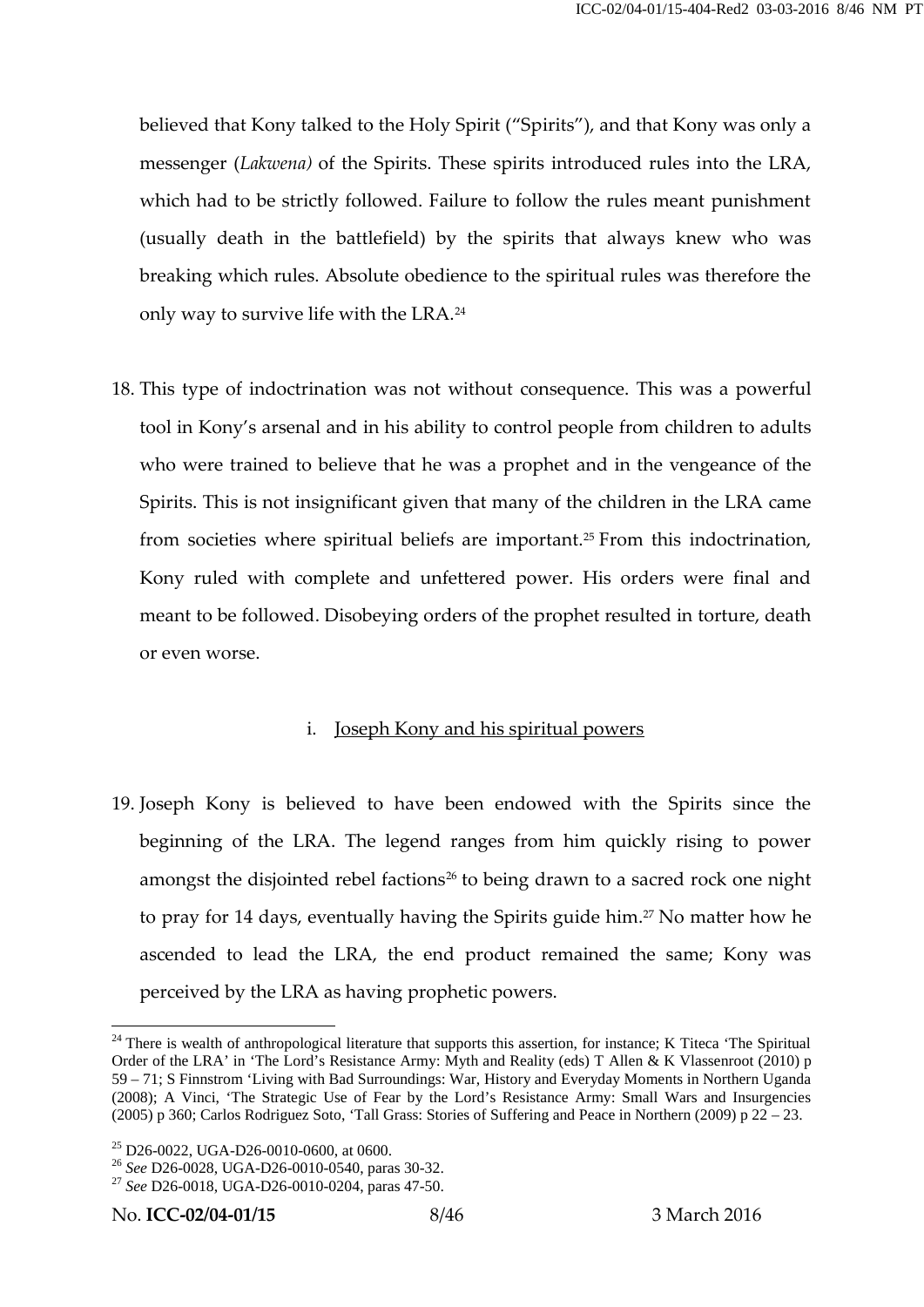- 20. Kony led the LRA through prayer and the orders/commands of the Spirits. His "War Council" consisted of him and several Spirits, including "Mother Selini",<sup>28</sup> "Who are You", "Silver" <sup>29</sup> and others. When being possessed by the Spirits, Kony would go into a trance, changing his demeanour and sometimes speaking in tongues.<sup>30</sup> To secure loyalty through the Spirits, Kony would hold mass every week in the morning, acting as the central religious preacher.<sup>31</sup>
- 21. The evidence consistently demonstrates that Kony would use this spiritual power to control people and their behaviour. Through the Spirits, Kony is consistently said to have the power to foretell the future, including troop movements of the UPDF. Some of the predictions include:
	- a. The failed 1993 Peace Talks and the move to Sudan Just before the 1993 Peace Talks, Kony spoke about an upcoming cessation of hostilities for the purpose of peace talks in 1993. Kony foretold his people that the peace talks would last just long enough to move everyone to Sudan. He was correct, as the peace talks broke down just as the last of us escaped into Sudan.<sup>32</sup>
	- b. River Aswa 1997 shelling After crossing the River Aswa and making camp, Kony became possessed by a Spirit, and instructed everyone to pick up camp and move immediately. Following his instructions, the group started leaving immediately. Whilst leaving, the UPDF shelled the camp, destroying the area where the group was sitting just five minutes earlier. At this time, no one in the group, including Kony, had a functioning radio or communication device.<sup>33</sup>

<sup>&</sup>lt;sup>28</sup> Called "Silili" by D26-0018.<br><sup>29</sup> D26-0006, UGA-D26-0010-0115, paras 30-33, *see also* D26-0018 at UGA-D26-0010-0540, paras 53-56.

<sup>&</sup>lt;sup>30</sup> D26-0018, UGA-D26-0010-0540, at para. 55.<br><sup>31</sup> D26-0006, UGA-D26-0010-0115, at para. 24; *see also* UGA-D26-0010-0486, at paras 23-24.<br><sup>32</sup> D26-0006, UGA-D26-0010-0115. at paras 25-26.<br><sup>33</sup> D26-0018, UGA-D26-0010-020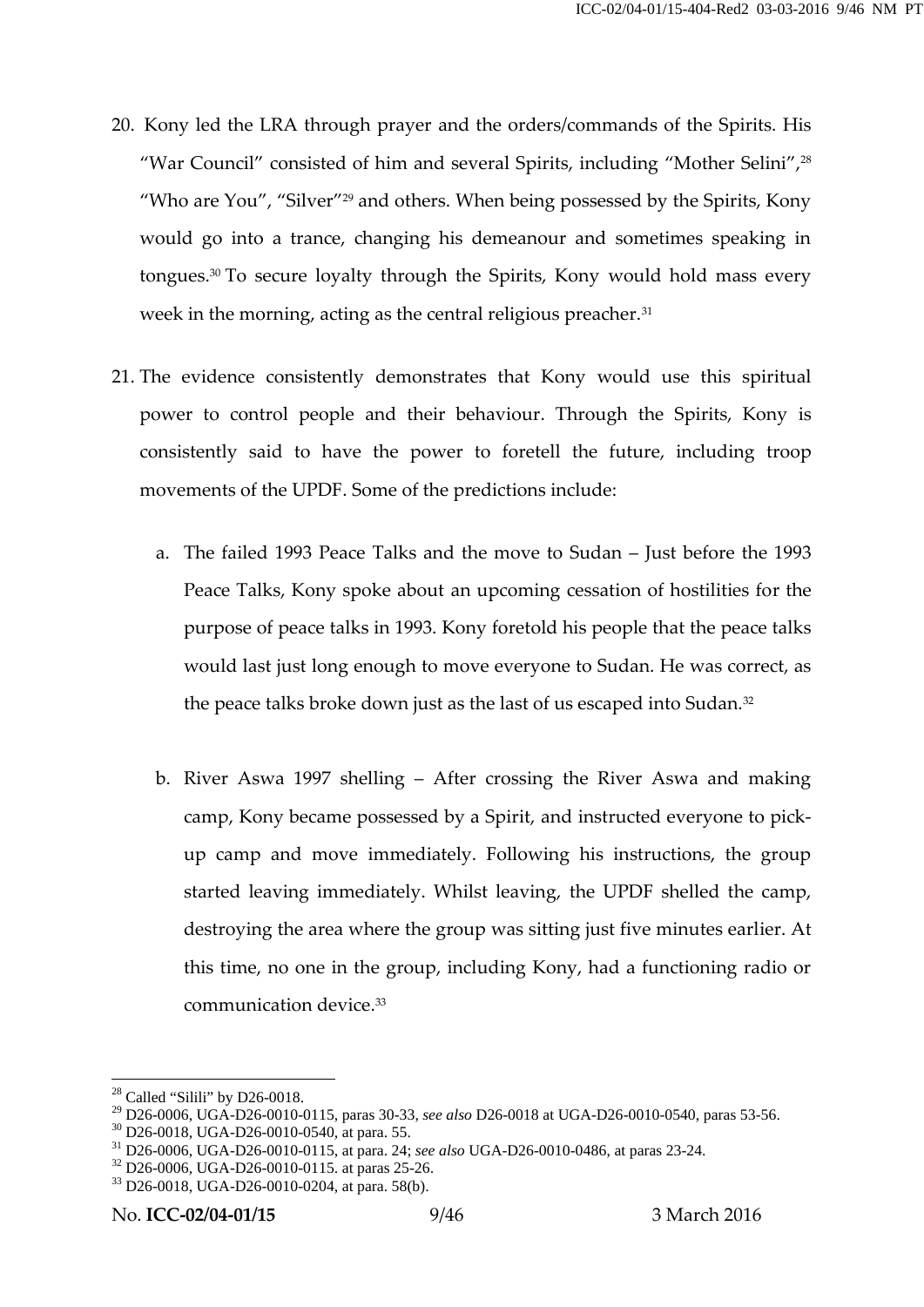- c. March 2002 Iron Fist Offensive Kony predicted the Iron Fist offensive months before it happened. Because of this prediction, people were able to prepare for the attack and go on the offensive to slow the UPDF.<sup>34</sup>
- d. Garamba Park Bombing About a week before the Garamba Park bombing, Kony assembled everyone and told them that the UPDF would attack them in one week. The day before the attack, Kony spoke to everyone again. He told them to leave if they wanted, but that if they stayed, they would not be killed. When the fog abated the next morning, four to five planes flew overhead, dropping bombs all around the LRA's location. Two people received minor injuries from exploding trees, and not a single person was killed.<sup>35</sup>
- 22. In this context, it is important to note that it would be difficult to break such beliefs as a young adult since child soldiers are being taught such things during a time in which ones opinions and thoughts are being formed.<sup>36</sup> It is from these spiritual powers that Kony was able to lead through duress and threats of violence. If one disobeyed, they would not receive the protections and prophecies given by Kony.

# ii. Joseph Kony's healing power, ability to interpret dreams and read people's mind

23. Joseph Kony did not have a formal education, but he was believed to be able to heal people when they were sick. His remedies came from guidance of the Spirits

 $34$  D26-0024, UGA-D26-0010-0407, at para. 17; D26-0026, UGA-D26-0010-0486, at paras 23-24 and 43(a); D26-0006, UGA-D26-0010-0115, at paras 38-43.

 $^{35}$  D26-0026, UGA-D26-0010-0486, at para. 43(c); D26-0028, UGA-D26-0010-0540, para. 44.  $^{36}$  D26-0022, UGA-D26-0010-0600, at 0600.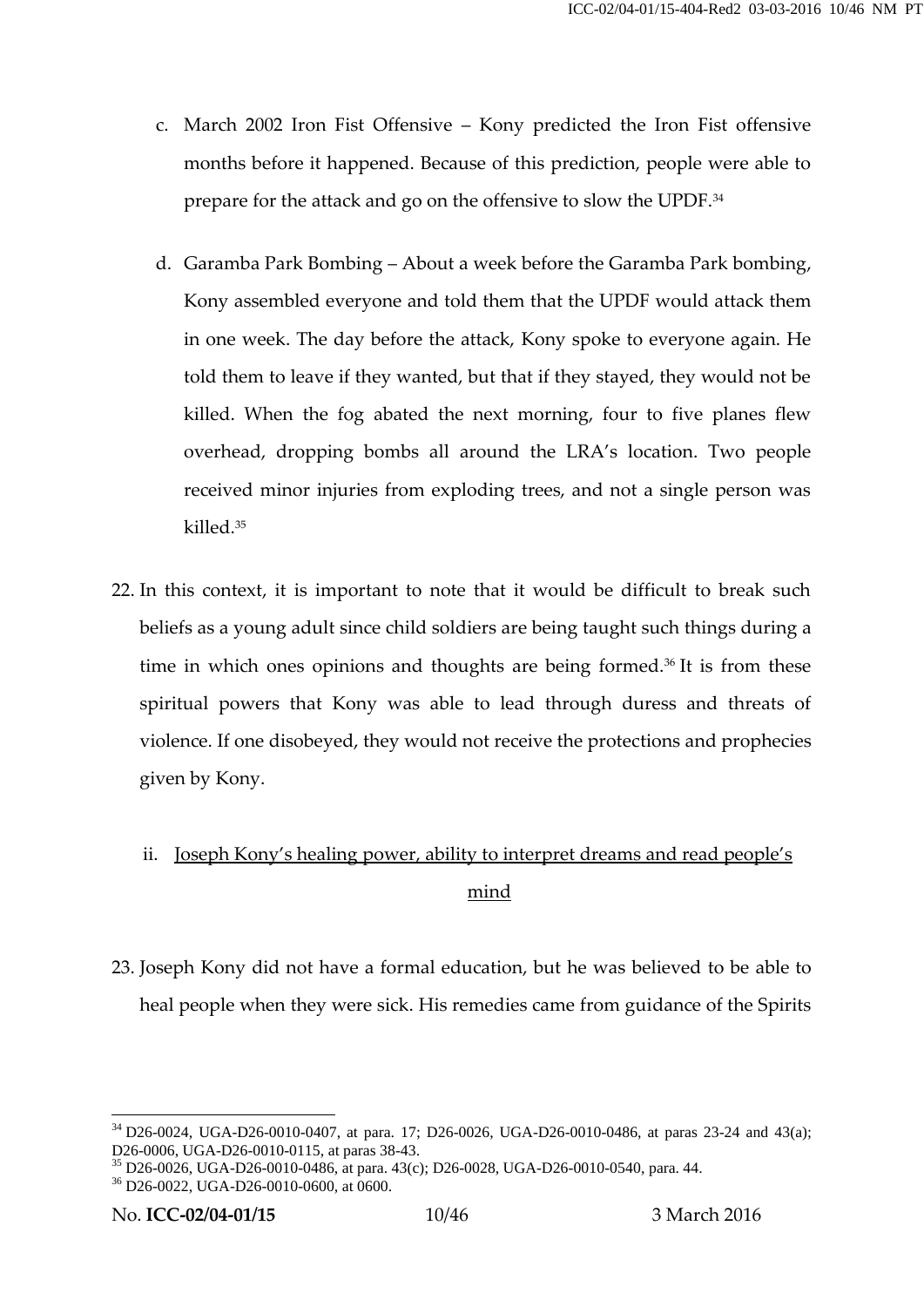and knowledge of the land. Kony could cure syphilis with local herbs/fungus. Those that did not follow his instructions to the word were not cured.<sup>37</sup>

- 24. He also interpreted dreams and seemingly normal, everyday acts, which were a routine part of his duties as spiritual leader of the LRA. Dream and occurrence interpretations formed a part of the day-to-day operations of the LRA; the interpretations shaped actions of the Holy Army.<sup>38</sup> Radio intercept records prove the importance of Kony's power to interpret dreams and everyday acts, even the death of Charles Tabuley.<sup>39</sup>
- 25. Finally, people believed that Kony used the Spirits to learn of secret plots of desertion and disobedience.<sup>40</sup> It was believed by LRA fighters that Kony had spies at every corner. For instance, shortly before his death, Nyeko Tolbert Yadin came to Dominic with escape plans. Nyeko had heard of Amnesty, and came to his clan brother (who also heard of Amnesty). A scout, was sent by them to see if a route was clear to surrender. Just after being sent, Otti summonsed Dominic and D26-0013 to Kitgum.<sup>41</sup> Otti arrested Dominic, beat him and told him of the untold horrors that would happen if he left the LRA.<sup>42</sup>

 $37$  D26-0027, UGA-D26-0010-0521, para. 11; D26-0006, UGA-D26-0010-0115, paras. 44-47.<br> $38$  D26-0006, UGA-D26-0010-0115, paras. 27-28.

<sup>39</sup> *See* UGA-OTP-0025-0509 at 0512. For more examples, *see* UGA-OTP-0025-0662 at 0663; UGA-OTP-0025- 0649 at 0652; UGA-OTP-0025-0807 at 0808; UGA-OTP-0025-0795 at 0796; UGA-OTP-0025-0732 at 0734-

<sup>&</sup>lt;sup>40</sup> K Titeca 'The Spiritual Order of the LRA in 'The Lord's Resistance Army: Myth and Reality (eds) T Allen & K Vlassenroot (2010) p 62 emphasises that the fear of spiritual revenge ensured that many abductees did not

escape at the first or even during the peace negotiations. 41 D26-0013, UGA-D26-0010-0173, paras 37-40.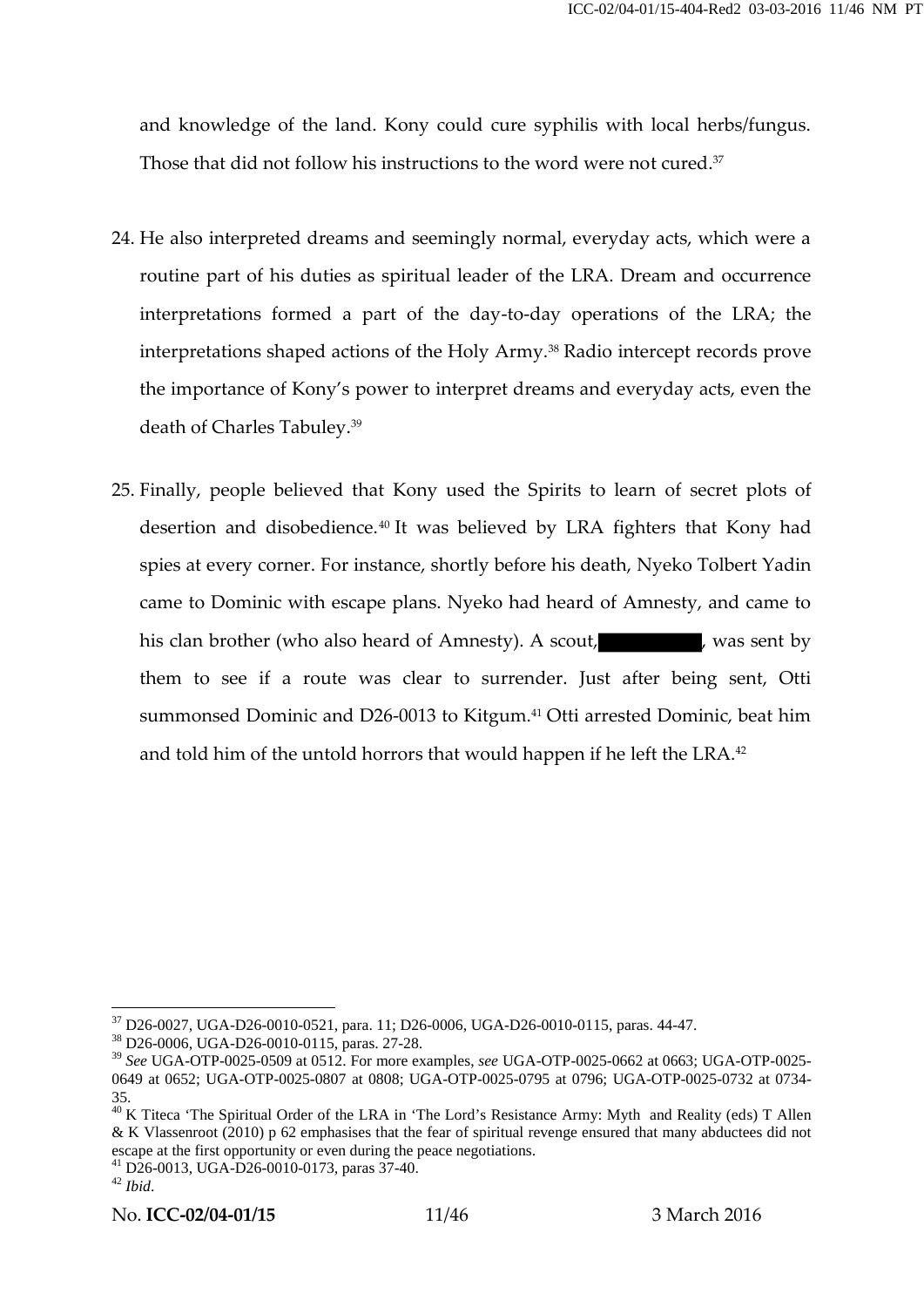# **C. The LRA was Unstructured with Joseph Kony as the Supreme and Singular Leader**

26. The LRA was not an organised armed group as compared to any structured military or paramilitary group. If anything, it was akin to a gang<sup>43</sup> with Joseph Kony as the all-seeing and all-knowing cult-like leader, as described above.<sup>44</sup> The Prosecution itself recognises the immense and singular power of Joseph Kony. The Defence notes that the Prosecution itself states that "application of LRA policy that could be started and stopped in accordance with orders *ultimately dictated by Joseph Kony*". <sup>45</sup> This factor cannot be overlooked, especially in the context of the modes of liability for which it seeks to charge Dominic (*i.e.* command responsibility, ordering and the like). Any and *all* plans were devised, conceived, dictated and ordered by one man alone – Joseph Kony.

### i. Military Rank

- 27. Military rank meant little in the LRA. Rank was demonstrative of survivability, ability to follow orders or what the Spirits told Kony.<sup>46</sup> Ranks meant so little, for instance, in early June 2004, Kony promoted a Lt. Colonel to a Lt. General for merely passing on information distributed on FM radio and Kony promoted himself as a response to the information in the radio transmission. As reported below on 5 June 2004:
	- **Otti** UPDF are fools yesterday they were on radio belittling our promotions.
	- They said you promoted yourself to Gen and that I was promoted to Lt Gen. And that it was because you are trying to copy Museveni's recent promotions.

<sup>&</sup>lt;sup>43</sup> D26-0022, UGA-D26-0010-0600, at 0600.<br><sup>44</sup> *Supra*, para. 19-22.<br><sup>45</sup> ICC-02/04-01/15-375-Conf-AnxC, para. 43 (emphasis added).<br><sup>46</sup> D26-0018, UGA-D26-0010-0204, para. 56.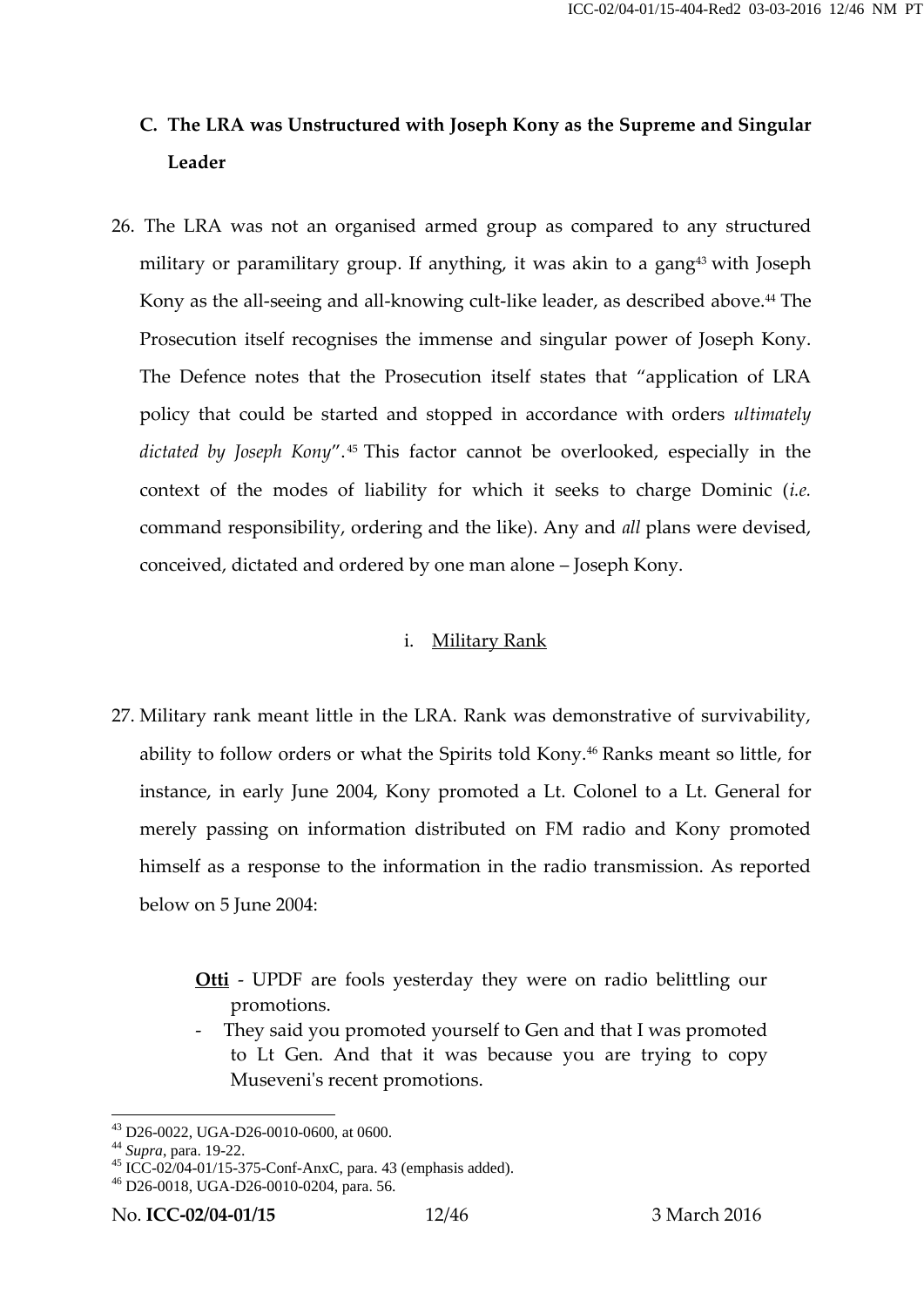Since he is now a General and Aranda is a Lt. Gen.

- **Kony** I had lowered myself to the rank of to Lt. Gen. But know since radio Uganda says I am a full General and the whole world now knows it, from this moment I am a full General!
- Now I am at the same rank as Museveni!
- Now for you don't complain, you continue slowly with Aranda at the rank of Lt. Gen. because the whole world now knows, the LRA leader is a full General!

**Otti** - It is Lt Col. Walter Ochora who reported like that.

**Kony** - From this moment I promote Walter Ochora to the rank of Lt. Gen. I

- He was my man from long ago.
- **Otti** He was also happy with our promotions.<sup>47</sup>
- 28. The Defence asserts that military rank was not demonstrative of power and responsibility in the LRA. Kony's promotions, and the ranks granted thereof, were based on survivability, ability to follow orders or what the Spirits told Kony. This is not indicative of a military or military-like structure, as is required by Articles 8 and 28(a).

## ii. The LRA did not have a proper chain-of-command

- 29. The LRA did not maintain a proper chain-of-command. Joseph Kony ruled the LRA with supreme power. Kony's orders were issued himself or through Otti Vincent in an inconsistent fashion, never following a chain-of-command.
- 30. Everyone reported to Kony, and Kony could order anyone to a mission. Former senior commanders of and with the LRA expressed to the Defence that orders did not always trickle down the chain-of-command as one would expect in a military.<sup>48</sup> Kony could and would tell junior commanders to go on missions, and the senior commanders would not know about the mission until after-the-fact.

 $^{47}$  UGA-OTP-0016-0458, p. 0460.<br> $^{48}$  D26-0030, UGA-D26-0010-0580, paras 1-2; D26-0024, UGA-D26-0010-0407, para. 34.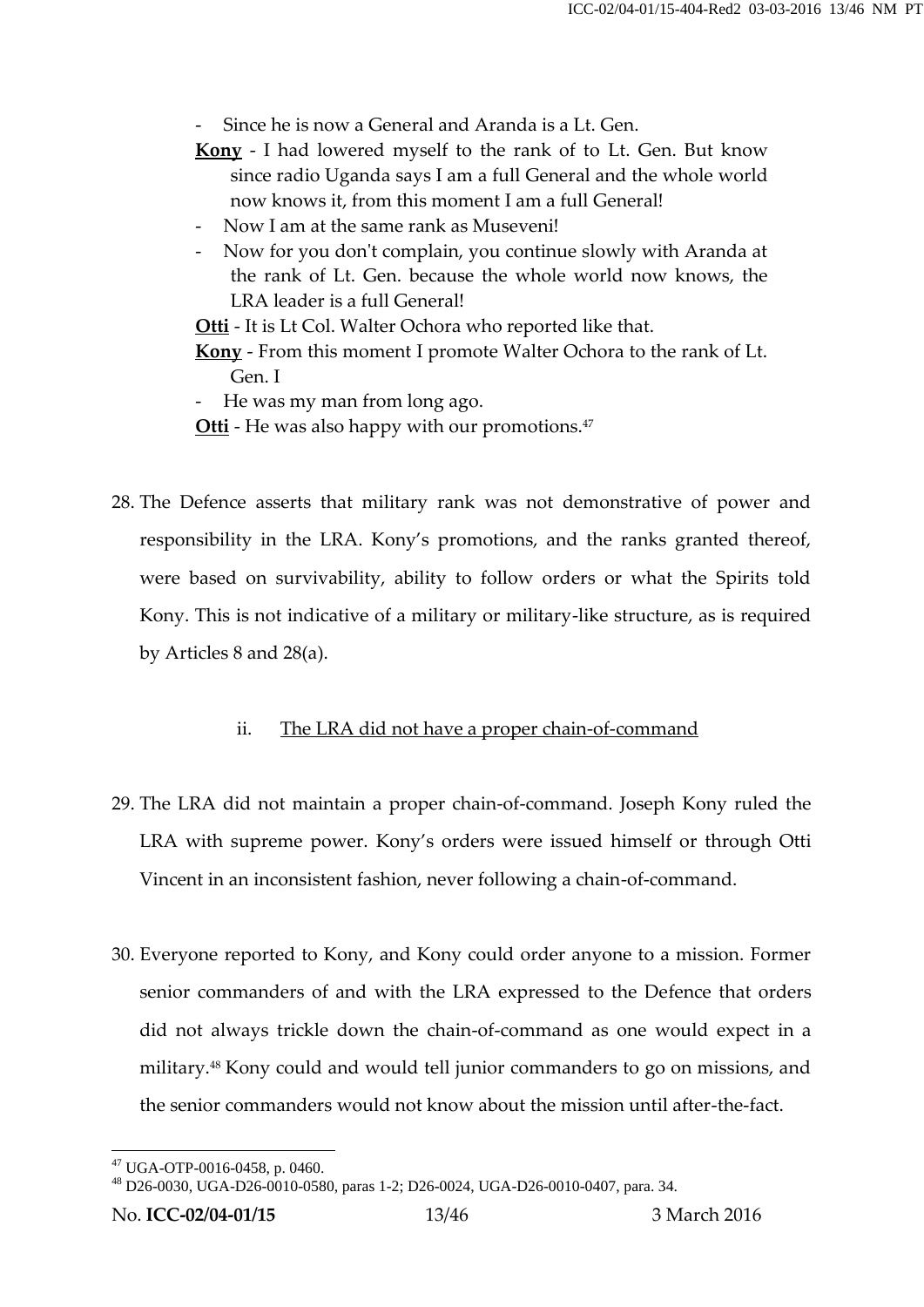31. This is not how a military or military-like structure operates. Orders flow from the top, through senior commanders to the intended recipients. Senior commanders are not by-passed for convenience; they are part of the loop to ensure success and accountability of their subordinates. This is not how they LRA operated. It operated with Kony at the top, giving orders to whomever he wanted, without any true chain-of-command.

### iii. The brigades in the LRA were not brigades as in a conventional army

- 32. In conjunction with the lack of a chain-of-command, the LRA did not maintain a conventional military structure with its brigades.
- 33. In a regular military, the brigade commander would be apprised of all actions of his or her subordinates. Nothing would go around the commander. In the LRA, this was not the case as discussed below.
- 34. Additionally, there were times when the LRA had more than one brigade commander per brigade. Again, a clear chain-of-command would not be present. Two persons with the same "responsibilities and powers" destroy the normal command structure of militaries and military-like organisations.
- 35. Names like Sinia, Gilva, Trinkle, Stockree and Control Altar, along with Oka, Terwanga, etc. meant little. They were loose groups without a command structure. The command structure of the LRA was such that everyone reported to Kony.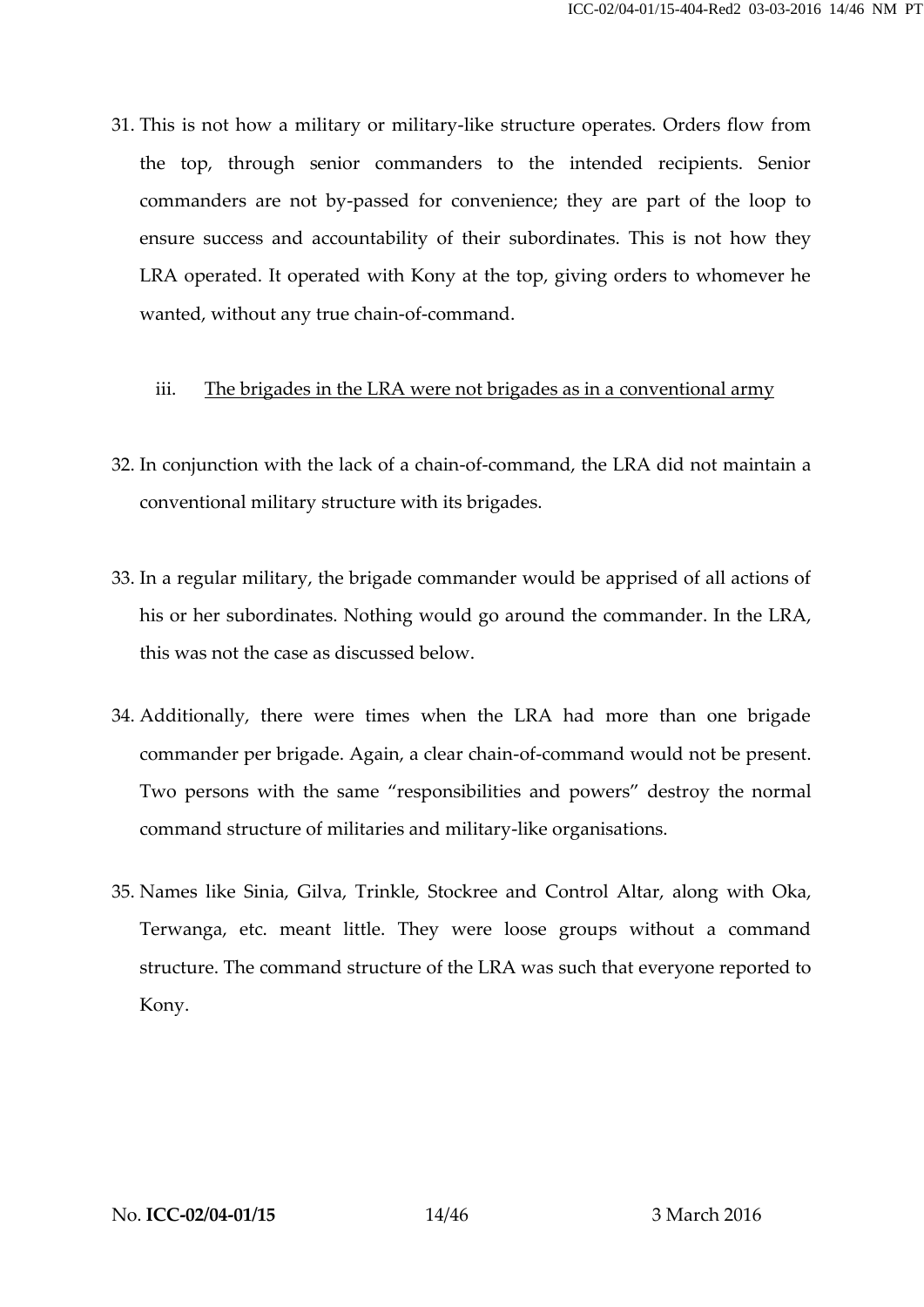#### **V. SUBMISSIONS**

### **A. The Court Should not Reverse the Burden on Child Soldiers**

- 36. Dominic is a former child soldier. He lived his life like many child soldiers who are fighting on front lines across in prohibition of international humanitarian law.<sup>49</sup> In light of the many child soldiers around the globe, the Chamber ought to pay credence to this very special and significant issue before it. It is respectfully submitted that the fact that one was forcibly conscripted as a child soldier and lived in that environment of ruthlessness and duress throughout one's life cannot simply be regarded as a matter to be resolved during the sentencing phase at trial when addressing mitigation.
- 37. Under international law, including under the Rome Statute, treaties and customary international law, age is used as a reference to protect children from being recruited or forced to engage actively in hostilities. <sup>50</sup> However, in the instant case, this very law which was meant to protect Dominic is now being used against him.
- 38. Society forgives and rehabilitates young people who had the good fortune of leaving an armed group, but questions are raised in relation to adults who were abducted at childhood and who did not have the same opportunity or assistance to do so.<sup>51</sup> This is however a far too simplistic view as options are not quite that simple in the face of imminent threat of death. Dominic never had the good

<sup>&</sup>lt;sup>49</sup> The Defence notes that not all child soldiers actively engage in hostilities and that many around the globe serve in various roles from porters to cooks to sex slaves, *inter alia* (see Schauer, p. 6). Since Dominic himself was forced to actively engage in hostilities, the Defence limits its discussion to this.

<sup>&</sup>lt;sup>50</sup> See Geneva Conventions (1949), Additional Protocol I, Article 77(2) and Addition Protocol II, Article 4(3)(c), of the Geneva Conventions (1949), Convention on the Rights of the Child, Optional Protocol on the Involvement of Children in Armed Conflict (2000), African Charter on the Rights and Welfare of the Child, Cape Town Principles, and Paris Principles. The Defence recognises that children are not only used in hostilities but can hold other positions. <sup>51</sup> *See* D26-0022, UGA-D26-0010-0600 at 0601.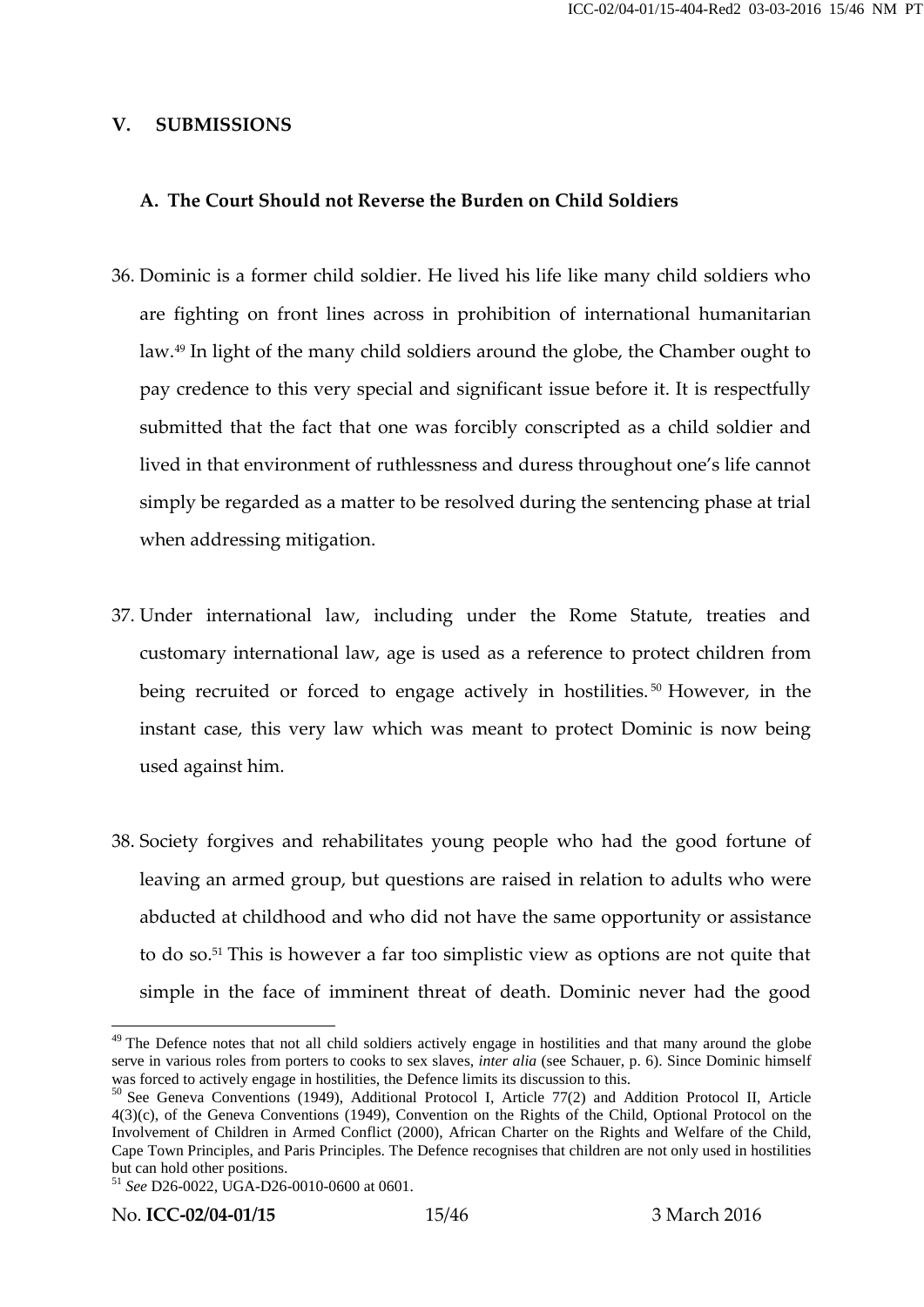fortune of leaving the LRA. Unlike some other child soldiers, he did not have the good fortune of coming into contact with an NGO or international organisation to safely assist in his demobilisation, rehabilitation and reintegration.

- 39. As a result, Dominic remained a child soldier and was enslaved until he surrendered on 6 January 2015. After that day, Dominic could finally say that he was a former child soldier.
- 40. By allowing a case such as Dominic's to proceed would be akin to endorsing an approach which imposes an additional requirement not found in customary international law; namely, that once a child soldier turns 15 years old, he or she has the obligation to release him or herself or escape – even where this would put his or her life at stake – or face the possibility of prosecution before international *fora* such as this Court.<sup>52</sup>
- 41. This is a position which cannot be reconciled with notions of justice and human rights when we are speaking about those who were forcibly abducted as children and who were to be protected under international humanitarian law. It is submitted that if international humanitarian law was meant to protect Dominic but did not, that it cannot now be used against him to justify the charges before this very Court.
- 42. In this regard, it is important to bear in mind that once a child is within the armed group, there is a psychological breakdown of the child, his or her family ties and desire to return <sup>53</sup> This process cannot, however, be seen as inconsequential; this is a methodological process to desensitize children and force them to dehumanize.<sup>54</sup> The younger a child is when conscripted, the more

 $52$  The Defence realises that the Court lacks jurisdiction for persons under the age of 18, but this is not the case in all national jurisdictions.<br><sup>53</sup> D26-0022, UGA-D26-0010-0600, at 0600.<br><sup>54</sup> D26-0022, UGA-D26-0010-0600, at 0600.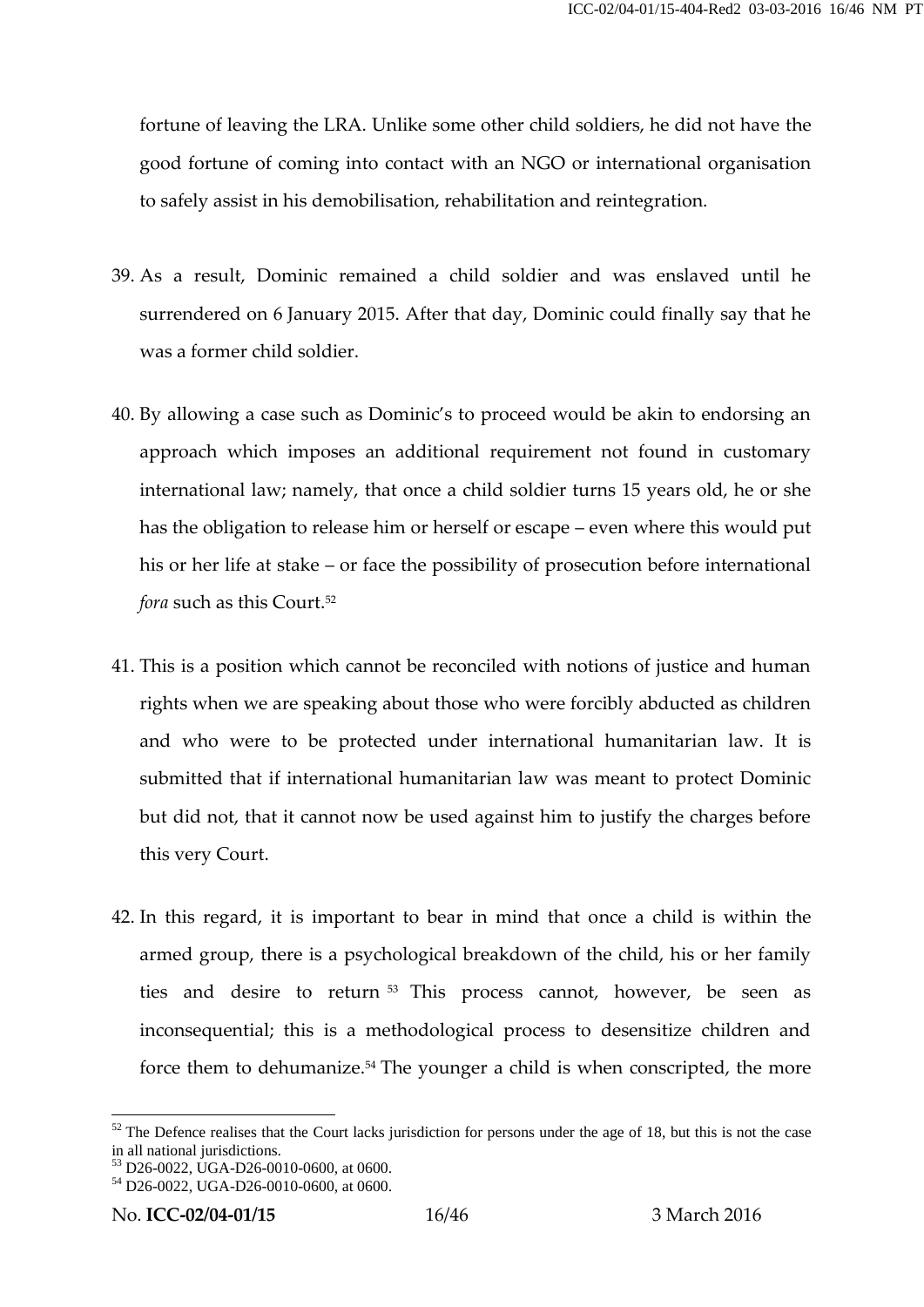of an influence this will have on them in the long term. It is recalled that Dominic was abducted at the tender age of 9.5 years old and that this cannot be disregarded.

- 43. This environment creates a certain dependence on the organisation as well, which is a function of how that organization is disconnected from "society" and its "norms".<sup>55</sup> The LRA was incredibly disconnected from the social construct of normal society in Northern Uganda. Individuals within its ranks were therefore an instrument of that organization which was instinctive and not intellectual.
- 44. Further, disassociation is cited to be a factor as a result of severe child traumatisation<sup>56</sup> such as that which Dominic was subjected to. During times of trauma, research demonstrates that "fight or flight is rarely an option for children, as they are often physically unable to defend themselves or escape."<sup>57</sup> It is noted that this is the "most readily accessible response to the pain of trauma may be to activate dissociative mechanisms, involving disengagement from the external world."<sup>58</sup> This allows a child soldier, like Dominic, to "psychologically and physically survive the trauma".<sup>59</sup>
- 45. Further, the Defence contends that the age of 18 years old, which serves as a marker for adulthood and criminal responsibility before the Court, has little relevance for former child soldiers. Child soldiers in the LRA, like Dominic, did not have the so-called normal development.<sup>60</sup> The very use of child soldiers in the LRA is demonstrative of the lawless environment in which Dominic was raised. It was an environment without education.<sup>61</sup> It was one which subjected innocent

<sup>55</sup> D26-0002, UGA-D26-0010-0602, at 0602. <sup>56</sup> Schauer, *supra* note 1, p. 20. <sup>57</sup> *Ibid*. <sup>58</sup> *Ibid*. <sup>59</sup> *Ibid.* <sup>60</sup> *See generally* Schauer, p. 7. <sup>61</sup> Schauer, p. 3.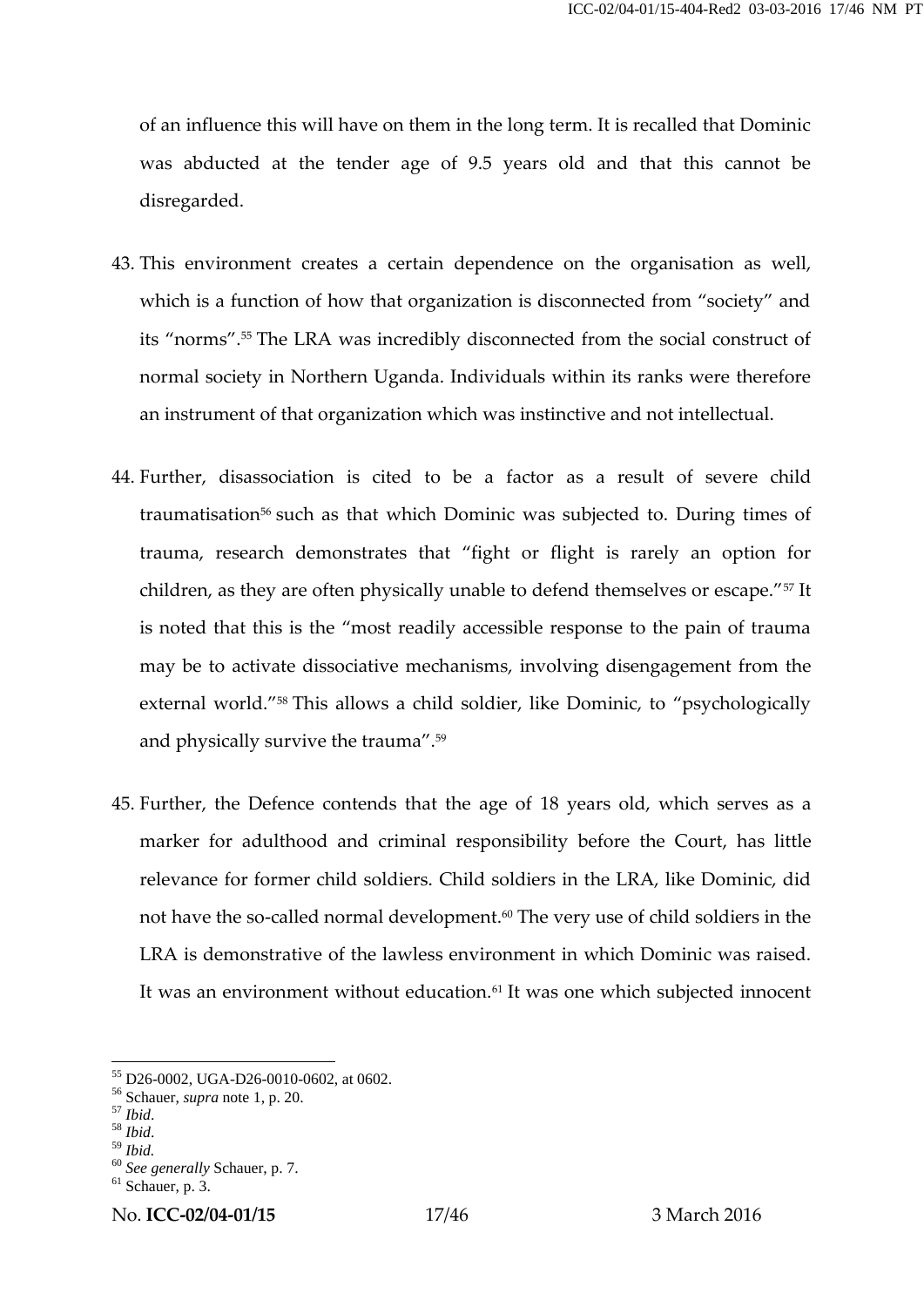children, like Dominic, to witness and perform unspeakable acts.<sup>62</sup> This life, as noted by noted by  $\qquad \qquad$ , is experiential and not intellectual.

- 46. Dominic remained in this environment from the age of 9.5 until he became a former child soldier the day he surrendered on 6 January 2015. It is noted that the Prosecution itself contends, in relation to the charges against Dominic for the recruitment of child soldiers that the crime of conscription of child soldiers is a *continuous crime*.<sup>63</sup> It is inapposite to suggest that this crime ended the moment Dominic became 15 and has no impact. It is submitted that the same reasoning of this crime being continuous applies at hand and cannot be overlooked.
- 47. It is respectfully submitted that the fact than an individual continues to be what they were as a child (*i.e.* enslaved and placed under duress by an armed group and forced to participate in hostilities) cannot be used in the premise of international legal proceedings.
- 48. It is inapposite to reverse burden upon those children who remain in the same position, no matter how much development is perceived to have taken place by reference to our own standards or by the rank one has obtained. Rank is simply demonstrative of one's survivability in an environment, which is experiential.<sup>64</sup> According to **According to**  $\blacksquare$  , the sense of survival does not necessarily dissipate and that dependence on the organisation never abates even when a commander moves up the ranks.<sup>65</sup>
- 49. The Defence respectfully argues that proceeding with this case is therefore in direct contradiction with international humanitarian law. It is contrary to notions of justice to now shift gears to the alleged leadership of armed groups that have

<sup>&</sup>lt;sup>62</sup> See D26-0022, UGA-D26-0010-0600 at 0600; see generally Schauer.<br>
<sup>63</sup> See ICC-02/04-01/15-375-Conf-AnxC, para. 623.<br>
<sup>64</sup> D26-0002, UGA-D26-0010-0602 at 0602.<br>
<sup>65</sup> See D26-0002, UGA-D26-0010-0602 at 0602.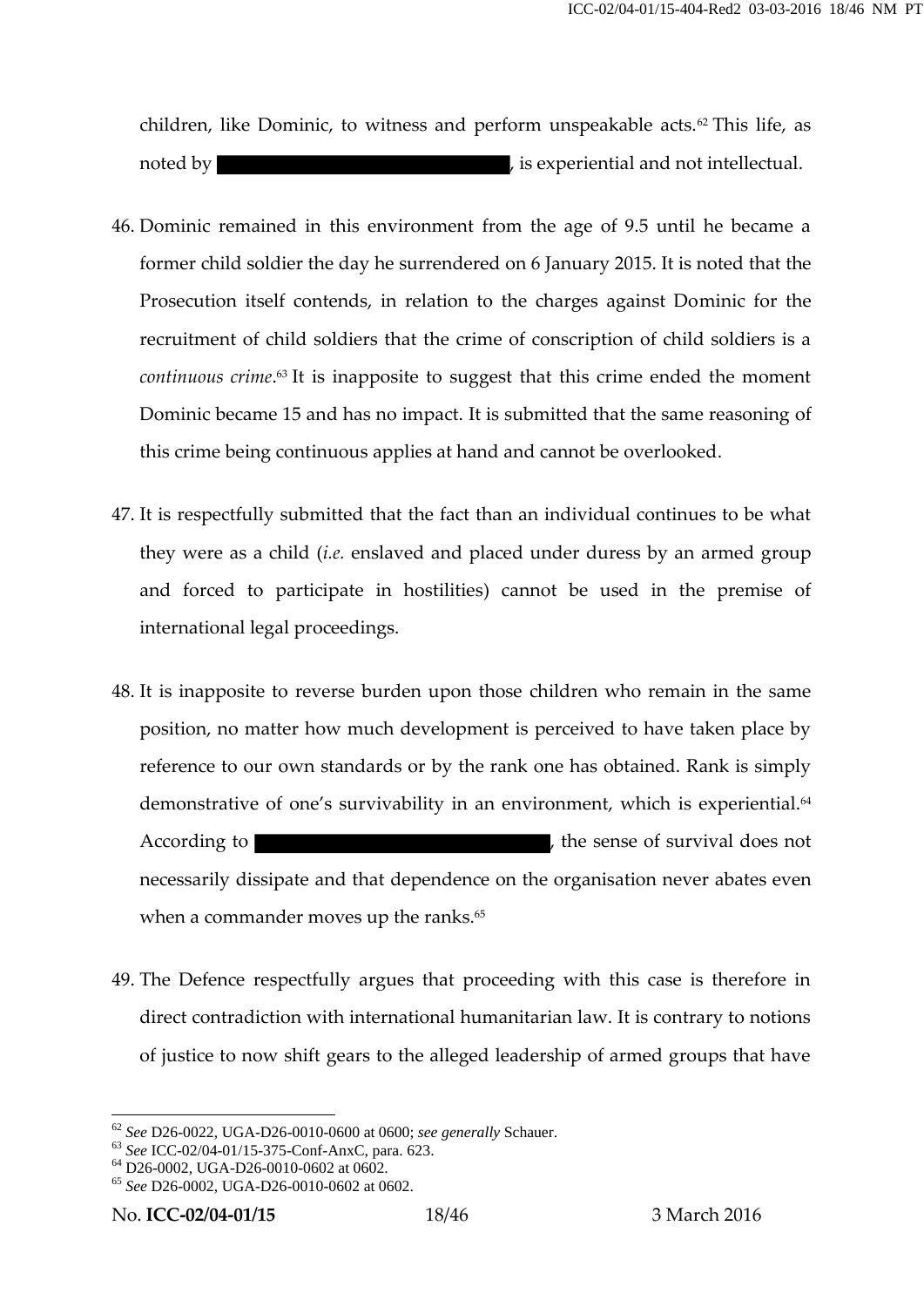been developed from children. One can neither bring a clear case nor a reasonable suspicion of guilt under such circumstances. The Defence respectfully submits that under these circumstances, the Pre-Trial Chamber must dismiss the charges against Dominic with the contempt it deserves.

# **B. Grounds exist to exclude Dominic's liability pursuant to Article 31 of the Statute**

- 50. In the event that the Chamber fails to accept the Defence's submission that it is inapposite to proceed with the charges against Dominic, a former child soldier, the Defence respectfully submits that there are grounds for excluding criminal liability.
- 51. In particular, Article 31 of the Statute provides grounds for excluding criminal responsibility. In particular, subparagraph (d) provides that for exclusion from criminal liability where the:

[C]onduct which is alleged to constitute a crime within the jurisdiction of the Court has been *caused by duress resulting from a threat of imminent death or of continuing or imminent serious bodily harm against that person or another person*, and the person acts necessarily and reasonably to avoid this threat, provided that the person does not intend to cause a greater harm than the one sought to be avoided.

- 52. It is further provided that such threats must be: (i) made by other persons; or (ii) constituted by other circumstances beyond that person's control.
- 53. The Defence respectfully submits that any alleged conduct on the part of Dominic which is alleged by the Prosecution to constitute a crime if proven resulted from the threat of imminent death and bodily harm to himself, his No. **ICC-02/04-01/15** 19/46 3 March 2016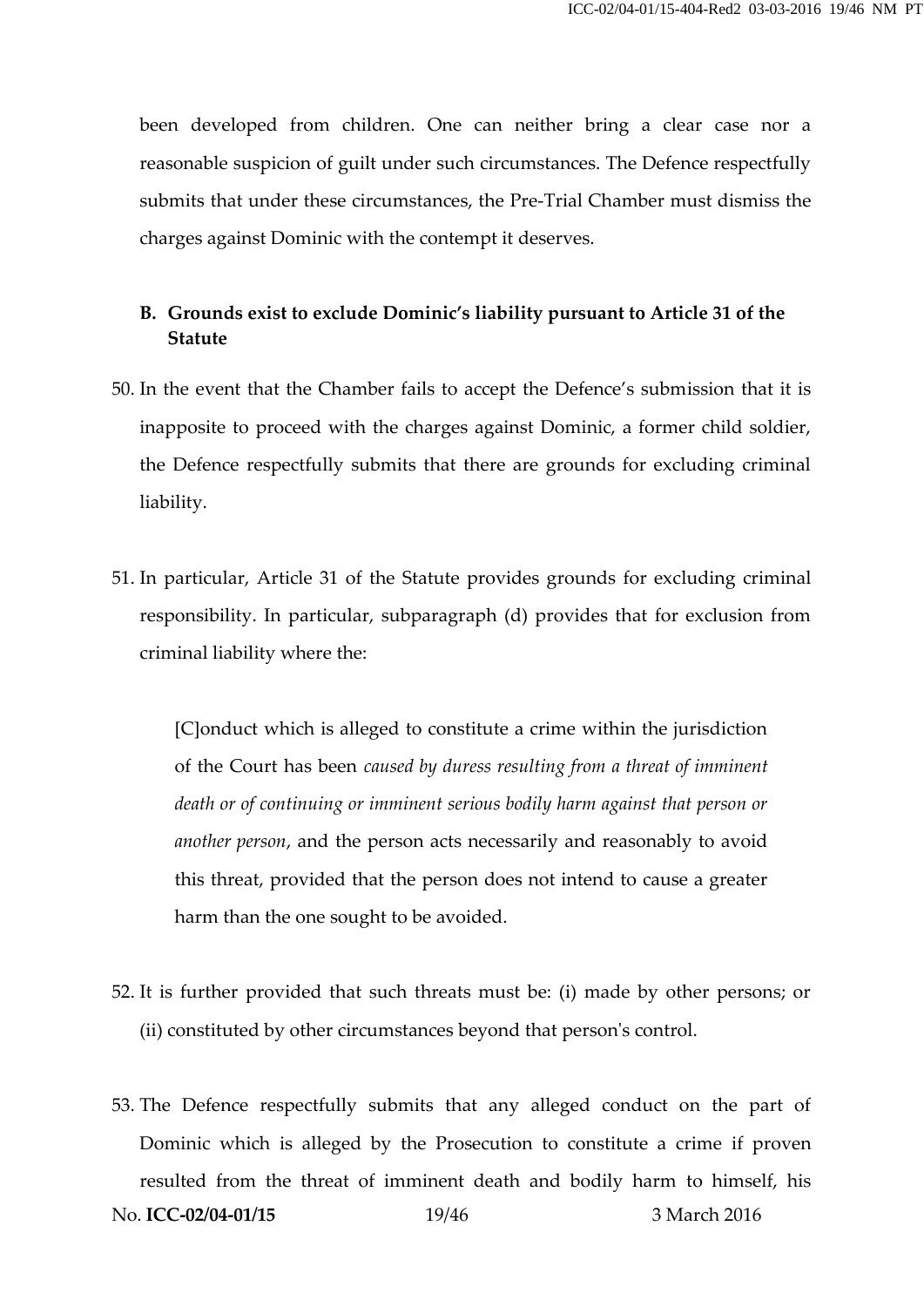family, and village. Dominic indeed acted necessarily and reasonably under the circumstances which he faced since the age of 9.5 years old which has been described above.

- 54. As discussed above,  $\overline{\phantom{a}}$  and others indicate that indoctrination is conducted within a construct that has developed a child soldier within the confines of those norms whereby one could be killed if such norms are not followed.<sup>66</sup> With systematic indoctrination and commanders "can over time replace the position of a caretaker/parent and serve as an adult role model, which children will naturally accept."<sup>67</sup> However, this cannot be seen as voluntary but a forced adaptation.<sup>68</sup>
- 55. Instinct and survival therefore becomes part of the experience of a child soldier.<sup>69</sup> Child soldiers are aware of the parameters of the organisation only since this is an element of their survival.<sup>70</sup> A person will therefore follow the rules because of the ethos of the institution instilled among its ranks.<sup>71</sup> According to , in this environment, instinctive reactions are instilled which are not

intellectual.<sup>72</sup>

56. The Defence further argues that the next prong of the test has been met since those threats were made by others persons (*i.e.* Joseph Kony) *and*<sup>73</sup> that they also constituted circumstances beyond Dominic's control. Dominic could not be said to have had any control over the ruthless environment in which he found himself in at the age of 9.5. Having grown up in this environment, his circumstances, and

<sup>&</sup>lt;sup>66</sup> INSERT; See also generally Schauer, *supra* note 1.<br>
<sup>67</sup> Schauer, *supra* note 1, p. 8.<br>
<sup>68</sup> *Ibid.*<br>
<sup>69</sup> D26-0002, UGA-D26-0010-0602 at 0602; See also Schauer, *supra* note 1.<br>
<sup>70</sup> D26-0002, UGA-D26-0010-0602 at use of the term "or".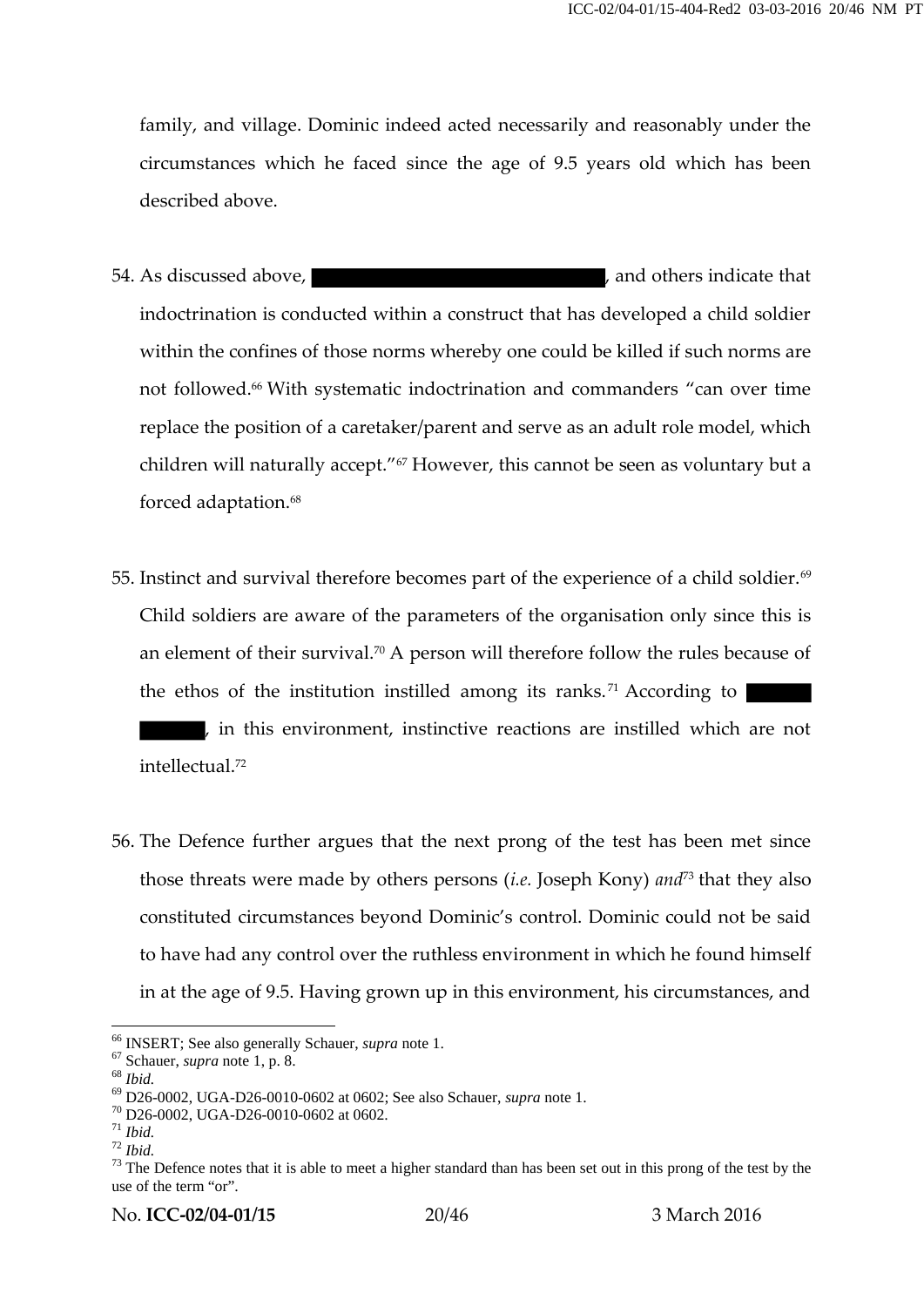namely his need to survive in that environment were beyond his control. Dominic also did not *intend* to cause harm to others. On the contrary, Dominic was simply surviving in an environment which enslaved him.<sup>74</sup>

57. The Defence submits that, under the circumstances, there are indeed grounds to exclude criminal liability. In these circumstances, the Defence respectfully requests that the Pre-Trial Chamber dismiss the charges against Dominic.

# **C. Eleventh-hour Evidence Should be Excluded Pursuant to Rule 76(3) of the Rules of Procedure and Evidence**

- 58. Rule 76(3) of the Rules of Procedure and Evidence requires that "[t]he statements of prosecution witnesses *shall* be made available in original and in a language which the accused fully understands and speaks."<sup>75</sup> The former Single Judge noted that the only language which Dominic speaks and understands is Acholi.<sup>76</sup>
- 59. The former Single Judge, during the transition period of Counsel taking over from Duty Counsel, signed away Dominic's right to have all witness statements in Acholi.<sup>77</sup> The Defence submits that this is not a right that can be waived and that Dominic is indeed entitled to all relevant materials in a language in which he fully understands.
- 60. Dialogue existed between the parties in attempt to streamline partial translations of witness statements to the Defence so that Dominic could participate. For the

<sup>&</sup>lt;sup>74</sup> *See* Kasper, Olson T., "Violence Against Civilians in Civil War: Understanding Atrocities of the Lord's Resistance Army in Northern Uganda", Working Paper, No, 28, February 2007, pp. 7-10.

<sup>&</sup>lt;sup>75</sup> Emphasis added.<br><sup>76</sup> ICC-02/04-01/15-203, para. 30.<br><sup>77</sup> Ibid, at para. 35.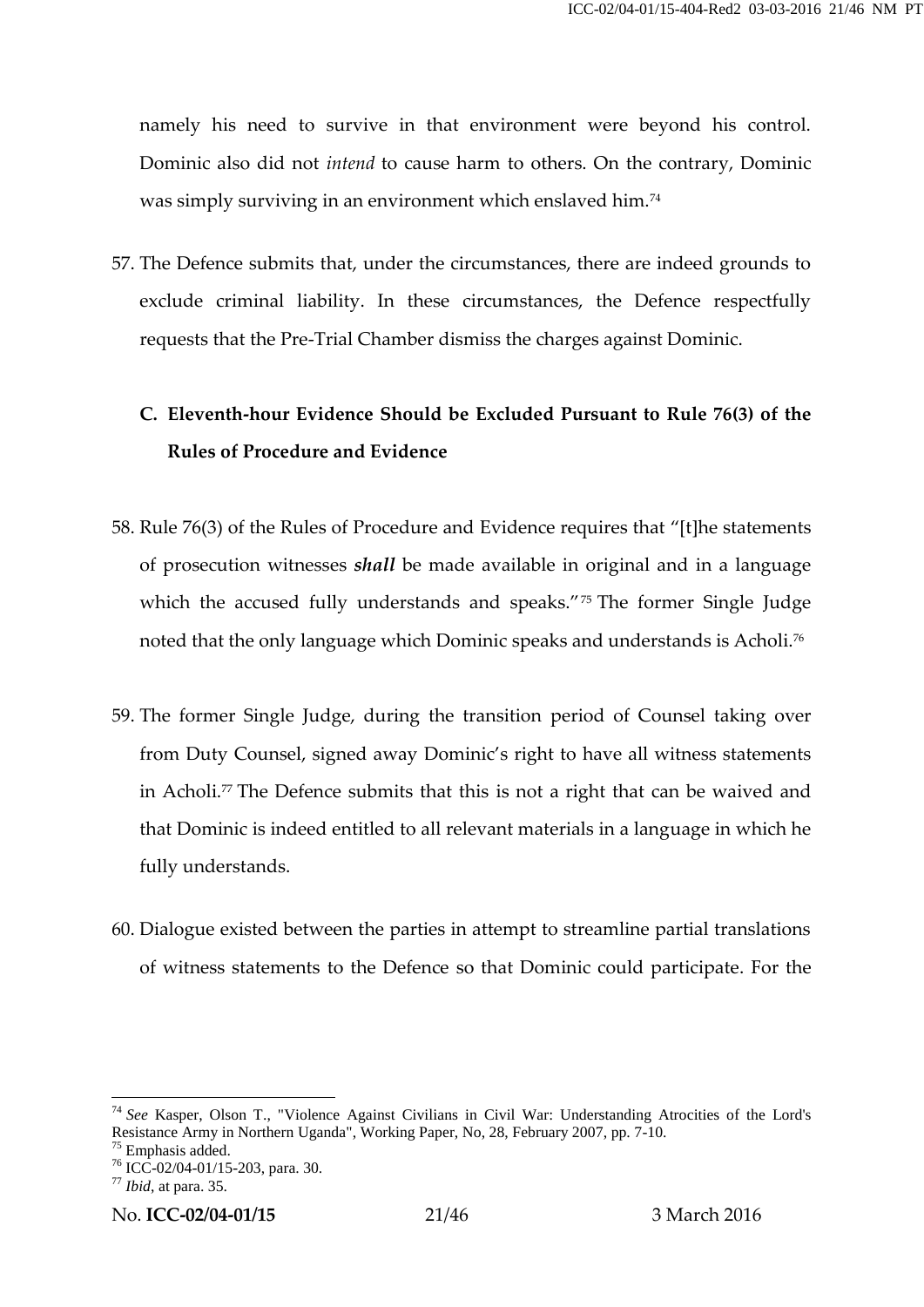purpose of Rule 76(3), the Defence accepts that the partial translations of the 2015 statements are suitable for the purpose of the Confirmation Hearing.<sup>78</sup>

- 61. The Defence takes serious note of the sheer number of statements disclosed to the Defence, albeit not translated, during the final disclosure. The amount of statements and evidence disclosed renders it impracticable for Dominic to participate actively in his Defence with respect to those statements disclosed at the eleventh hour.
- 62. The Defence notes the hardships it has had in relation with the ICC computer systems. <sup>79</sup> Even with the statements being disclosed, it took a former Case Manager a few days to download and prepare the disclosure for use by the Defence.<sup>80</sup> By the afternoon of 24 December 2015 when everything was prepared, people were home for the holiday season. For example, CSS informed the Defence that there would be no interpretation services for Acholi from 22 December 2015 through 5 January 2016. <sup>81</sup> Assuming that all the computer systems worked flawlessly, and that the Defence was able to access the files seamlessly, the Defence still could not have physically been able to review and determine the substance of all 30 statements and transcripts in relation to a 61 page DCC, a 44-page List of Evidence and a 257-page Pre-Confirmation Brief.
- 63. On 21 December 2015, the Prosecution disclosed 20 untranslated witness statements and 10 incriminatory transcripts of interviews, one of which is an approximate 120-page English only transcript. Out of the 20 statements, 16 are

<sup>&</sup>lt;sup>78</sup> Email communications between Ben Gumpert, QC and Tom Obhof from 27 September 2015 to 2 October 2015. Mr Gumpert asked the Defence if it was alright to skip the introductory paragraphs for translation.

<sup>&</sup>lt;sup>79</sup> Email between CSS and Thomas Obhof on 16 December 2015 at 05h54 CET about problems affecting Ms Bridgman's, Ms Anzovino's and his ICC account; ICT tickets 1621783 and 162784 created on 27 December 2015; 5 January 2016 with Michelle Oliel having her entire system reset, email from CSS to Thomas Obhof confirming that Ms Bridgman's Citrix account was reset.<br><sup>80</sup> Email communication between Francesca Anzovino and the Defence Team on 24 December 2015.<br><sup>81</sup> Email between CSS and Tom Obhof on 9 December 2015.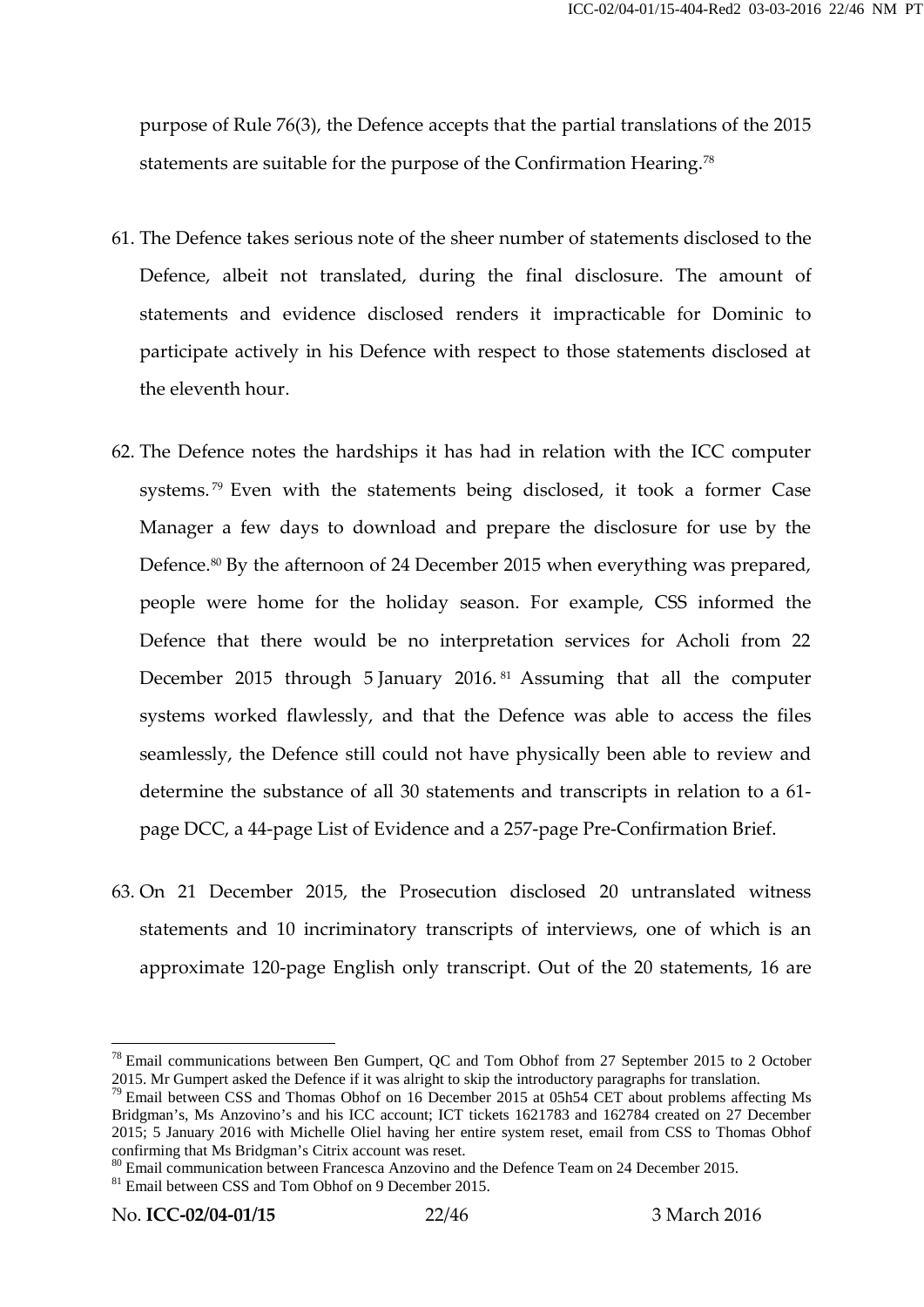classified as incriminatory and not translated.<sup>82</sup> Seventeen witness statements were disclosed on 21 December 2015 without Acholi translations. Out of these, seven of them were signed before 2008. These seven witness statements were therefore in the hands of the Prosecution for eight or more years. The Defence questions why these statements have not been translated to-date.

- 64. The Defence submits that given the length of time in the Prosecution's possession, the Prosecution had an obligation to disclose these statements in a language which Dominic can understand. The Defence believes that approximately seven (7) years is indeed more than a reasonable amount of time do as such.
- 65. The Defence further calls into question the priority placed by the Prosecution on the translation of statements for persons



66. The Defence further submits that the Prosecution's untimely disclosure of untranslated documents on 21 December 2015 was further compounded by the closure of Interpretation services for the ICC Detention Centre until 6 January 2016. The Defence could therefore not speak in detail to our client in order to make a preliminary determination for the necessary translations, especially considering that some of the statements are from newly discovered insider witnesses. <sup>84</sup> There were nonetheless approximately 30 statements and

<sup>84</sup> *For example, see* UGA-OTP-0249-0472-R01 (a 30-page witness statement from<br>who signed his witness statement on and was disclosed on 21 December who signed his witness statement on  $\overline{2015}$ .

<sup>&</sup>lt;sup>82</sup> There were an additional nine sets of interviews which were disclosed on 21 December 2015 which did contain the Acholi interpreters and Acholi words of the witnesses.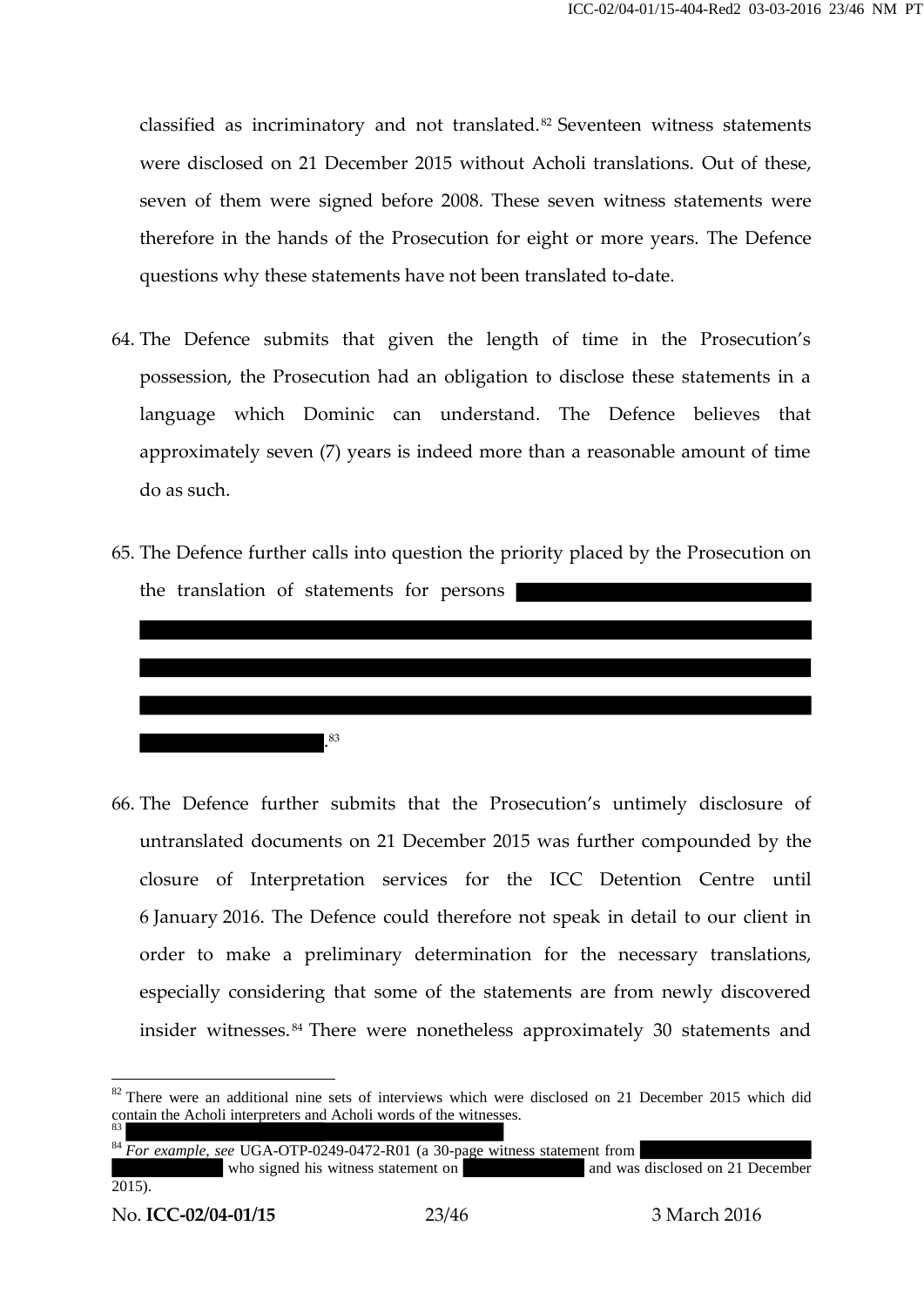transcripts disclosed, and this was not enough time for the Defence to review them.

67. Based on the foregoing, it is submitted that, as a result of the late disclosure of these statements and transcripts, which effectively denied the Defence its right to inspect and request interpretations, the 17 statements and transcripts described in paragraph should not be admitted as evidence for the purpose of the Confirmation Hearing.

## **D. The Chamber Should Refrain from Confirming Multiple Charges**

- 68. The Prosecutor seeks to charge Dominic cumulatively for certain aspects of the same alleged conduct arising from the alleged facts. Contrary to the Prosecution's submission,<sup>85</sup> this approach neither promotes judicial efficiency nor fairness to Dominic. It is argued that charging someone for multiple crimes stemming from the same act, no matter how serious, directly contradicts principles of justice.
- 69. It is also noted that the *Bemba* Pre-Trial Chamber held that cumulative convictions for rape and torture were impermissible. It asserted that "the definition of torture as a crime against humanity, unlike the definition of torture as a war crime, does not require the additional element of a specific purpose."<sup>86</sup> It further stated:

The Chamber considers that, as a matter of fairness and expeditiousness of the proceedings, only distinct crimes may justify a cumulative charging approach and, ultimately, be confirmed as charges. This is only possible if each statutory provision allegedly

 ${}^{85}$  ICC-02/04-01/150-375-Conf-AnxC, para. 5.  ${}^{86}$ ICC-01/05-01/08-424 at para. 195.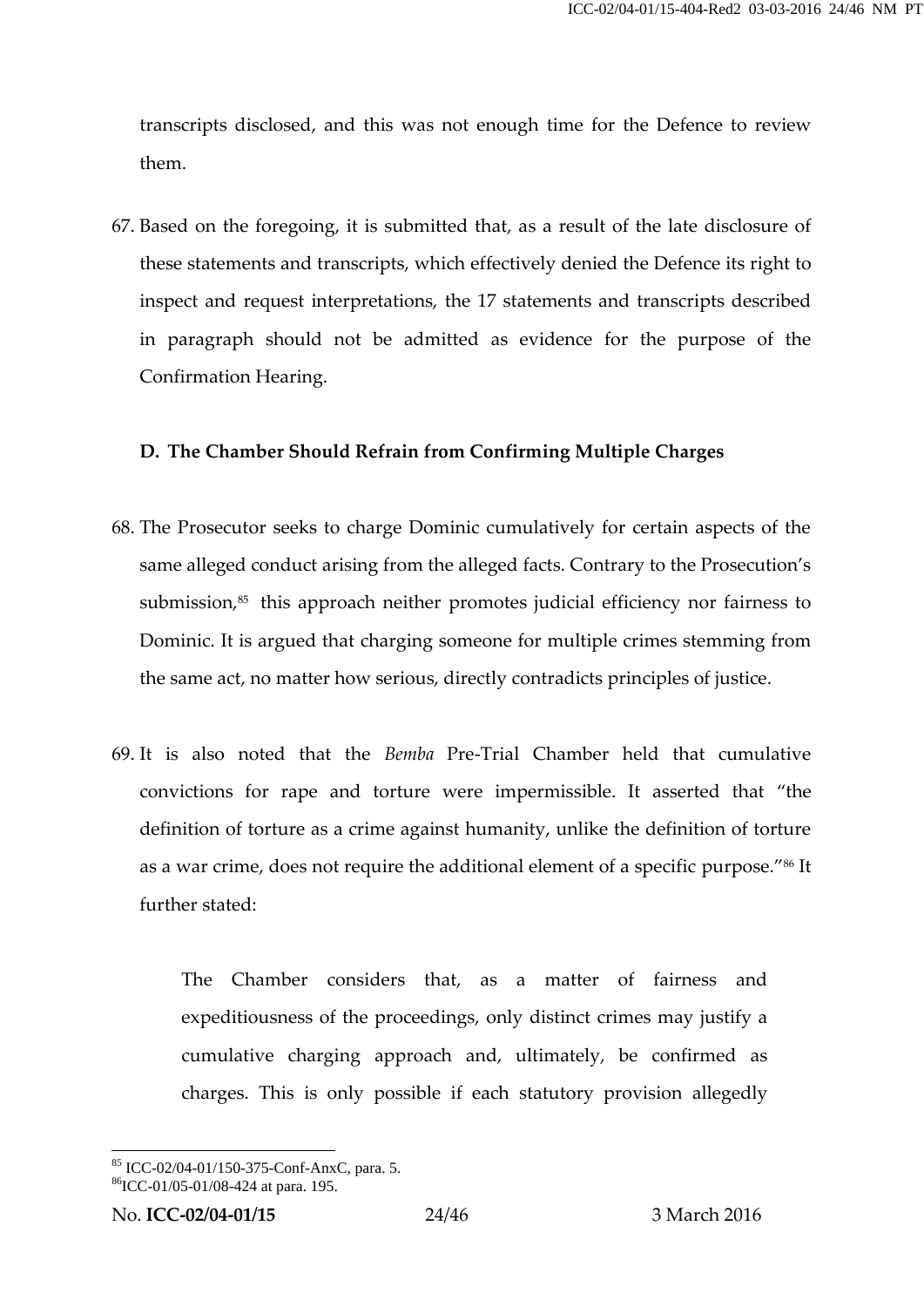breached in relation to one and the same conduct requires *at least one additional material element not contained in the other*.

- 70. The Pre-Trial Chamber next distinguished procedure at the ICC, noting that it is Chambers that determines the most appropriate legal characterisation of the crimes.<sup>87</sup> Since re-characterisation can also be done at trial, it was asserted that there was no need for the Prosecution to present all possible characterisations of a crime in order to attempt to secure a conviction. The same argumentation is said to apply to the charges against Dominic.
- 71. In this regard, the Defence notes that cumulative charges or convictions are not explicitly provided for in the ICC Statute. It is inapposite to notions of justice and fairness to conclude that a suspect or an accused can be charged with two crimes for the same action.
- 72. It is respectfully submitted that cumulative convictions have the same effect as the retrial of the same conduct and should therefore not be allowed on the basis of the principle of *ne bis in idem*. In this regard, the Defence respectfully emphasises that the ICC is not a Truth Commission and that the policy of charging every crime possible is not an appropriate approach before the ICC.
- 73. The Defence urges the Chamber to restrict such practices and reject characterisations of charges which result in Dominic being charged more than once for the same underlying act. The Prosecution relies upon jurisprudence of the ICTY to support its proposition that cumulative convictions and thus cumulative charges are permissible. The Defence will, however, elaborate on its objections to adopting the approach of the ICTY.

<sup>87</sup> See Regulation 55 of the RoC.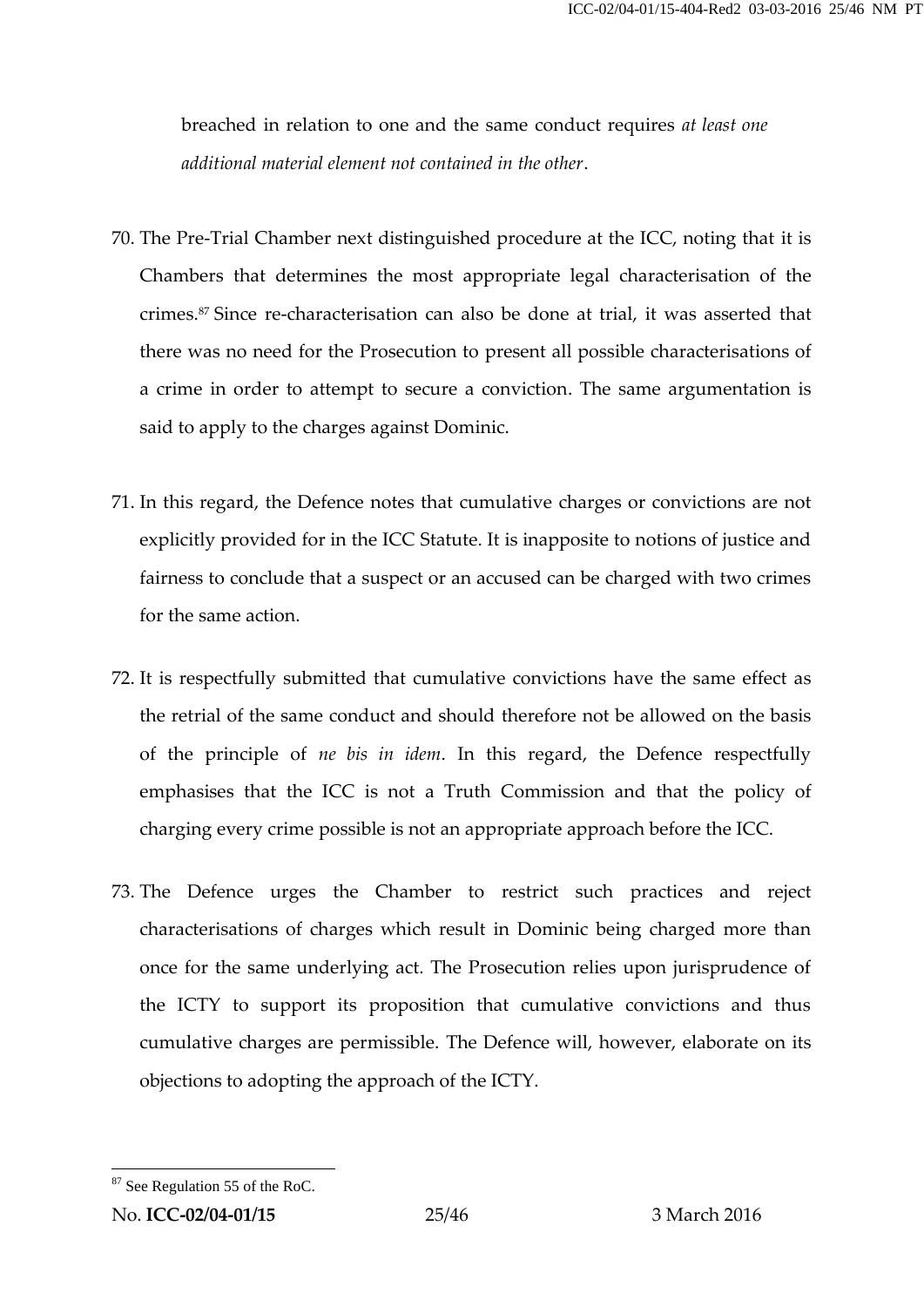- 74. While acknowledging the practice of inter-Article cumulative convictions before the ICTY,<sup>88</sup> the Defence argues that the ICTY approach of charging Dominic, for example, under Articles 7 and 8 of the Statute is contrary to notions of justice and fairness. It is further submitted that the test, as put forward by the Prosecution, was not always as such and that the Tribunal in earlier cases was indeed prepared to consider contextual elements when assessing cumulative convictions.<sup>89</sup>
- 75. In particular, the Defence points to the dissenting opinion in the *Čelebići* case, which the Defence submits should be regarded by the Pre-Trial Chamber as an important caution when approaching this issue:

[T]he fundamental consideration arising from charges relating to the same conduct is that an *accused should not be penalised more than once for the same conduct*. The purpose of applying this test is therefore to determine whether the conduct of the accused genuinely encompasses more than one crime. For that reason, we believe that it is not meaningful to consider for this purpose, legal prerequisites or contextual elements which do not have a bearing on the accused's conduct, and that the focus of the test should therefore be on the substantive elements which relate to the accused's conduct including his mental state.<sup>90</sup>

<sup>88</sup> It is to be noted that the practice of *intra*-Article 5 cumulative convictions has been the subject of numerous dissenting opinions and was only practice as a result of a narrow majority (see Staki AJ, Opinion Dissidente Du Juge Güney Sur Le Cumul De Declarations De Culpabilité; Naletli AJ, Opinion Dissidente Conjointe Des Juges Güney Et Schomburg Sur Le Cumul De Déclarations De Culpabilité; *Nahimana* AJ, Partly Dissenting Opinion Of Judge Güney).

<sup>89</sup> See for e.g. *Prosecutor v. Kupreški*, Case No. IT-95-16-T, Judgement, 14 January 2000; *Prosecutor v. Akayesu*, Case No. ICTR-96-4-T, 2 September 1998.<br><sup>90</sup> *Delali et al.* (Celebici), Separate and Dissenting Opinion of Judge David Hunt and Judge Mohamed

Bennouna, paras 26-27.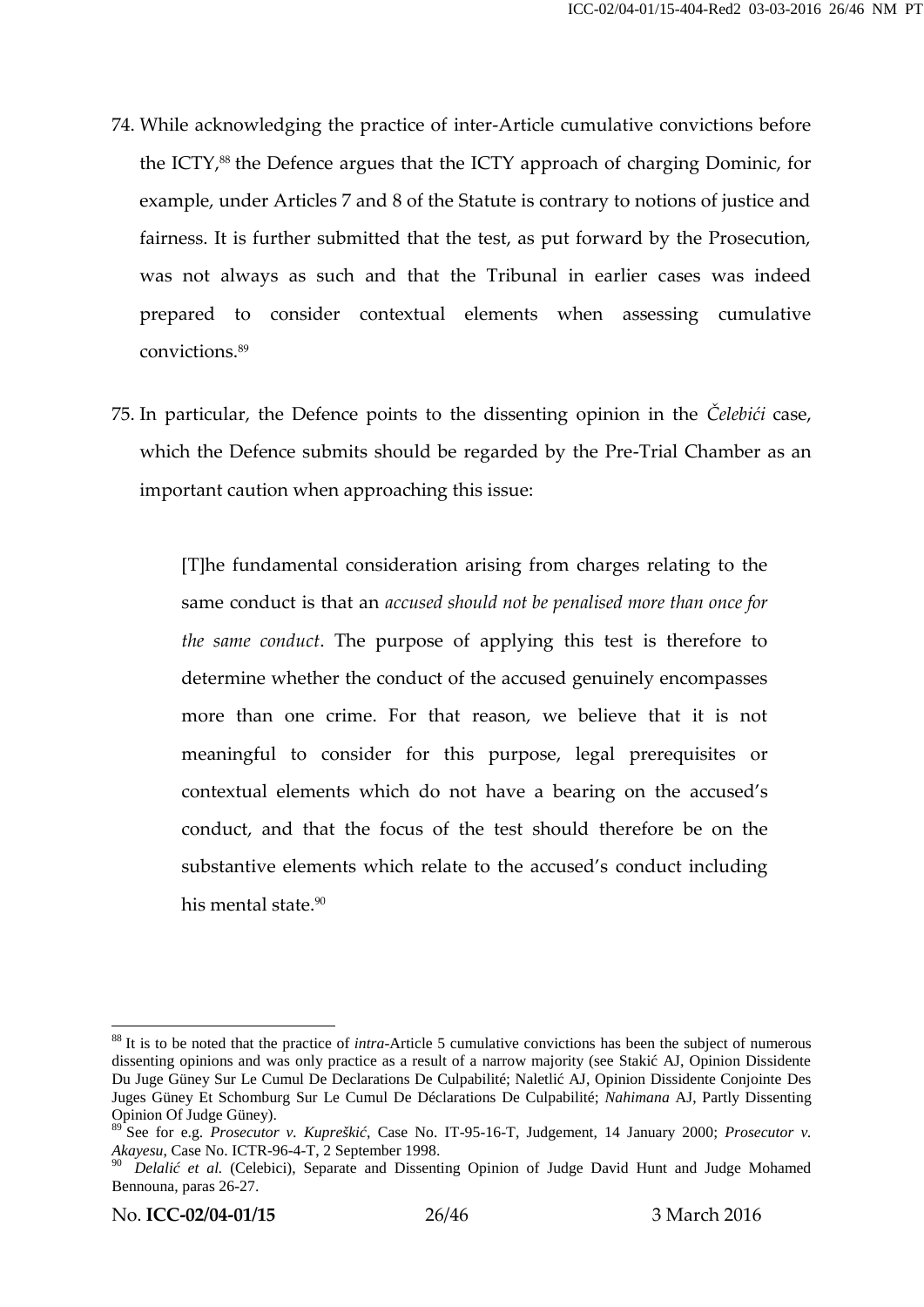- 76. The Defence submits that charging Dominic, for instance, pursuant to Articles 7 and 8 for the same underlying act would only serve to charge "additional crimes which have a distinct existence only as a purely legal and abstract matter, effectively through the historical accidents of the way in which international humanitarian law has developed in streams."<sup>91</sup> In other words, it is erroneous to view the *chapeau* requirements of war crimes and crimes against humanity as materially distinct elements because they cannot be attributed to the conduct of the suspect or accused. It is far too simplistic to view war crimes and crimes against humanity in such a way which regards them as materially distinct so as to allow such practice.
- 77. At the ICTR, similar caution was enunciated:

In my opinion, the criteria articulated and applied in *Musema* are too formalistic, and result in cumulative convictions in instances where they should not be allowed. Although the *Musema* test purports to limit cumulative convictions by requiring that each of the cumulative crimes have different elements, the practical result is that inter-article cumulative convictions for the three crimes in the Statutes are always possible without any legal obstacle.<sup>92</sup>

78. This point is made clear by the objections the Defence will raise below in relation to the Prosecution's proposed crime of forced marriage being subsumed by the crime of sexual slavery. <sup>93</sup> The Prosecution's characterisation of the so-called materially distinct elements are effectively legal folklore when observed against the fact that they both rely upon the same underlying facts.

<sup>91</sup> *Ibid*. <sup>92</sup> *Prosecutor v. Semanza*, Judgment and Sentence, Dissenting Opinion, para. 1, Case No. ICTR-97-20-T.

<sup>93</sup> See *infra,* paras 129-131.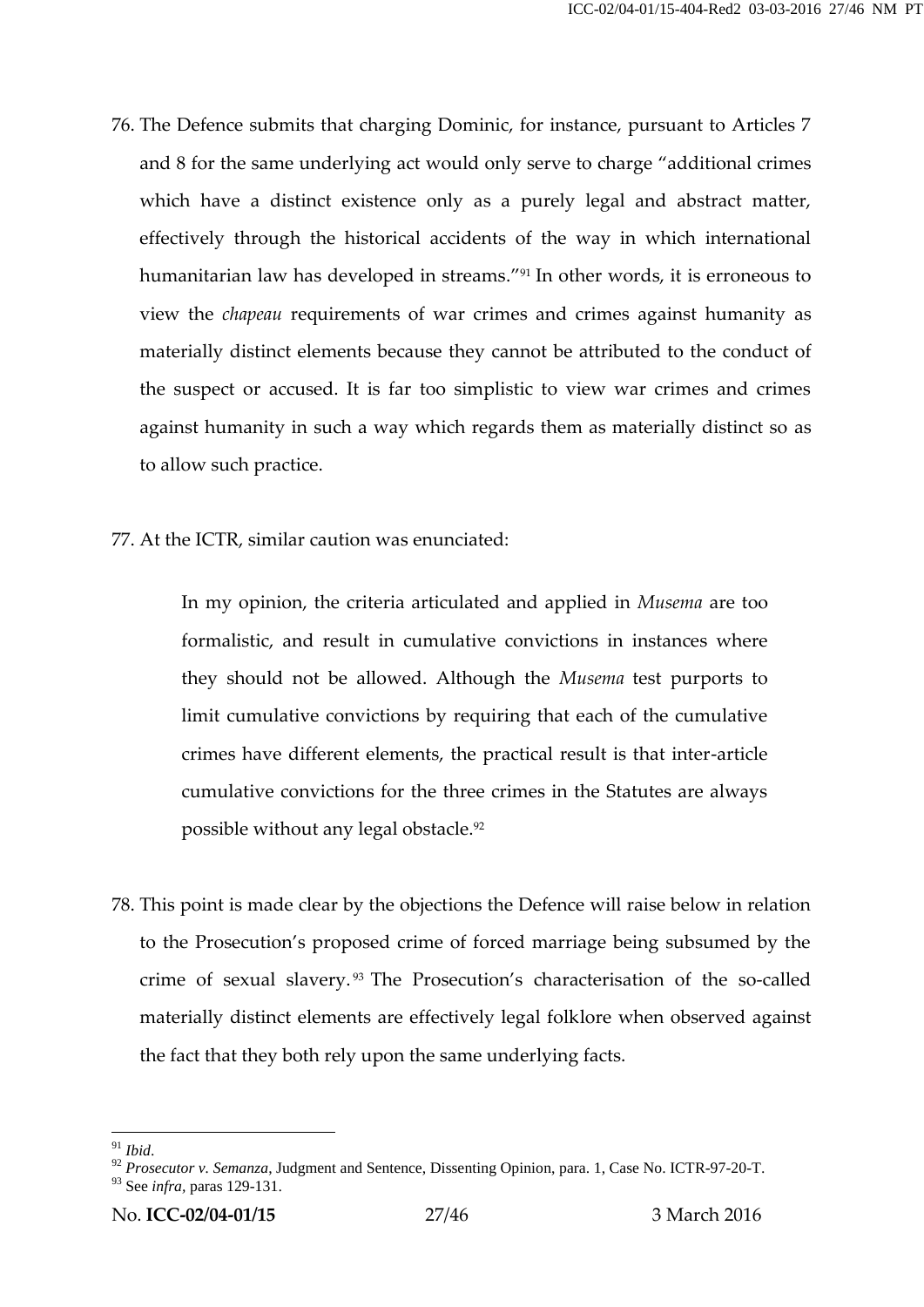- 79. The Defence notes that there can be considerable consequences for a suspect or accused who is charged with, or convicted for, multiple charges for the same underlying facts in regards to social stigma which can play out both in detention circumstances or even upon release.<sup>94</sup>
- 80. It is argued that the matter of cumulative charging should be resolved at Pre- Trial and that this matter in the name of judicial expediency and in light of the fact that Chambers has the power to re-characterise crimes at trial.
- 81. Based on the foregoing, the Defence requests that the Pre-Trial Chamber refrain from confirming cumulative charges against Dominic. It is respectfully submitted that cumulative charges are only permissible where those charges require proof of different facts in order to be established by the Prosecution.

# **E. Indirect Co-Perpetration is not a Crime Before the Court**

82. It is respectfully submitted that the definition of indirect co-perpetration as proffered by the Prosecution, as asserted by Judge Christine Van den Wyngaert, goes beyond the terms of the Statute and is therefore incompatible with Article 22 of the Statute.<sup>95</sup> Judge Van den Wyngaert opined that:

In doing so, the Pre-Trial Chamber developed a new axis for the attribution of criminal responsibility: in addition to the horizontal axis (joint perpetration) and the vertical axis (perpetration through another person), a new diagonal axis ("indirect co-perpetration") was created.

<sup>&</sup>lt;sup>94</sup> For example, Kršti<sup>\*</sup>s request to be transferred to a lower security facility on the basis of the gravity of his offences (Krsti v. Sec"y of State for Justice [2010] EWHC (Admin.) 2125, para. 9). The Defence therefore submits that when multiple convictions have been entered for the same facts, that this could similarly have an impact on Dominic in the future.

 $95$  ICC-01/04-02/12, paras 2, 64.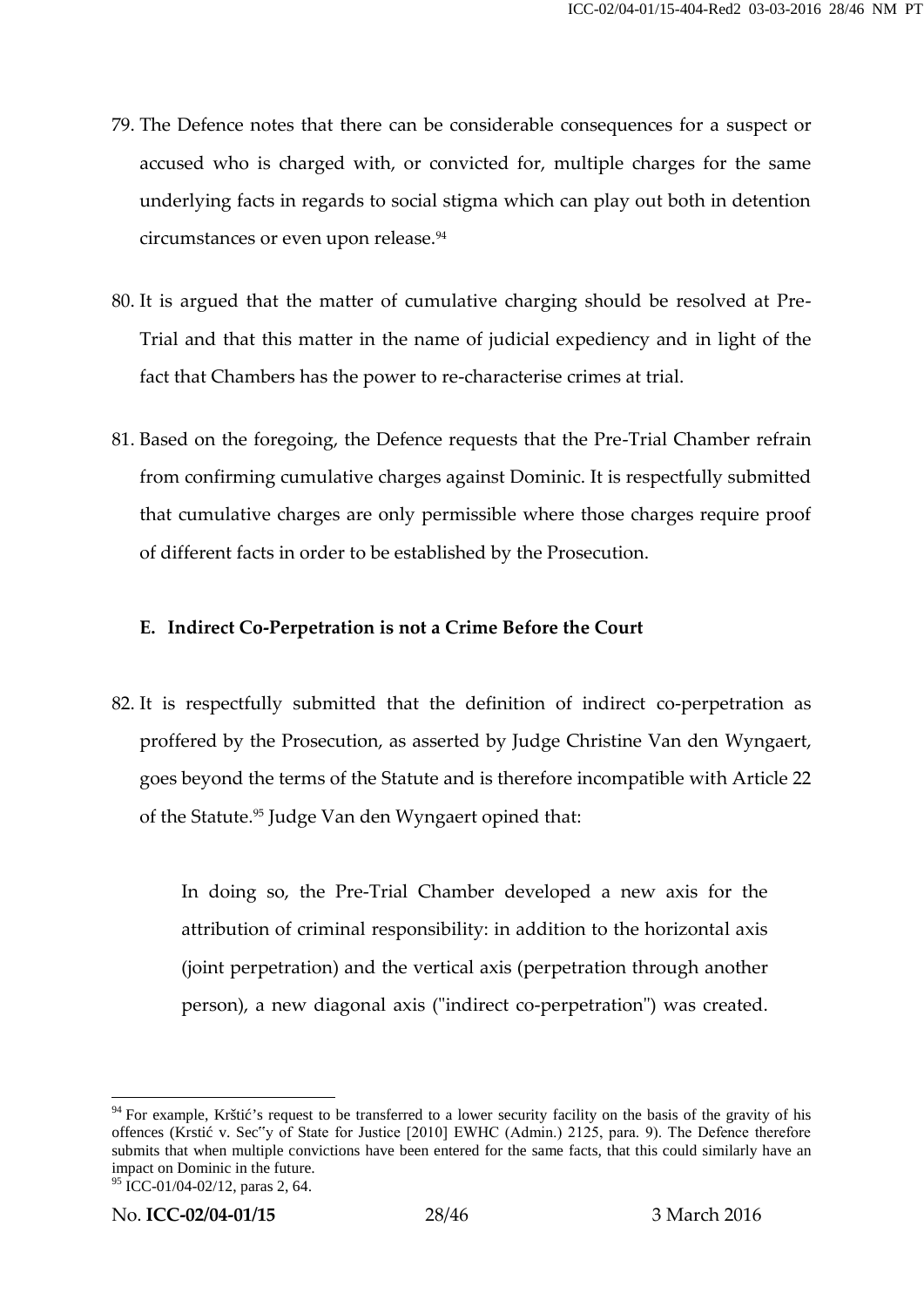This combined reading leads to a radical expansion of Article 25(3)(a) of the Statute, and indeed is a totally new mode of liability.<sup>96</sup>

- 83. In this regard, the Defence also notes that the ICTY has adopted the third category or expanded Joint Criminal Enterprise liability ("JCE III") which is a similar form of liability to indirect co-perpetration.<sup>97</sup> JCE III much like the other two forms of this liability were considered to be a part of customary international law. The Defence contends that indirect co-perpetration cannot be applied before this Court since it is based on customary international law and not found in the Statute. It is respectfully submitted that the Pre-Trial Chamber in *Katanga and Ngudjolo* overstepped its bound as the role of customary international law does not play the same role at the ICC as it does in the *ad hoc* Tribunals.
- 84. The Defence therefore submits that the charge of indirect co-perpetration cannot be confirmed since it is not a crime which is based on the Statute.
- 85. *In arguendo,* if Chamber decides that indirect co-perpetration exists, the Chamber should adopt the standard used by Pre-Trial Chamber II and Trial Chamber I. The standard is: (i) the suspect must be part of a common plan or an agreement with one or more persons; (ii) the suspect and the other co-perpetrator(s) must carry out essential contributions in a coordinated manner which result in the fulfilment of the material elements of the crime; (iii) the suspect must have control over the organisation; (iv) the organisation must consist of an organised and hierarchal apparatus of power; (v) the execution of the crimes must be secured by almost automatic compliance with the orders issued by the suspect; control over the organisation; (iv) the organisation must consist or an organised<br>and hierarchal apparatus of power; (v) the execution of the crimes must be<br>secured by almost automatic compliance with the orders issued by suspect and the other co-perpetrator(s) must be mutually aware and accept that

No. **ICC-02/04-01/15** 29/46 3 March 2016

<sup>96</sup> *Ibid.*, para. 59. <sup>97</sup> *Prosecutor v. Brdanin*, IT-99-36-A, Judgment, 3 April 2007, para. <sup>424</sup>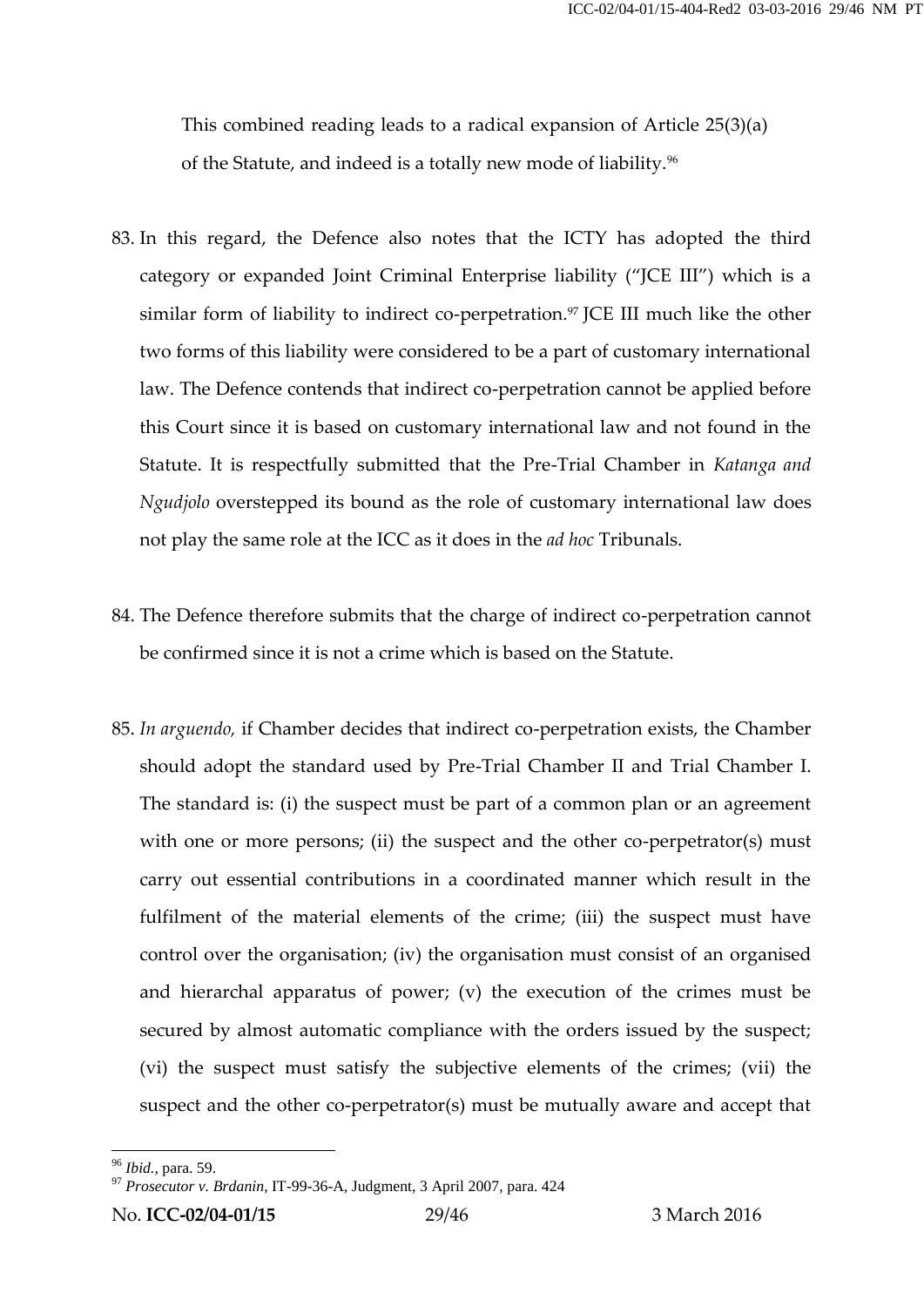implementing the common plan will result in the fulfilment of the material elements of the crimes; and (viii) the suspect must be aware of the factual circumstances enabling him to exercise joint control over the commission of the crime through another person(s). $98$ 

- 86. With respect to (ii), the Prosecution has failed to demonstrate that Dominic carried out *essential* contributions in a coordinated manner which resulted in the fulfilment of the material elements of the crimes.
- 87. For Pajule, the Prosecution has failed to demonstrate that Dominic planned and participated in the attack on Pajule. The Prosecution's key witnesses for this attack are unreliable at best, as is described below in the section on Article 25(3)(c). OTP-0009 and OTP-0309 cannot be relied upon with enough certainty to support a claim that Dominic carried out any essential plans.
- 88. For Odek, the Prosecution has failed to show where the plans originated. Alleged insider Prosecution witnesses tell different stories as to who planned and ordered the attack. OTP-0258 states that Dominic requested this location to Kony, but OTP-0245 states that he heard it over the radio.<sup>99</sup> OTP-0142 states that the order from Kony took place two days before the attack.<sup>100</sup> Oddly enough these stories do not appear in the UPDF or ISO record books. It appears that the radio transmissions never took place.<sup>101</sup>
- 89. The lack of radio transmissions documenting the communications between Kony and Dominic before the attack on Odek should be dispositive of this issue because, as the Prosecution admits, by 2001, both ISO and UPDF had established

<sup>&</sup>lt;sup>98</sup> Pre-Trial Chamber II, ICC-01/09-02/11-01, at para. 36; Pre-Trial Chamber II, ICC-01/09-01/11-01, para. 40.<br><sup>99</sup> OTP-0245, UGA-OTP-0244-0269, at 0276 lines 212-222 (stating that he heard the orders over the radio).<br><sup>1</sup>

there are no records of conversations between Joseph Kony and Dominic Ongwen about Odek from 25 April 2004 through 29 April 2004.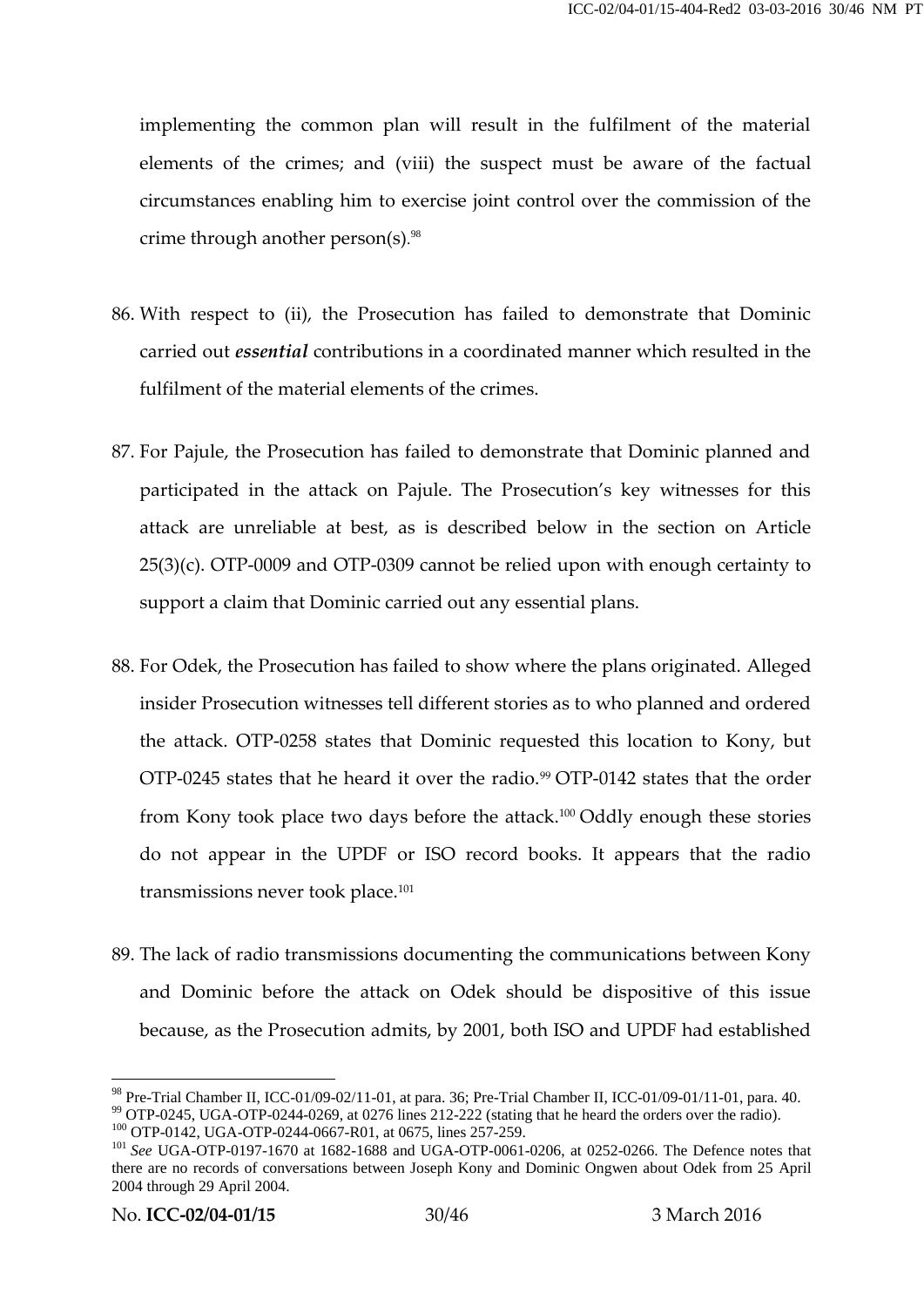permanent offices and were intercepting LRA radio communications daily with trained staff on a full time basis.<sup>102</sup>

### **F. Dominic did not Order the Alleged Crimes Pursuant to Article 25(3)(b)**

- 90. Pursuant to Article 25(3)(b) a personal can be held criminally liable for ordering a crime which occurs or is attempted. The elements of ordering have been considered as follows: *(a) the person is in a position of authority* (emphasis added) Fursuant to Article 25(3)(b) a personal can be held criminally liable for ordering a<br>crime which occurs or is attempted. The elements of ordering have been<br>considered as follows: (*a*) the person is in a position of autho occurs or is attempted or instructs another person to perform an act or omission in the execution of which a crime is carried out; (c) the order had a direct effect on the commission or attempted commission of a crime; and (d) the person is aware that the crime will be committed as a normal consequence of events.<sup>103</sup>
- 91. The Defence reiterates the arguments encompassed in Section K below on Command Responsibility. For ordering to be upheld, it has to be shown that the suspect was in a position of authority. Dominic did not enjoy such a luxury. From the moment he was abducted into the rebel forces, he had to follow the orders that came from the High Priest and his War Council. He was not just a messenger and an executor of orders, he did not have any other choice but to follow through otherwise he would have to pay the price.
- 92. This is evident from various Prosecution witnesses and the contents of the Prosecution Brief. P-0099 categorically stated that it was not possible for any commander, including Dominic, to disobey orders from superior officers. Prosecution Witness P-0142 states that if an order was given and a commander did not follow through, they would be arrested. As already mentioned,

<sup>&</sup>lt;sup>102</sup> Prosecution Pre-Confirmation Brief, ICC-02/04-01/15-375-Conf-AnxC, para. 63.<br><sup>103</sup> See e.g. *Prosecutor v. Sylvestre Mudacumura*, Decision Pursuant to Article 61(7)(a) and (b) of the Rome Statute on the Charges, para. 64.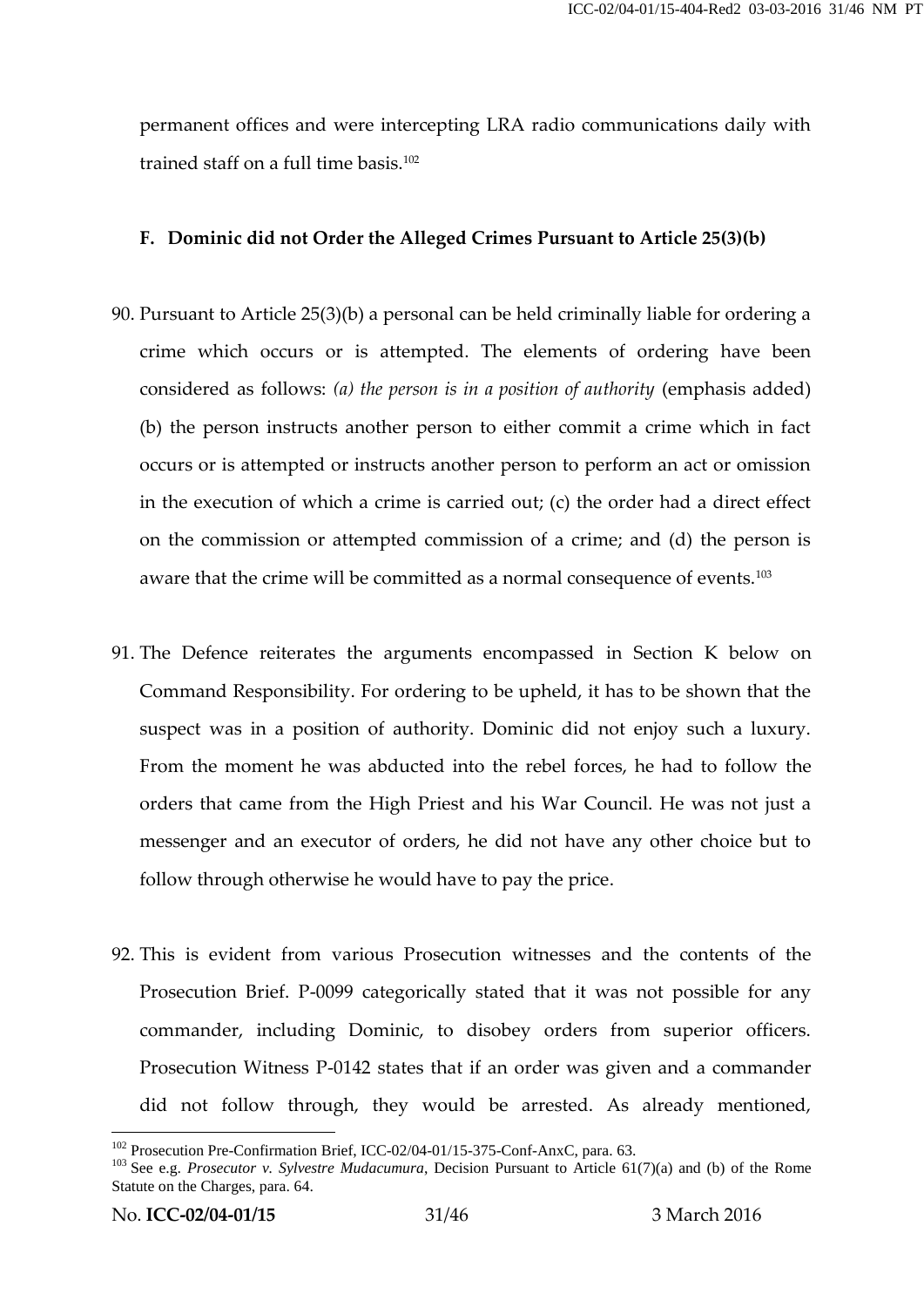Dominic's promotions were due to his survival skills of the harsh realities of being a child soldier.

93. From the time of his abduction, he had witnessed enough to understand that his role as a "leader" was to do as he was told otherwise he would suffer the consequences. As a matter of fact, other instances indicate the price he had to pay when he did not obey the commands from Kony. Indeed, Dominic followed orders to the letter and expected the same from his fighters. P-0245 states that all orders came from Kony alone. And indeed this is true because as the Prosecution correctly states, Dominic knew that he had to follow superiors' orders and did so, demonstrating that he understood his position in the non-existent LRA chain of command.

# **G. Dominic did not aid, abet or otherwise assist in the commission of the crimes charged**

- 94. Article 25(3)(c) of the Rome Statute provides for complicity by assistance. It provides that a person will be found criminally responsible and liable for punishment if for the purpose of facilitating the commission of such a crime, aids, abets or otherwise assists in its commission or its attempted commission, including providing the means for its commission.
- 95. The Prosecution argues that Dominic's purported presence at Pajule trading centre provided moral assistance and that amounts to aiding, abetting, or otherwise assisting in the commission of the crimes charged. The prosecution further argues that Dominic's supposed actions, including his violent treatment of civilians, served as an example to LRA fighters who participated in the attack. The Defence submits that the Prosecution is in fact wrong.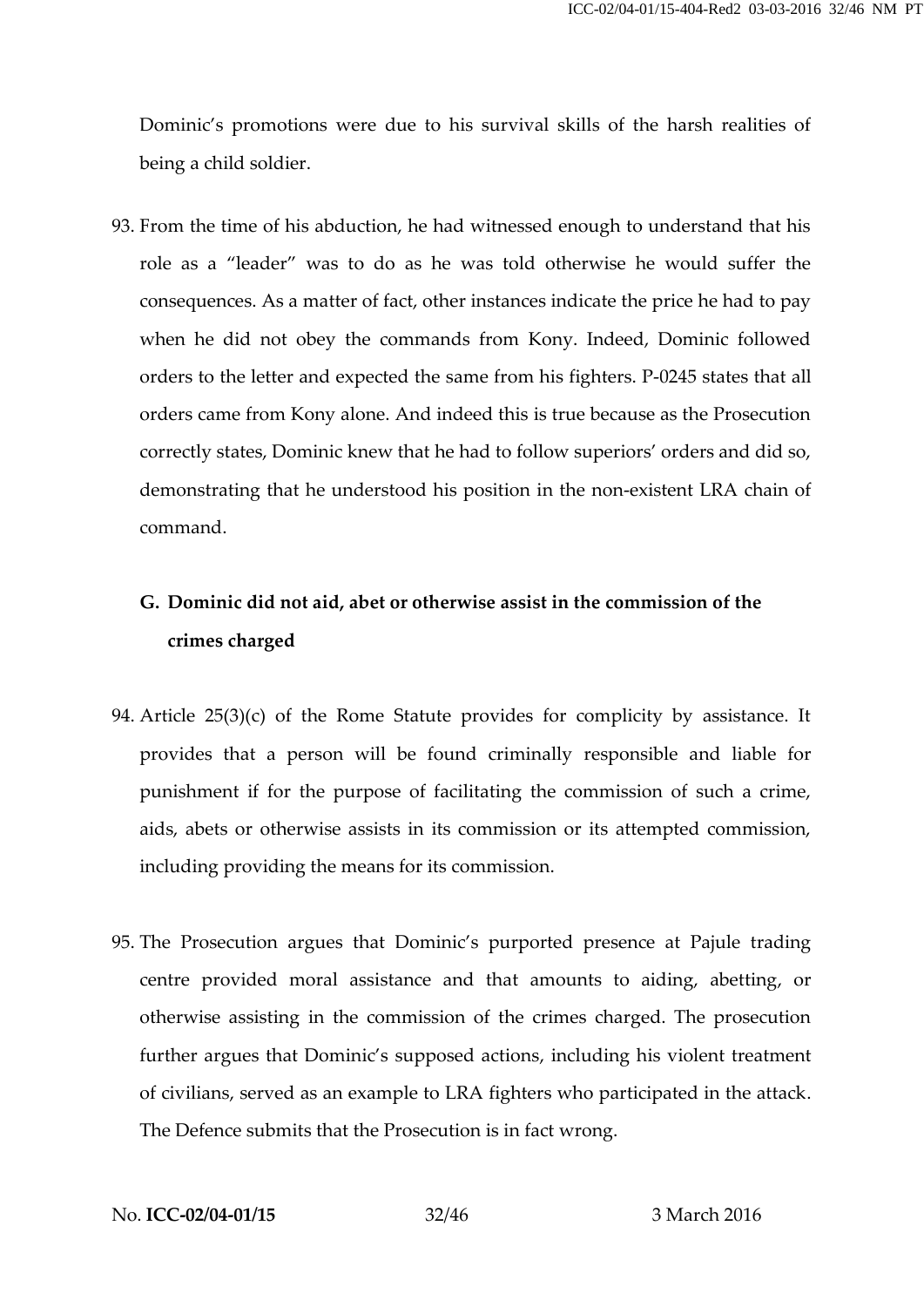- 96. The Defence notes the strong inconsistencies with OTP-0009's statements. In his , he barely mentioned Dominic. The first mention of his name in relation to Pajule was when Six paragraphs later, and completely out of place with the story being told, he briefly mentions that Dominic talked to him at the attack. By its location and context, it can be assumed that he is not talking about the attack, but about <sup>105</sup> OTP-0009 changed his story towards Dominic, inventing a story about Dominic being at the trading centre and seriously mistreating people there.<sup>106</sup> His only excuse for not mentioning it ten years earlier was that he was not asked. He gave a 15-page statement about Pajule and forgot to mention being physically abused by Dominic because he was not asked?<sup>107</sup>
- 97. The Defence also keenly points out that OTP-0081 claimed that OTP-0009 was a collaborator for the Pajule attack, telling a story of person that saw and heard

| Defence expected a statement from the person | that allegedly      |
|----------------------------------------------|---------------------|
| witnessed                                    | but it did not find |

one from the Prosecution. OTP-0009's story cannot be trusted.

98. Additionally, OTP-0309's statement is not believable. In the past week, his statement has been slowly described and interpreted to Dominic. Dominic does not recognise his name or alleged nicknames. The only

.The attachments to the statement, which would have pictures, are not available to the Defence. Finally, if OTP-0309 truly spent almost two years how is it that he did not know the name of

<sup>&</sup>lt;sup>104</sup> UGA-OTP-0151-0167-R01, para. 47.<br><sup>105</sup> UGA-OTP-0151-0167-R01, para. 53

<sup>&</sup>lt;sup>106</sup> *Compare* UGA-OTP-0151-0167-R01 with UGA-OTP-0241-0546-R01.<br><sup>107</sup> OTP-0009, UGA-OTP-0241-0546-R01, at para. 31.<br><sup>108</sup> OTP-0081, UGA-OTP-0070-0029-R01, at paras 44-45.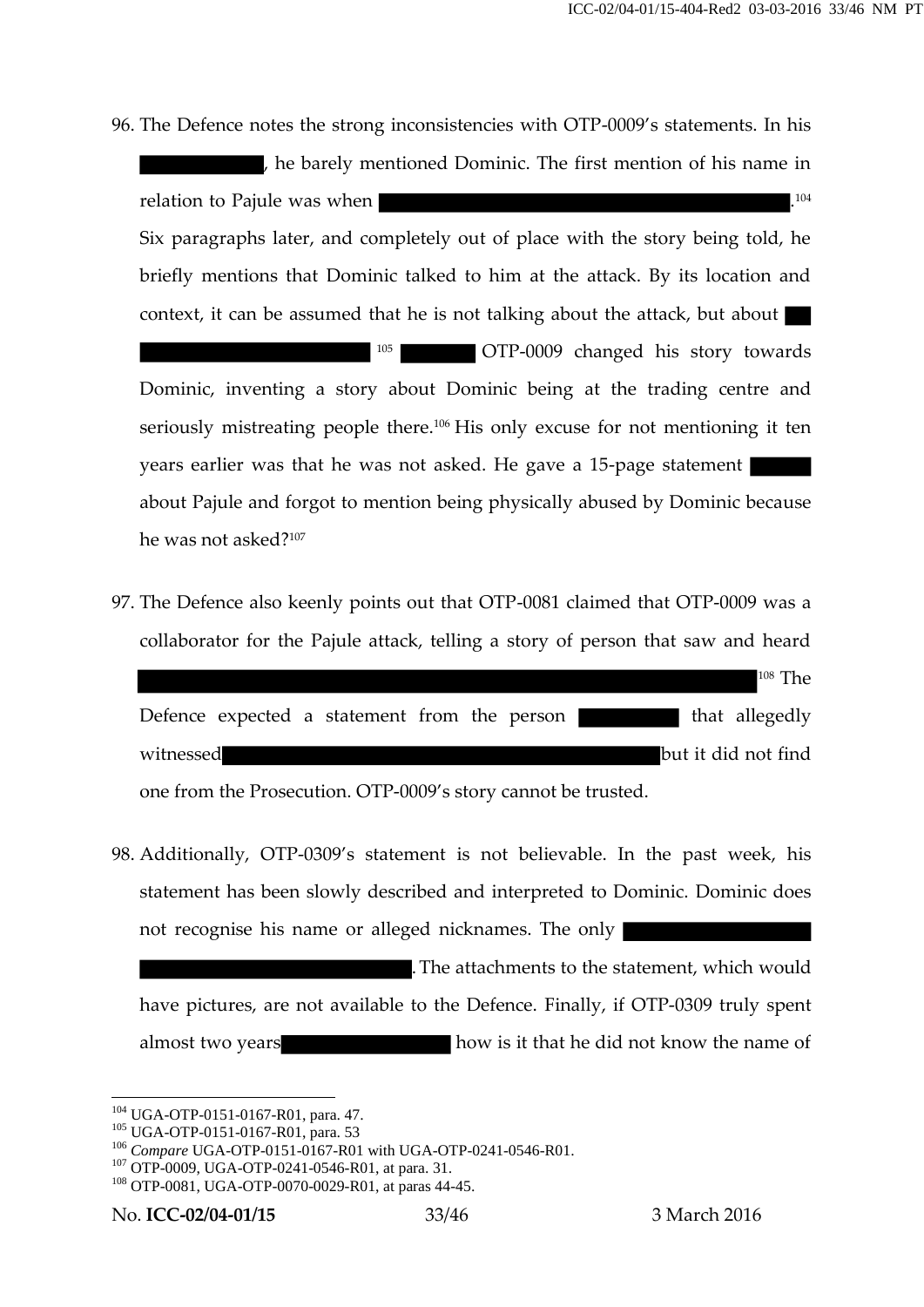the brigade that he was in?<sup>109</sup> When viewed in its totality, OTP-0309 is not a credible witness, and therefore his characterisation of the events cannot be relied upon for the Confirmation of Charges.

- 99. Even if the Chamber finds evidence placing Dominic in Pajule during the attack, his actions cannot be found substantial to muster the test as proposed by the Prosecution in paragraph 220 of its brief. Pre-Trial Chamber I in *Mbarushima* acknowledged that while there is little jurisprudence at this time interpreting articles 25(3)(b) or (c) of the Statute, the application of analogous modes of liability at the ad hoc tribunals suggests that a substantial contribution to the crime may be contemplated. <sup>110</sup> In this regard, the Prosecution has failed to demonstrate how any conduct substantially contributed to the crimes by the perpetrators.
- 100. A common thread in the various attacks from Prosecution witnesses is that during the heat of the moment, none of the fighters would be paying attention to their colleagues. Their memories are muddy and hazy at best. As such, there is no way one can properly argue that Dominic's actions during the attack gave moral support to the troops on the ground. Encouragement and moral support can only have a substantial effect on the commission of the crime if the perpetrators are aware of it.<sup>111</sup> In *Brdjanin*, the ICTY Appeals Chamber held that the awareness of the perpetrators can be inferred from the facts of the case. However, this must be the only reasonable inference from the evidence.<sup>112</sup> The same cannot be said in the present instance since the fighters were not motivated by the presence or lack thereof of Dominic. Rather, just like everyone in the LRA,

<sup>109</sup> OTP-0309, UGA-OTP-0249-0472-R01, at para. 79

<sup>110</sup> ICC-01/04-01/10-465-Red, para. 279.<br><sup>111</sup> *Prosecutor vs Brdjanin*, No. IT-99-36-A, "Judgment", 3 April 2007, para. 277.<br><sup>112</sup> *Prosecutor vs Brdjanin*, No. IT-99-36-A, "Judgment", 3 April 2007, para. 280.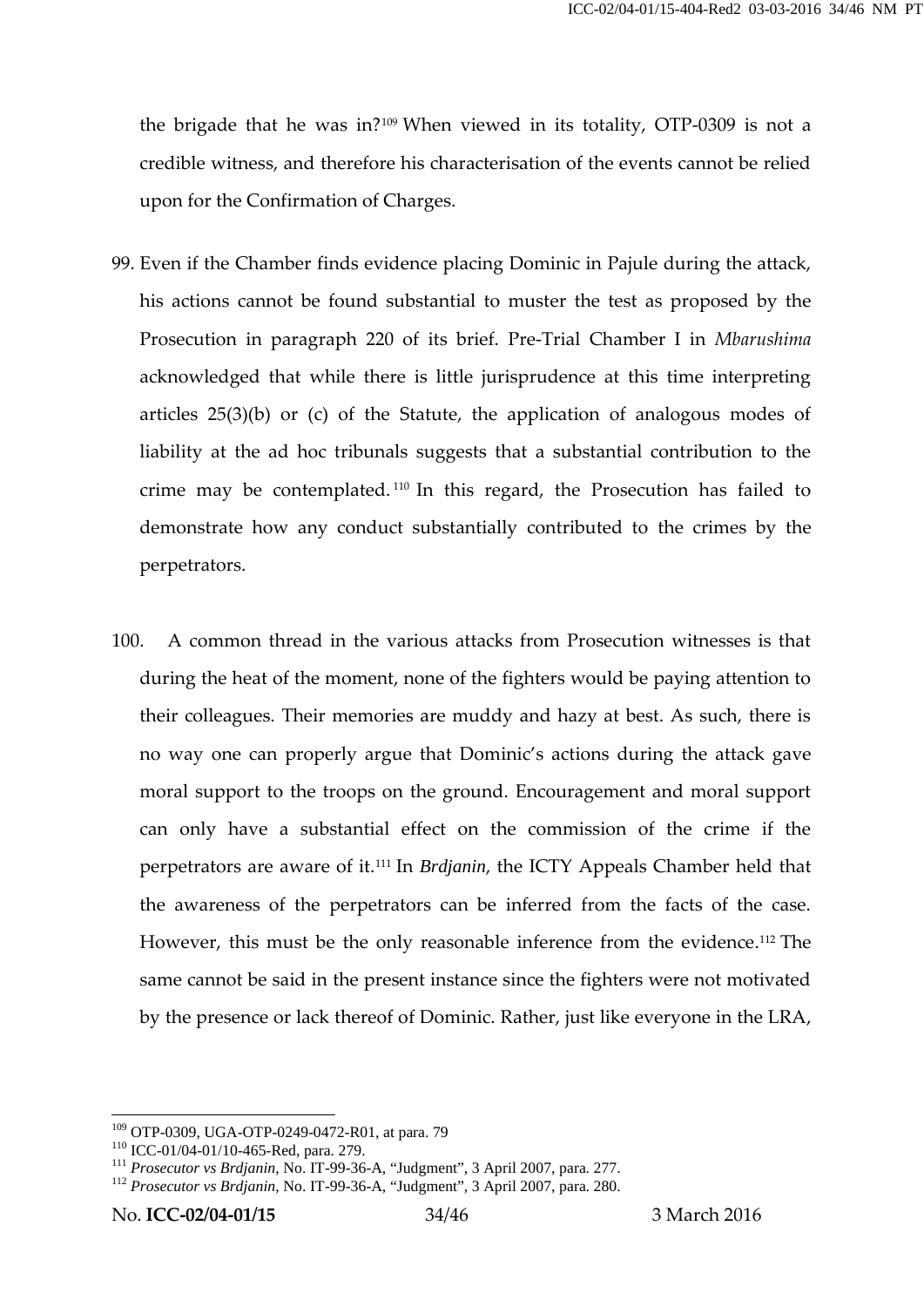they were driven by fear and the need to survive the conditions that befell them by their mere abduction.

101. To properly capture this sentiment, one cannot ignore the pleas from various prosecution witnesses to have Dominic forgiven and granted amnesty just like they were. After all, their circumstances are similar in all respects. It is therefore inconceivable for a fact finder to conclude that Dominic's actions aided, abetted or otherwise assisted in a substantial manner any of the crimes charged.

#### **H. Article 25(3)(d)**

102. Criminal liability pursuant to Article 25(3)(d) has been characterised as follows:<sup>113</sup>

(i) a crime within the jurisdiction of the Court is attempted or committed; (ii) the commission or attempted commission of such a crime was carried out by a group of persons acting with a common purpose; (iii) the individual contributed to the crime in any way other than those set out in article  $25(3)(a)$  to (c) of the Statute (objective elements); (iv) the contribution is intentional; and (v) the contribution has been made either (a) with the aim of furthering the criminal activity or criminal purpose of the group; or (b) in the knowledge of the intention of the group to commit the crime (subjective elements).

103. The Defence notes that this legal characterisation is inapposite to the facts which have been extensively discussed above. With respect to the first element, the Defence notes that there could not have been considered to be a common

<sup>113</sup> Pre-Trial Chamber I, ICC-01/04-01/10-1, para. 39 ; Pre-Trial Chamber II, ICC-01/09-02/11-01, para. 47; Pre-Trial Chamber II, ICC-01/09-01/11-01, para. 51.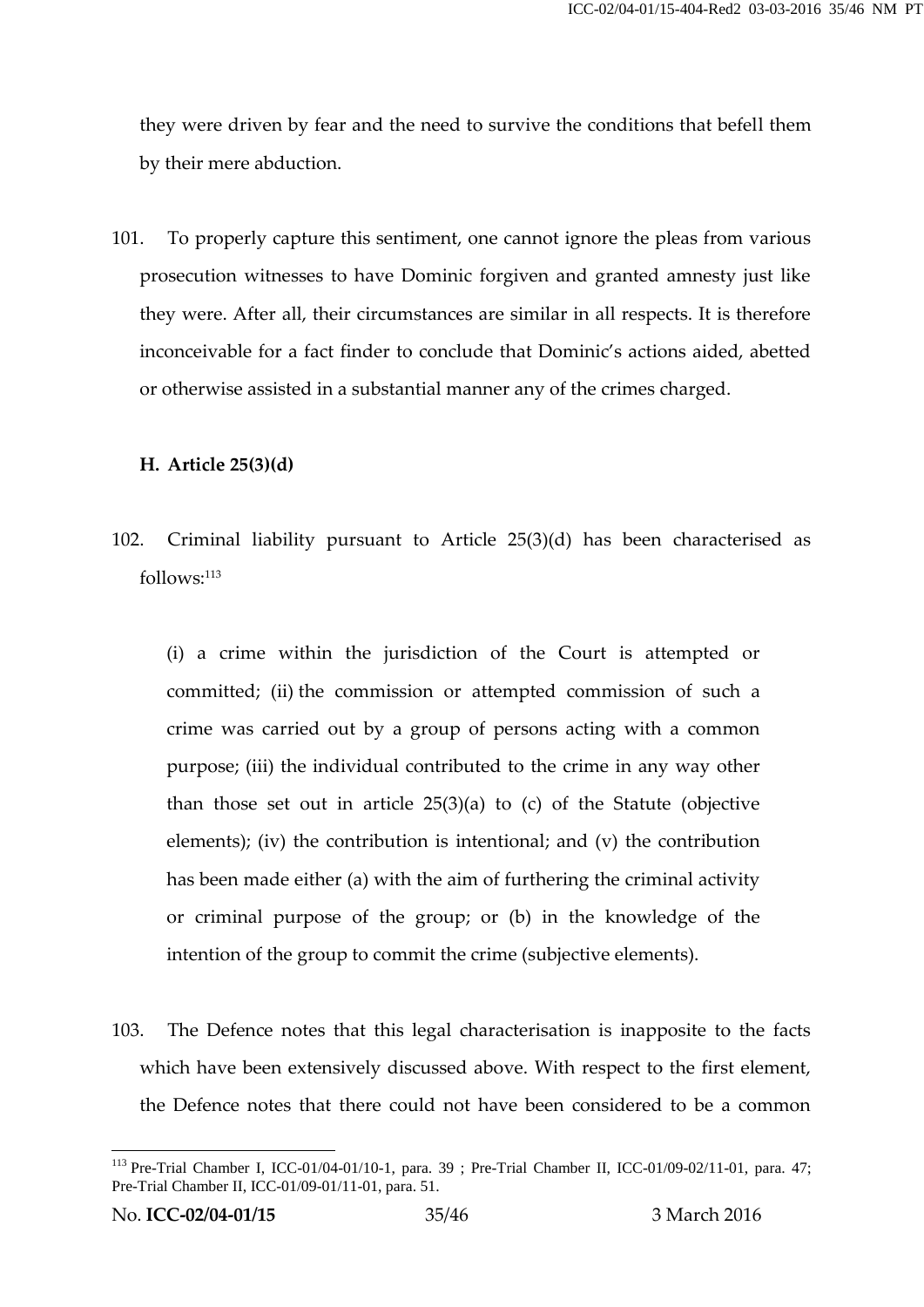purpose since this requires "agreement or common plan between two or more persons".<sup>114</sup> As noted above, Kony was the *singular* leader of the LRA. As a result, the alleged plan could therefore not have come to fruition since it is required between two or more persons.

- 104. The Defence contends that it is inappropriate to consider *any* contribution to a group crime.<sup>115</sup> It is argued that under the circumstances which Dominic faced, as has already been extensively discussed, it is inappropriate to charge him "for acting with a mere knowledge of the group's intent to commit a crime".<sup>116</sup> When assessing Dominic's contribution, it cannot be said to be a significant one.<sup>117</sup>
- 105. When determining whether a contribution is significant, regard is to be had to several factors.<sup>118</sup> First and as also noted above, Dominic could not have made any efforts to prevent criminal activity or to impede the efficient functioning of the group's crimes. Dominic, like other LRA fighters ordered by Kony, would be required to execute any order. Importantly, the contribution to the plan must be intentional.<sup>119</sup> As noted below, Dominic did not possess the requisite intent.
- 106. Second, if having contributed at all, cannot be said to have done so with the aim of furthering the *criminal activity of the group*. As noted above, Dominic was simply surviving. Knowledge under these circumstances cannot be sufficient to incur criminal liability when that common purpose was established, developed, and directed by one individual alone who held his ranks under duress through a methodological process of spiritual indoctrination.

<sup>114</sup> Pre-Trial Chamber I, ICC-01/04-01/10-465-Red, at para. 271. <sup>115</sup> *Ibid*, at paras. 276-277. <sup>116</sup> *See Ibid*, at para. 278, footnote 658. <sup>117</sup> *Ibid*, at para. 283. <sup>118</sup> *Ibid*, at para. 284.

<sup>119</sup> *Ibid*, at para. 288.

No. **ICC-02/04-01/15** 36/46 3 March 2016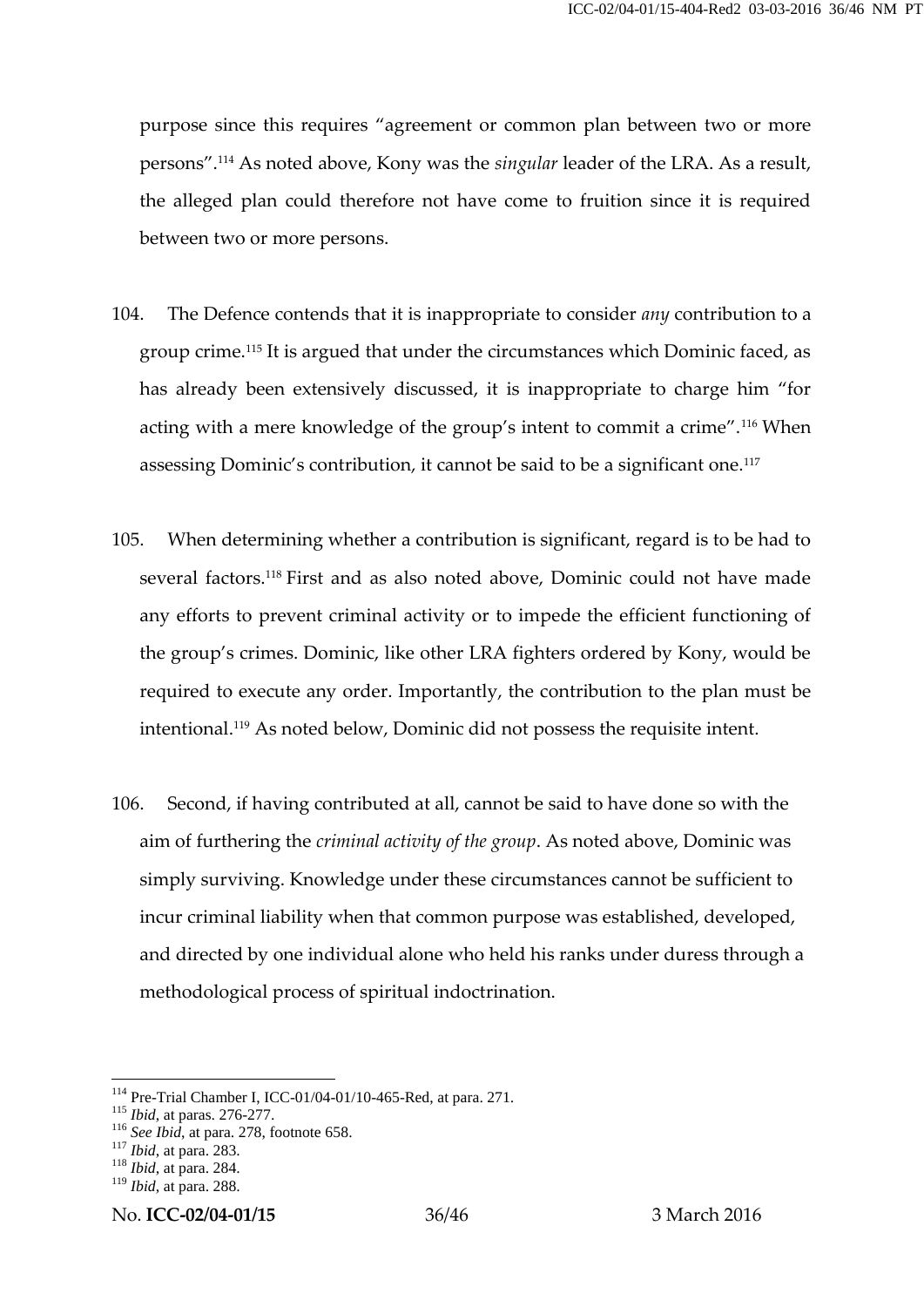### **I. The Prosecution Failed to Prove Attempt Pursuant to Article 25(3)(f)**

- 107. Article 25(3)(f) of the Rome Statute provides for criminal liability for attempts to commit a crime by taking action that commences its execution by means of a substantial step, but the crime does not occur because of circumstances independent of the person's intentions.
- 108. It is therefore of critical importance, in considering whether a crime can be characterised as attempted (or "inchoate") to determine whether the perpetrator's conduct was adequate to bring about as a consequence the crime in question. Such adequacy requires that, in the ordinary course of events, the perpetrator's conduct will have resulted in the crime being completed, had circumstances outside the perpetrator's control not intervened.<sup>120</sup>
- 109. The Prosecution submits that plans to commit murder were thwarted by independent circumstances. As an example, the Prosecution argues that an LRA fighter fired shots into door because it was locked. The fighter might have been attempting to access the locked house and not necessarily to commit murder of the residents therein. The fact that he shot through the door and not indiscriminately supports this hypothesis. As such, the fighter's conduct cannot be said to have been adequate to bring about the injuries that were sustained.

### **J. The Subjective Elements Pursuant to Article 30 have not Been Met**

110. Article 30 of the Rome Statute sets the default *mens rea* element for the Statute. As such, Article 30 allows for *dolus directus* and *dolus indirectus*. Unlike as

<sup>&</sup>lt;sup>120</sup> The Prosecutor v. Abdallah Banda Abakaer Nourain and Saleh Mohammed Jerbo Jamus Corrigendum on the "Decision on the Confirmation of Charges" of 7 March 201,1 at para. 96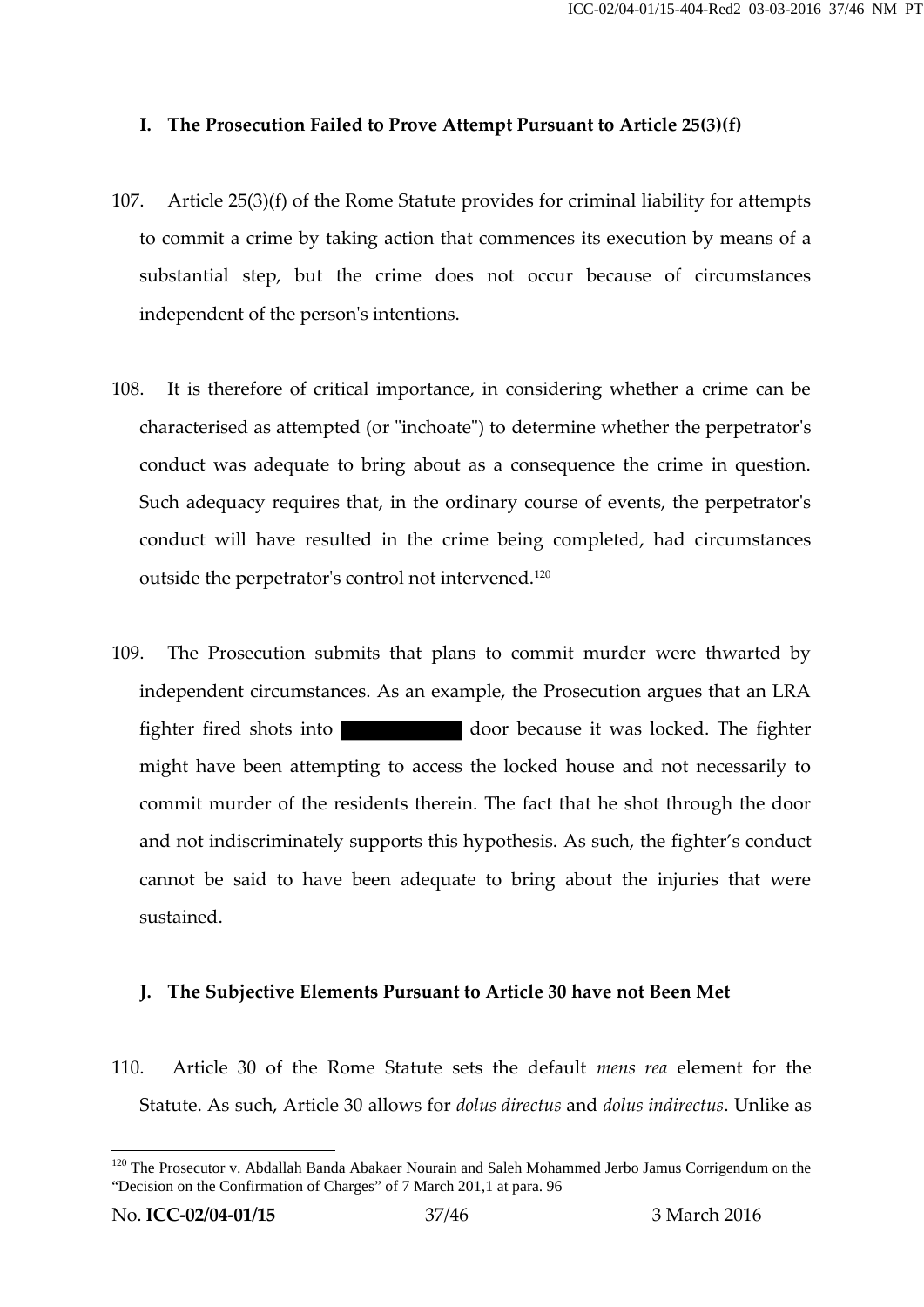indicated by Pre-Trial Chamber I in *Katanga* and *Ngudjolo*, *dolus eventualis* does not exist within Article 30 of the Statute.

111. As shown by the Report of the Preparatory Committee on the Establishment of the International Criminal Court, the legal standard of *dolus eventualis* was put forth as one of the default *mens rea* for the Rome Statute.<sup>121</sup> As one can obviously see, *dolus eventualis* was not included in Article 30, and thus excluded from the Rome Statute unless specifically allowed within the specific crime.

#### **K. Dominic is not Responsible Pursuant to Article 28(a) of the Statute**

112. Article 28(a) of the Statute requires that the Prosecutor demonstrate: (i) the suspect is a military commander or a person effectively acting as such; (ii) has effective command and control, or effective authority and control over the forces who committed one or more of the crimes set out in articles 6 to 8 of the Statute; suspect is a military commander or a person errectively acting as such; (ii) has<br>effective command and control, or effective authority and control over the forces<br>who committed one or more of the crimes set out in articles exercise control properly over them; (iv) the suspect either knew or should have known that the forces were committing or about to commit one or more of the crimes set out in article 6 to 8 of the Statute; and (v) the suspect failed to take the necessary and reasonable measures *within his or her power* to prevent or repress the commission of such crime(s) or failed to submit the matter to the competent authorities for investigation and prosecution.<sup>122</sup>

<sup>121</sup> ICC document A/CONF.183/2, from 14 April 1998. <sup>122</sup> *See* ICC-01/05-01/08, para. 407.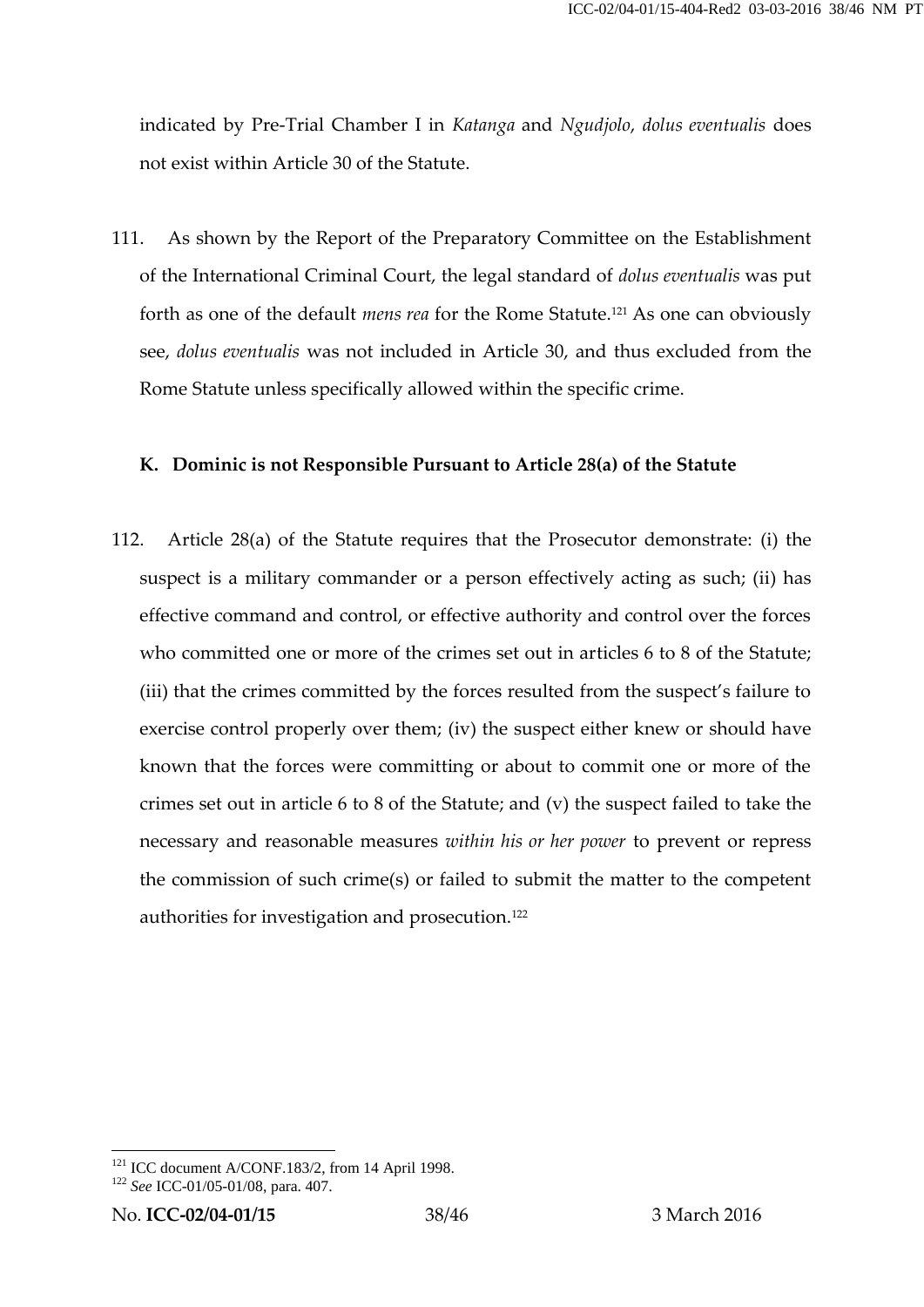### i. Dominic was not a military commander or a person effectively acting as such

- 113. While it is alleged that Dominic held the rank of Commander of the Sinia Brigade, in the context of the Rebels, rank did not mean very much.<sup>123</sup> The LRA and its structure cannot be compared to a proper military structure but rather a clan or gang which one cannot easily leave.<sup>124</sup>
- 114. Rank in the context of the LRA does not necessarily indicate level of control or command since achieving rank was often a matter of loyalty in this context. As mentioned above, Dominic's rank was also demonstrative of his survivability while under duress.<sup>125</sup> Achieving rank is indicative that he behaved in a loyal and pleasing way to the ultimate leader, Joseph Kony. It would be wholly erroneous to view LRA commanders' as having rights, power, and obligations similar to those in regular armed forces or even in other rebel forces.

# ii. Dominic did not have effective command and control or effective authority and control

115. It is further submitted that Dominic did not have effective control necessary to fulfil the requirements pursuant to Article 28(a) of the Statute. <sup>126</sup> Orders ultimately came from Joseph Kony, who created an environment whereby members of the LRA believed him to be a prophet.<sup>127</sup> His word was law. For instance, all alleged missions and attacks as alleged by the Prosecution could not have taken place without Kony ordering it.<sup>128</sup> Dominic did not possess the ability

<sup>&</sup>lt;sup>123</sup> D26-0018, UGA-D26-0010-0204, para. 56; D26-0022, UGA-D26-0010-0600, at 0601.<br><sup>124</sup> D26-0022, UGA-D26-0010-0600, at 0601.<br><sup>125</sup> See D26-0002, UGA-D26-0010-0600, at 0602.<br><sup>126</sup> ICC-01/05-01/08,at para. 415.<br><sup>126</sup> ICCparas 13-15. <sup>128</sup> *See* D26-0026, UGA-D26-0010-0486, at paras 35-39.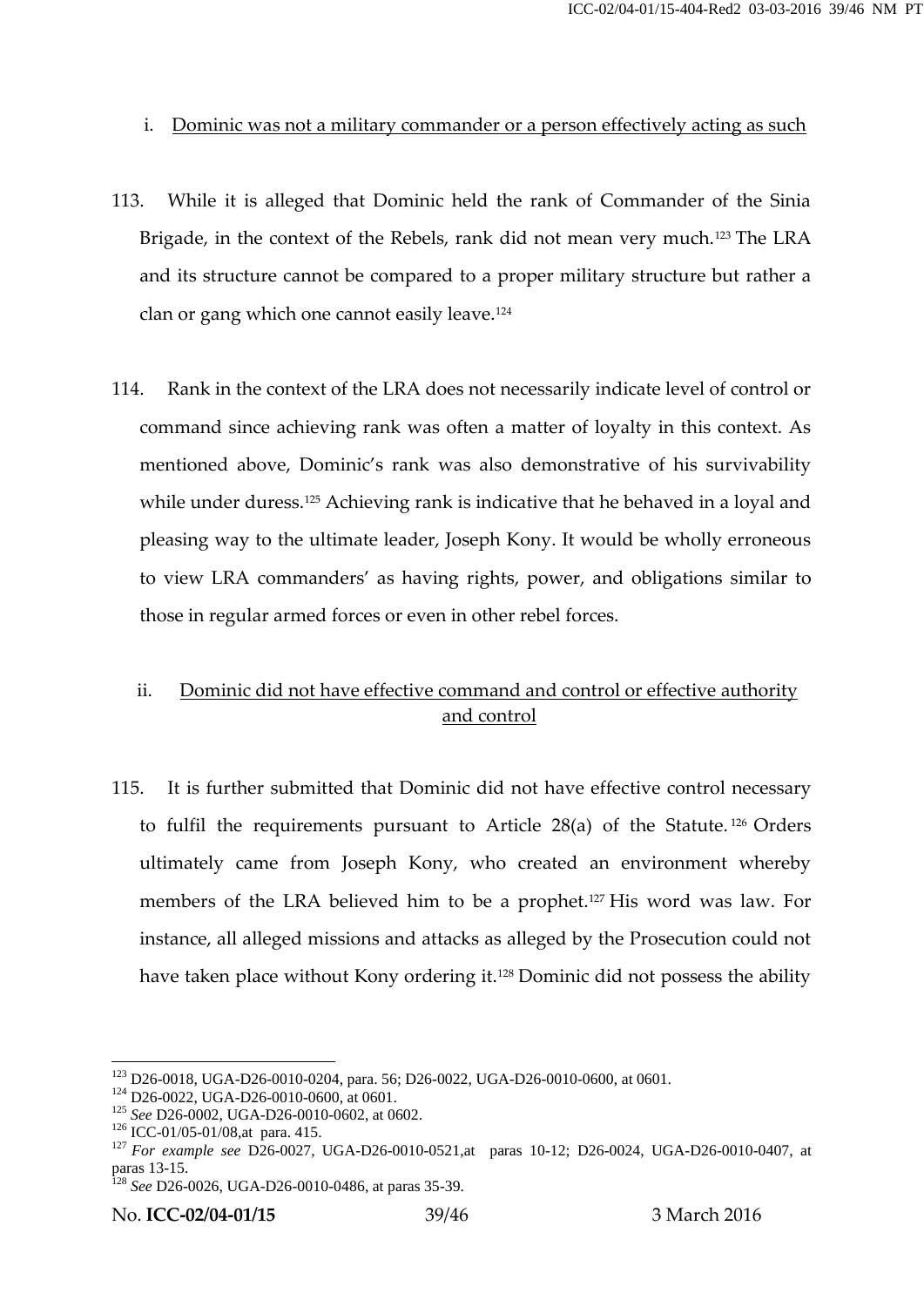to influence actions, let alone control them, which falls short of the statutory requirements outlined by this Chamber.<sup>129</sup>

# iii. Dominic did not have the power to exercise proper control over the LRA rebels

- 116. There is a casual link between this and the second requirement.<sup>130</sup> One must have effective command/authority and control over his or her subordinates to have the power necessary to control them.
- 117. Dominic had little to no power to control the persons allegedly under his command. As stated above, no one overruled Joseph Kony, and no one did anything without his approval. Refusing to follow an order would result in torture, death or the possible destruction of your home village.<sup>131</sup> If Kony said jump, no one would ask how high; they would jump. Sole power resided in Kony.
- 118. Kony would circumvent his senior commanders, ordering the lower ranks to whatever mission the Spirits told him.<sup>132</sup> LRA rebels followed these orders. Senior commanders did not have proper control over their subordinates.
- 119. Contrary to the Prosecution's assertion, Dominic could not have ordered or initiated investigations of crimes by LRA forces under his command. This sole power rested in the hands of Kony. Similarly, Dominic could not discipline, dismiss, demote, or refrain from promoting or rewarding members of the LRA. As mentioned above, Dominic had no ability to issue orders. It is impracticable for the Prosecution to suggest that he failed to fulfil any so-called obligation to

<sup>&</sup>lt;sup>129</sup> See ICC-01/05-01/08-424, para. 415.<br><sup>130</sup> See ICC-01/05-01/08-424, para. 419.<br><sup>131</sup> See D26-0013, UGA-D26-0010-0173, at para. 40; ICC-02/04-01/15-375-Conf-AnxC, at p. 31, top paragraph.<br><sup>132</sup> D26-0030, UGA-D26-0010-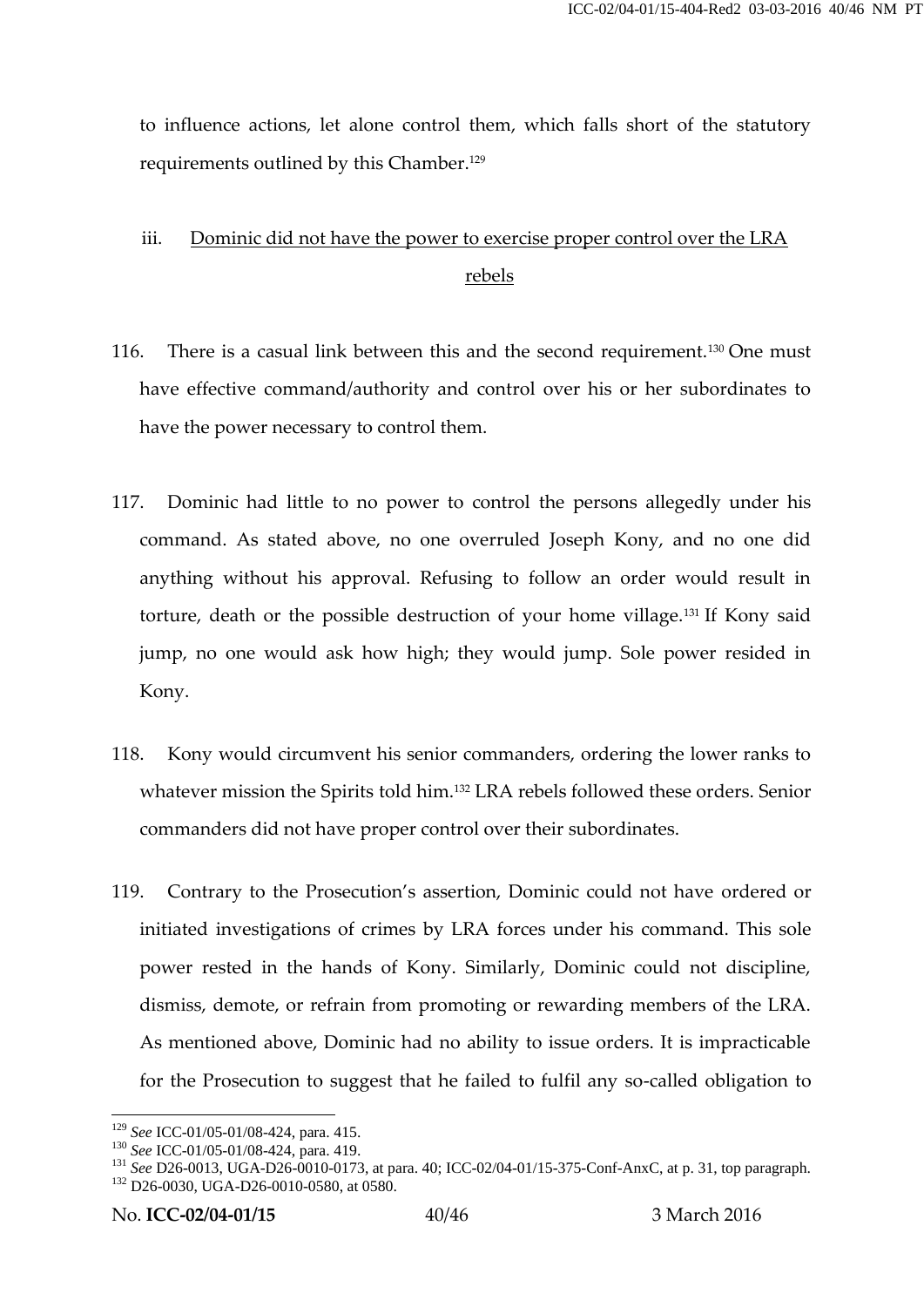issue orders that were necessary and reasonable in the circumstances to prevent or repress the commission of crimes by the LRA fighters. This theory of the crimes could apply in the context of a conventional army or even in other conventionally organised rebel groups. The structure of the LRA was that Kony and his spiritual council were supreme. Only Kony and the Spirits gave orders and rules that had to be strictly followed. In this situation, punishment was not carried out by commanders but by the spirits that protected the obedient in the battlefield and punished the disobedient (who were killed in battle). It is therefore inapposite to suggest that Dominic had such obligations under the circumstances.

- 120. This matter cannot be simply viewed as an argument or acting on superior orders.
	- iv. The Prosecution has failed to demonstrate that Dominic knew or should have known that his so-called subordinates were committing or about to commit one or more of the crimes set out in Article 6 to 8 of the Statute
- 121. Actual knowledge cannot be presumed; it must be shown through direct or circumstantial evidence. <sup>133</sup> The "should have known" standard requires the Prosecution to demonstrate that Dominic had "an active duty…to take…necessary measures to secure knowledge of the conduct of his troops and to inquire, regardless of the availability of information at the time on the commission of the crime." 134
- 122. It was commonplace for Kony or Otti to order groups of people to specific locations or missions without contacting the commander. <sup>135</sup> Brigades were

<sup>&</sup>lt;sup>133</sup> *See* ICC-01/05-01/08-424, para. 431.<br><sup>134</sup> Pre-Trial Chamber II, Prosecutor v. Bemba, Decision Pursuant to Article 61(7)(a) and (b) of the Rome Statute on the Charges of the Prosecutor Against Jean-Pierre Bemba Gombo, ICC-01/05-01/08-424, 15 June

<sup>2009,</sup> para. 433. <sup>135</sup> *For example, see* D26-0030, UGA-D26-0010-0580, at 0580.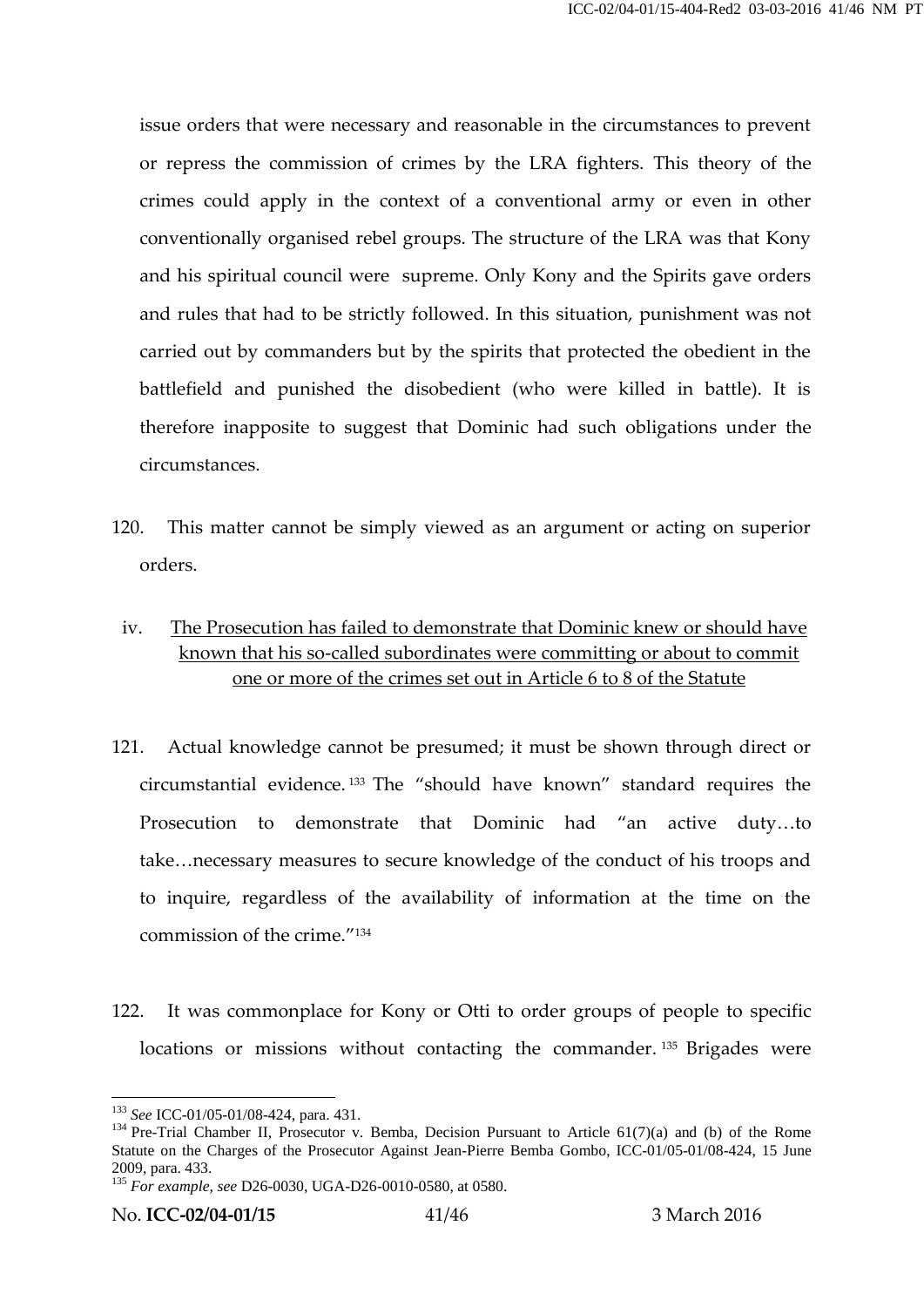ordered on missions without a senior commander's knowledge. Lieutenants would be contacted instead of Lt. Colonels, Captains would be told before Majors. Generals were often left in the dark about missions until after the mission was complete.

- 123. Furthermore, Dominic could not have been aware of the general crimes being committed by his alleged subordinates. Kony changed his mind on general orders based on the advice of his "War Council".<sup>136</sup> It was and still is impossible to know what the general orders are unless you hear them directly from Kony that day.
	- v. Dominic did not fail to take the necessary and reasonable measures **within his power** to prevent or repress the commission of such crimes or fail to submit the matter to the competent authorities for investigation and prosecution
- 124. Kony was and is the leader of the LRA. Power rests in him, and the ability to prevent or repress fell upon him with his seemingly omnipotent power. Kony decided what was a crime and the punishment for the crimes.
- 125. Training of persons was rudimentary at best. This is the training that Dominic received when he was 9.5 years old. The only training Dominic understood was taught to him by the persons who stole him from his family. This was his upbringing. His power to train people was limited.
- 126. Dominic had little to no power to repress anything. Kony's word was law. If you disobeyed minor orders, you would be beaten and tortured. If you disobeyed a larger order, execution was the norm. <sup>137</sup> Again though, the Rebels educated Dominic.

<sup>&</sup>lt;sup>136</sup> D26-0018, UGA-D26-0010-0204, at paras 53-56.<br><sup>137</sup> D26-0024, UGA-OTP-0010-0407, at para. 45; D26-0026, UGA-D26-0010-0486, at paras 35-39.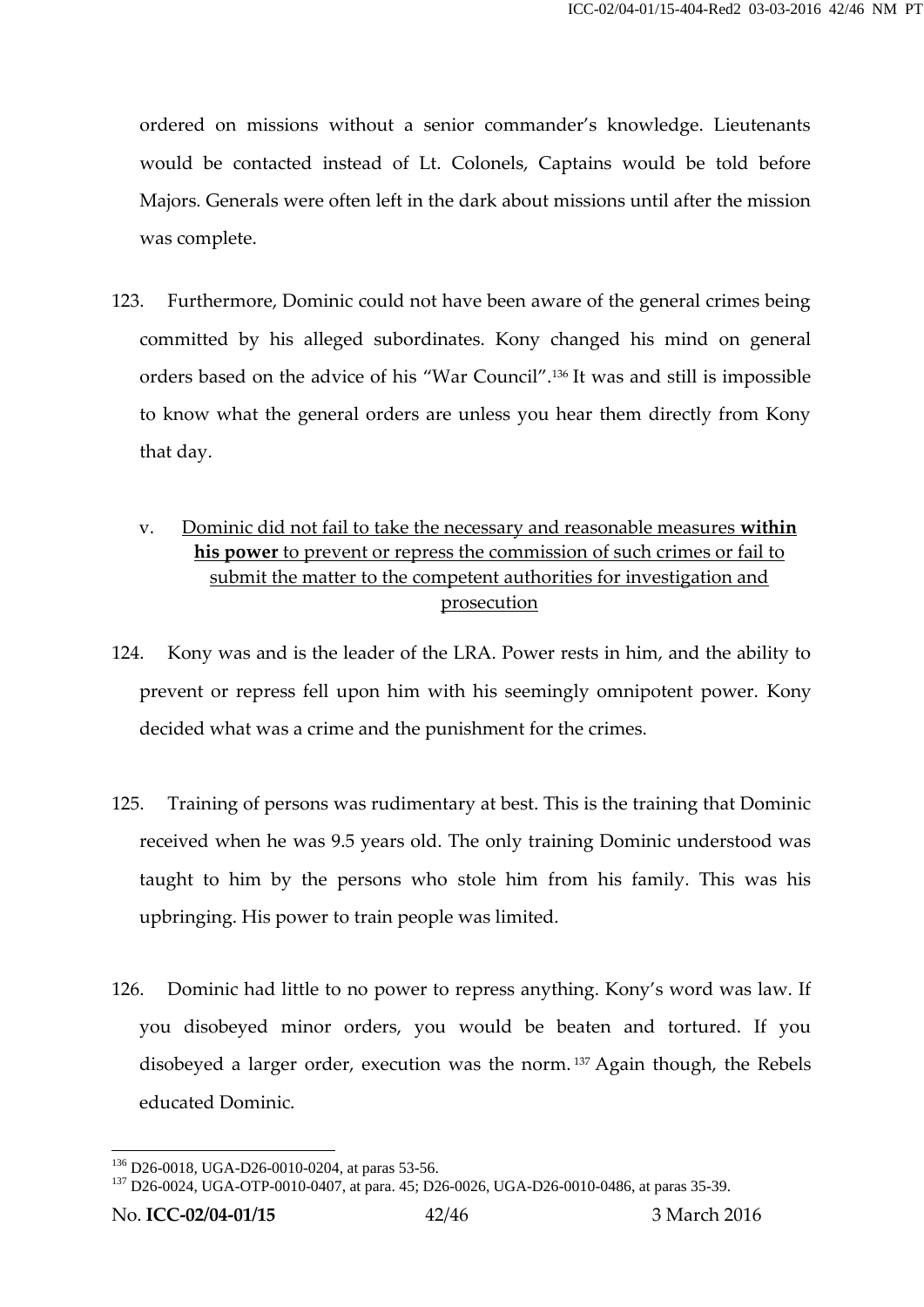127. Finally, punishments for disobedience were harsh. Death and torture were commonplace. The "competent authorities" to punish people for what they had done were the same people that gave the alleged orders to attack the IDP Camps. If Dominic had the power to punish these people himself, there are no jails, judges or juries. Torture or execution was it.

## **L. The Crime of Forced Marriage is subsumed by the crime of sexual slavery**

- 128. The Prosecutor seeks to charge Dominic with forced marriage as a category of other inhumane acts. Since forced marriage is not recognised as a crime before the ICC or in the Statute, it is submitted that forced marriage does not amount to a category of other inhumane acts since it is subsumed in the crime of sexual slavery. In *Katanga and Ngudjolo*, the Pre-Trial Chamber clearly stated that sexual slavery encompasses forced marriage and forced labour involving compulsory sexual activity.<sup>138</sup> The distinctions drawn by the Prosecution, based on this reasoning, have be adjudicated before the ICC and are deemed to be subsumed by another crime.
- 129. Consideration must be given to all of the factual circumstances.<sup>139</sup> Although the Prosecution submits that there are distinctions between sexual slavery and forced marriage, it is also noted that the very facts that the Prosecution utilises to support its allegation of sexual slavery are facts similar to those in which it now utilises to draw a distinction between the two crimes. It is therefore clear, especially in this case, that forced marriage is subsumed by sexual slavery.
- 130. The Defence accordingly requests that the Pre-Trial Chamber refrain from confirming the charge of forced marriage.

<sup>&</sup>lt;sup>138</sup> Pre-Trial Chamber I, Prosecutor v. Katanga and Ngudjolo, Decision on the confirmation of charges, ICC-01/04-01/07-717, 1 October 2008, para. 431.

<sup>139</sup> Pre-Trial Chamber I, ICC-01/04-01/07-717, para. 449.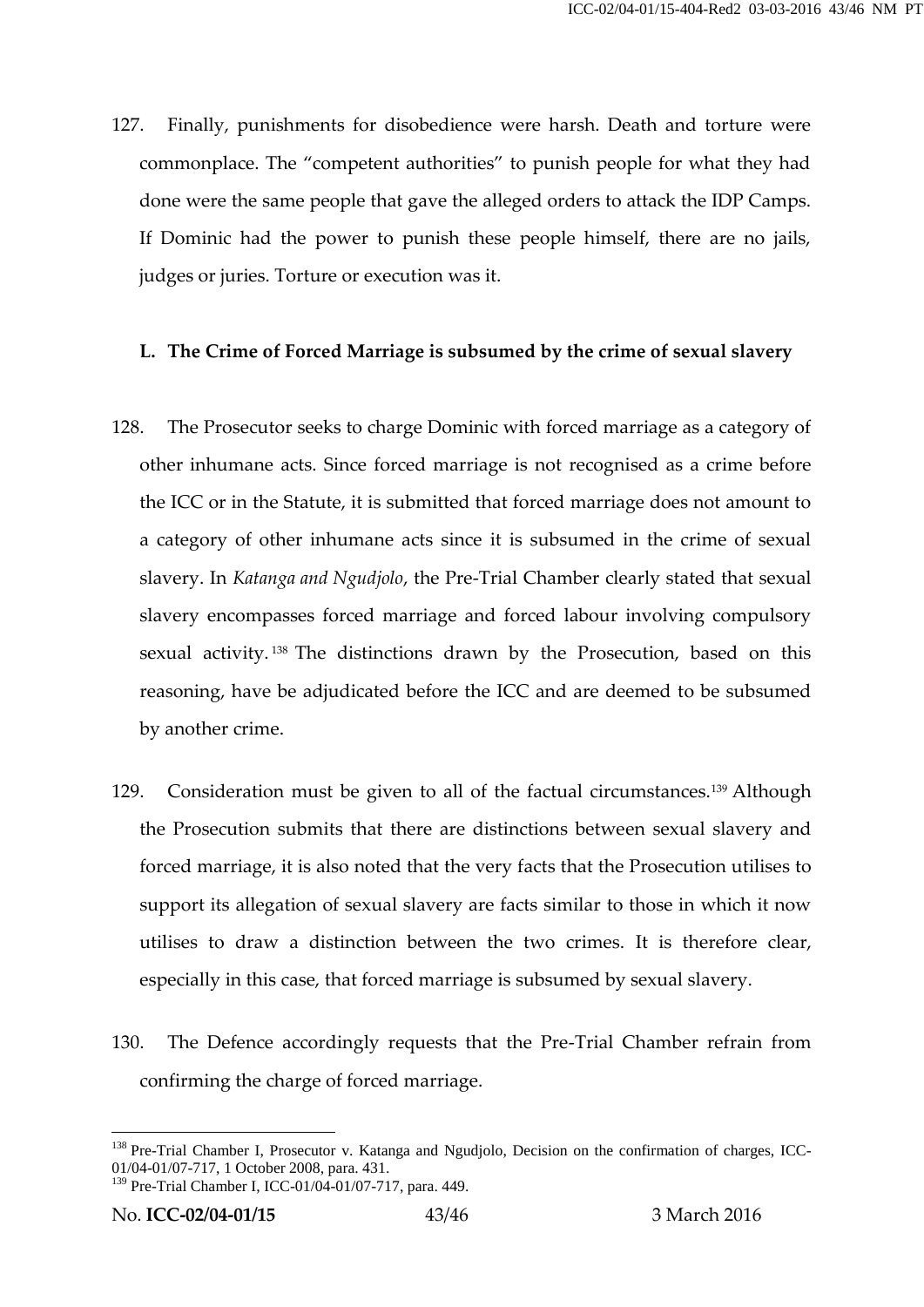| M. Dominic did not possess the requisite intent for                               |
|-----------------------------------------------------------------------------------|
|                                                                                   |
|                                                                                   |
| The Prosecutor alleges that Dominic acted with intent and knowledge<br>131.       |
| pursuant to Article 30 and that he                                                |
|                                                                                   |
| <sup>140</sup> The Defence submits that this                                      |
| assertion is both incorrect and ignores a number of important contextual factors. |
|                                                                                   |
| 132.                                                                              |
| . Any alleged acts were a result of duress. It is                                 |
| clear from the evidence that there was a general policy in the LRA whereby        |
| Joseph Kony                                                                       |
|                                                                                   |
|                                                                                   |
|                                                                                   |
|                                                                                   |
| <sup>142</sup> It is therefore inapposite to suggest that it was Dominic          |
| who committed those acts. To the contrary,                                        |
| Kony. In this environment, everyone was under                                     |
| duress.                                                                           |
| 133.                                                                              |
|                                                                                   |
|                                                                                   |
| 143                                                                               |
|                                                                                   |

 $\frac{140}{140} \frac{ICC-02/04-01/15-375-Conf-AnxC, at para. 534.}{D26-0022, UGA-D26-0010-0600, at 0600.}$ <br>  $\frac{142}{143}$  D26-0022, UGA-D26-0010-0600, at 0600.<br>  $\frac{143}{143}$  See D26-0027, UGA-D26-0010-0521, at para. 21; D26-0024, UGA-D26-0010-04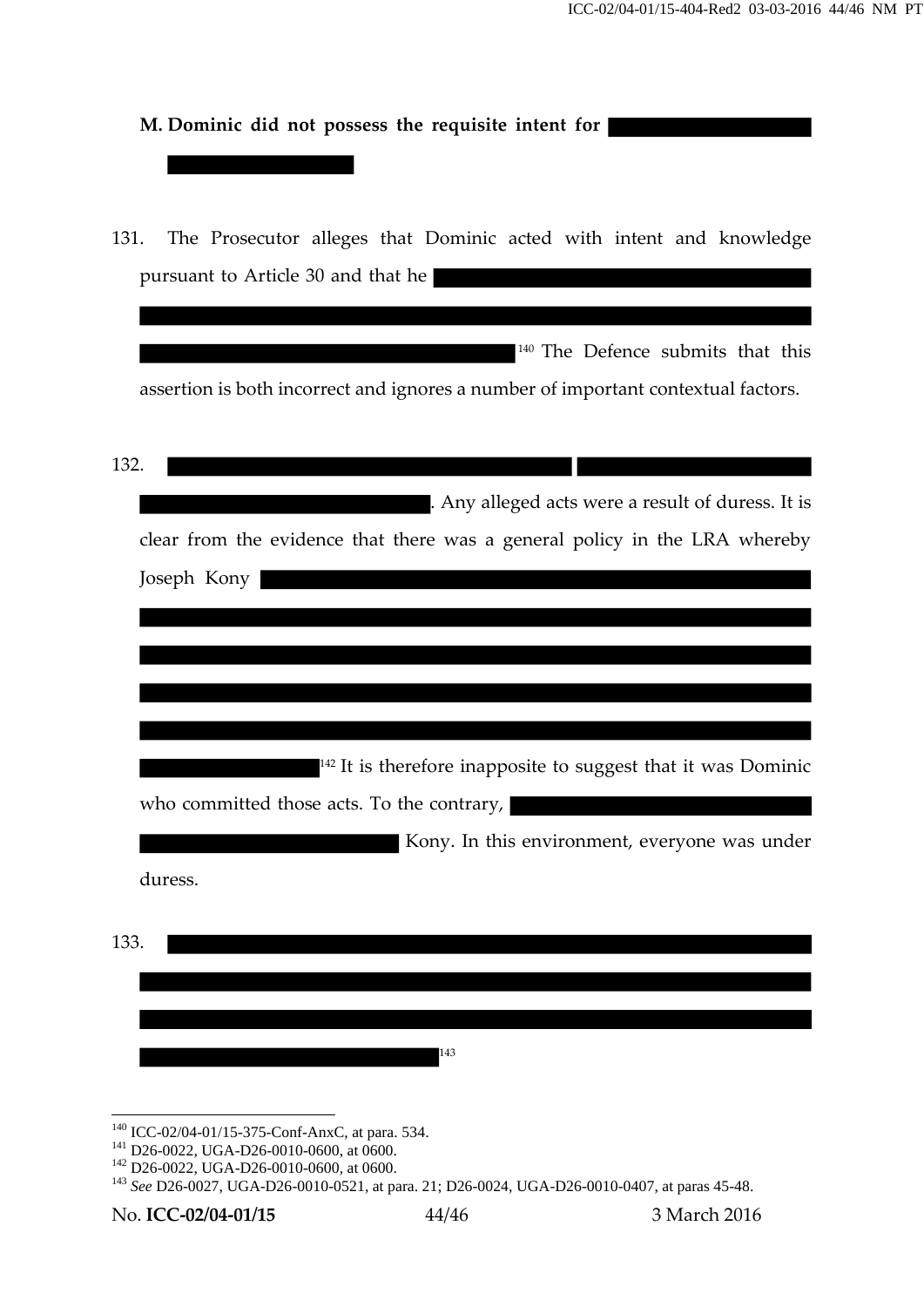134. The Prosecution has failed to investigate this issue in relation to one's ability to refuse Kony's orders

, and thus does not meet

the *mens rea* requirement under the Rome Statute.

### **IV. CONCLUSION**

- 135. Based on the foregoing, the Defence respectfully submits that: (i) the case should be dismissed on the basis that one cannot reverse the burden in international law on child soldiers; (ii) criminal liability should be excluded on the basis of duress pursuant to Article 31 of the Statute; (iii) eleventh-hour evidence should be excluded; (iv) the Chamber should refrain from confirming charges in the interest of fairness where such charges are based on the same facts; the basis of duress pursuant to Article 31 of the Statute; (iii) eleventh-hour<br>evidence should be excluded; (iv) the Chamber should refrain from confirming<br>charges in the interest of fairness where such charges are based o is not included in the Statute; (v) Dominic did not order the alleged crimes; (vi) Dominic did not aid, abet or otherwise assist in the commission of the crimes charged; (vii) the subjective elements pursuant to Article 30 of the Statute have not been met; (viii) Dominic is not responsible pursuant to Article 28(a) of the Statute; (ix) the crime of forced marriage is subsumed by the crime of sexual slavery and cannot therefore be charged; and (x) Dominic did not possess the requisite intent for .
- 136. Based on the foregoing, the Defence requests that the Pre-Trial Chamber deny confirming the charges.